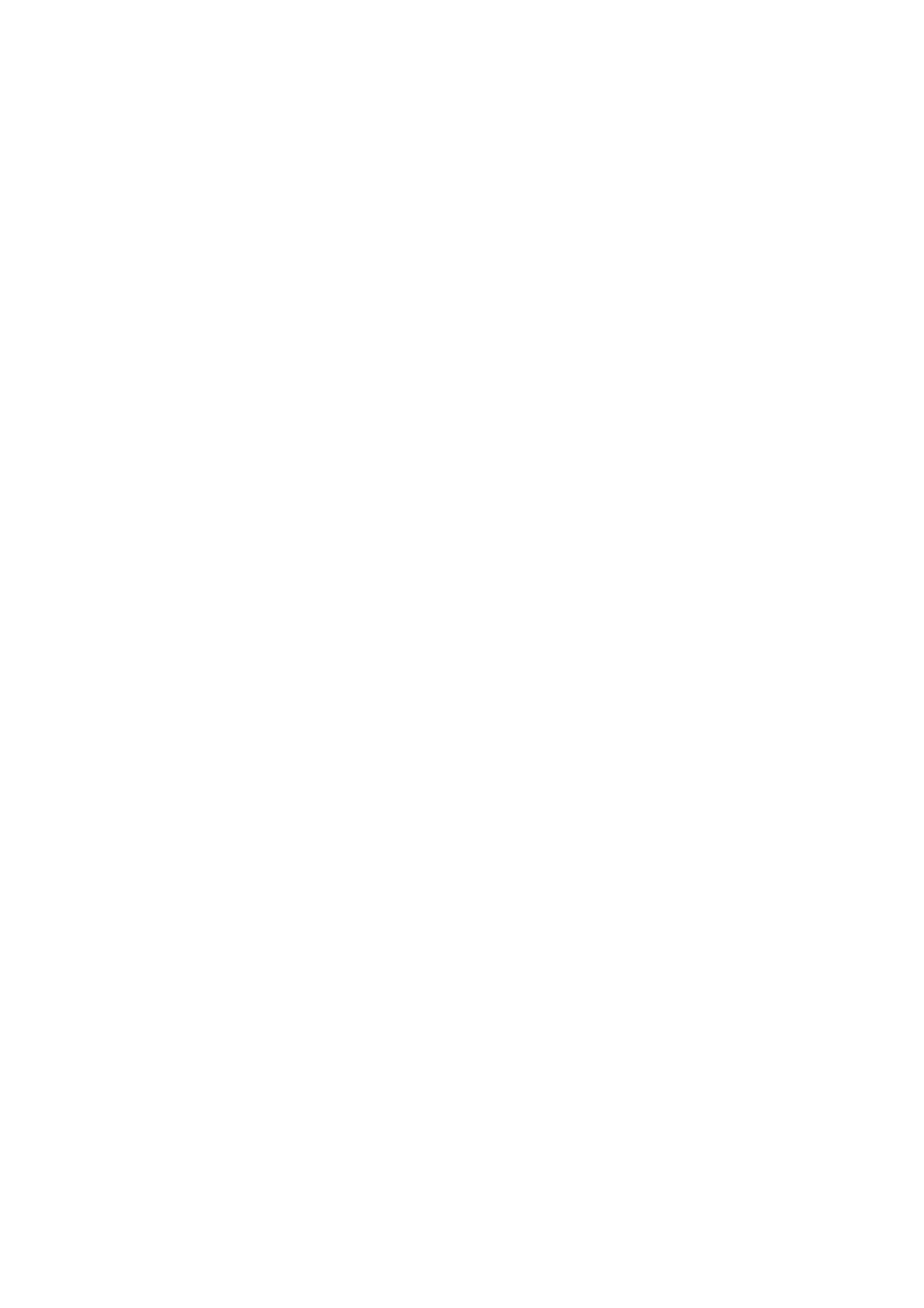#### **EUROPEAN UNIVERSITY INSTITUTE, FLORENCE DEPARTMENT OF ECONOMICS**

*Financial Connections and Systemic Risk* 

**FRANKLIN ALLEN,**

**ANA BABUS** 

**and** 

**ELENA CARLETTI**

EUI Working Paper **ECO** 2010/30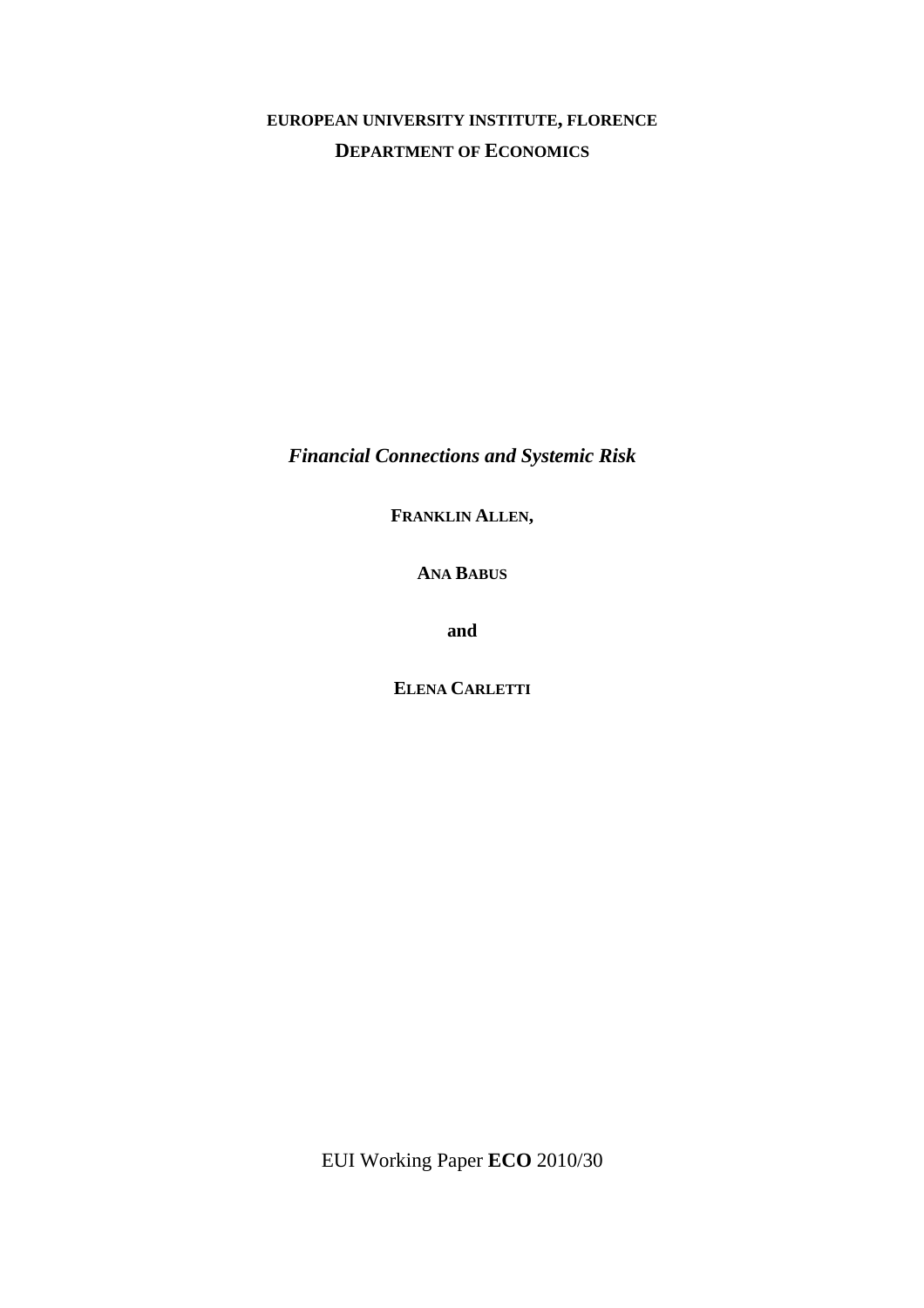This text may be downloaded for personal research purposes only. Any additional reproduction for other purposes, whether in hard copy or electronically, requires the consent of the author(s), editor(s). If cited or quoted, reference should be made to the full name of the author(s), editor(s), the title, the working paper or other series, the year, and the publisher.

ISSN 1725-6704

© 2010 Franklin Allen, Ana Babus and Elena Carletti

Printed in Italy European University Institute Badia Fiesolana I – 50014 San Domenico di Fiesole (FI) Italy [www.eui.eu](http://www.eui.eu/)  [cadmus.eui.eu](http://www.eui.eu/)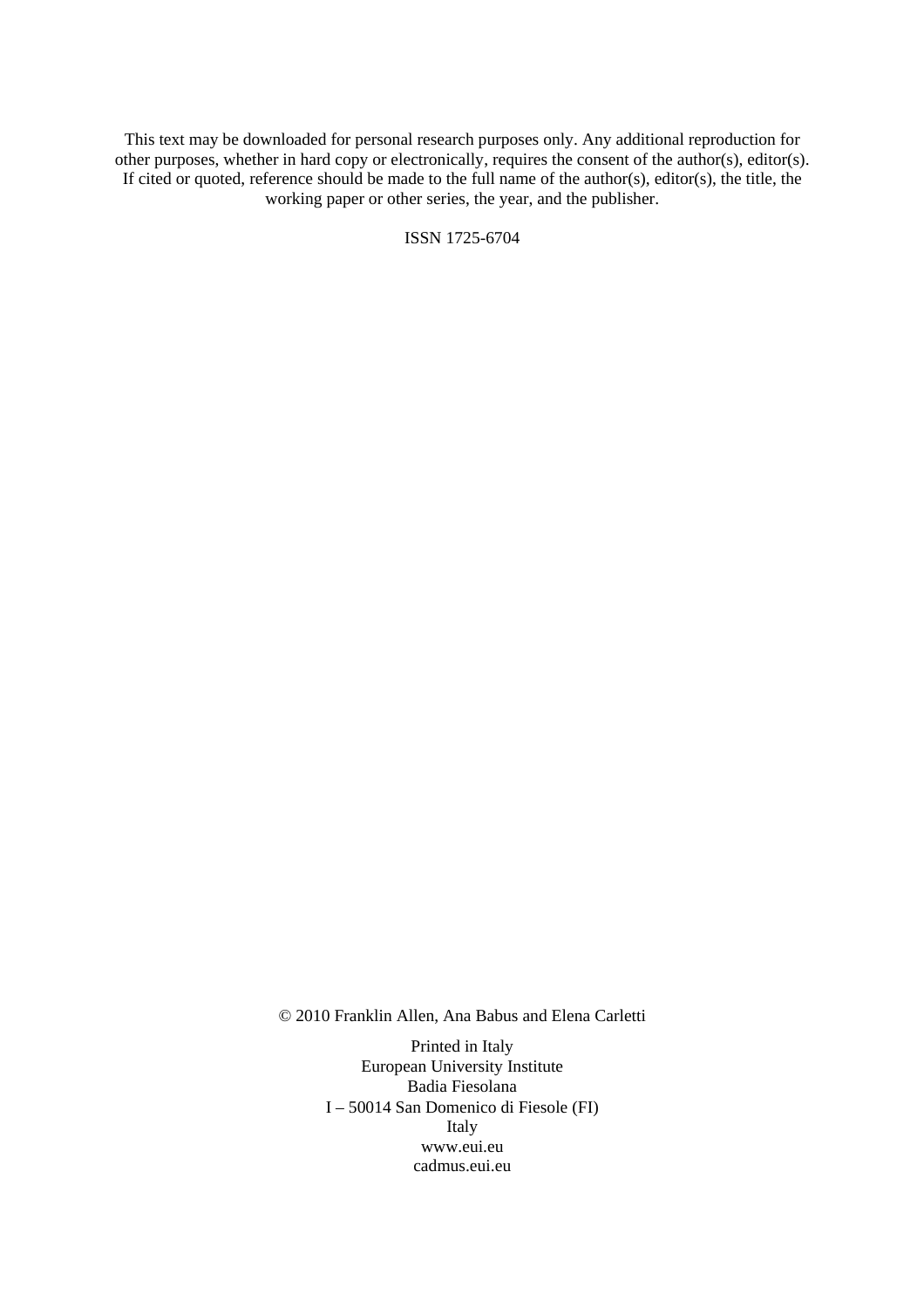#### Financial Connections and Systemic Risk

Franklin Allen

University of Pennsylvania

Ana Babus University of Cambridge

Elena Carletti European University Institute

July 1, 2010

#### Abstract

We develop a model where institutions form connections through swaps of projects in order to diversify their individual risk. These connections lead to two different network structures. In a clustered network groups of financial institutions hold identical portfolios and default together. In an unclustered network defaults are more dispersed. With long term finance welfare is the same in both networks. In contrast, when short term finance is used, the network structure matters. Upon the arrival of a signal about banks' future defaults, investors update their expectations of bank solvency. If their expectations are low, they do not roll over the debt and there is systemic risk in that all institutions are early liquidated. We compare investors' rollover decisions and welfare in the two networks.

<sup>\*</sup>We are grateful to Piero Gottardi, Iftekhar Hasan, John Kambhu, Fernando Vega Redondo and participants at presentations at the NBER Meetings in July 2009, the NBER Financial Institutions and Market Risk Conference in June 2010, our discussants there Mark Carey and Mark Flannery, the Federal Reserve Bank of New York, the Einaudi Institute for Economics and Finance, the European University Institute, the Huntsman School of Business, the Thammasat Business School, Tilburg University, the University of Naples Federico II, the University of South Florida and the University of Pennsylvania for helpful comments. We also thank the Sloan Foundation for financial support. The corresponding author is Franklin Allen with e-mail allenf@wharton.upenn.edu.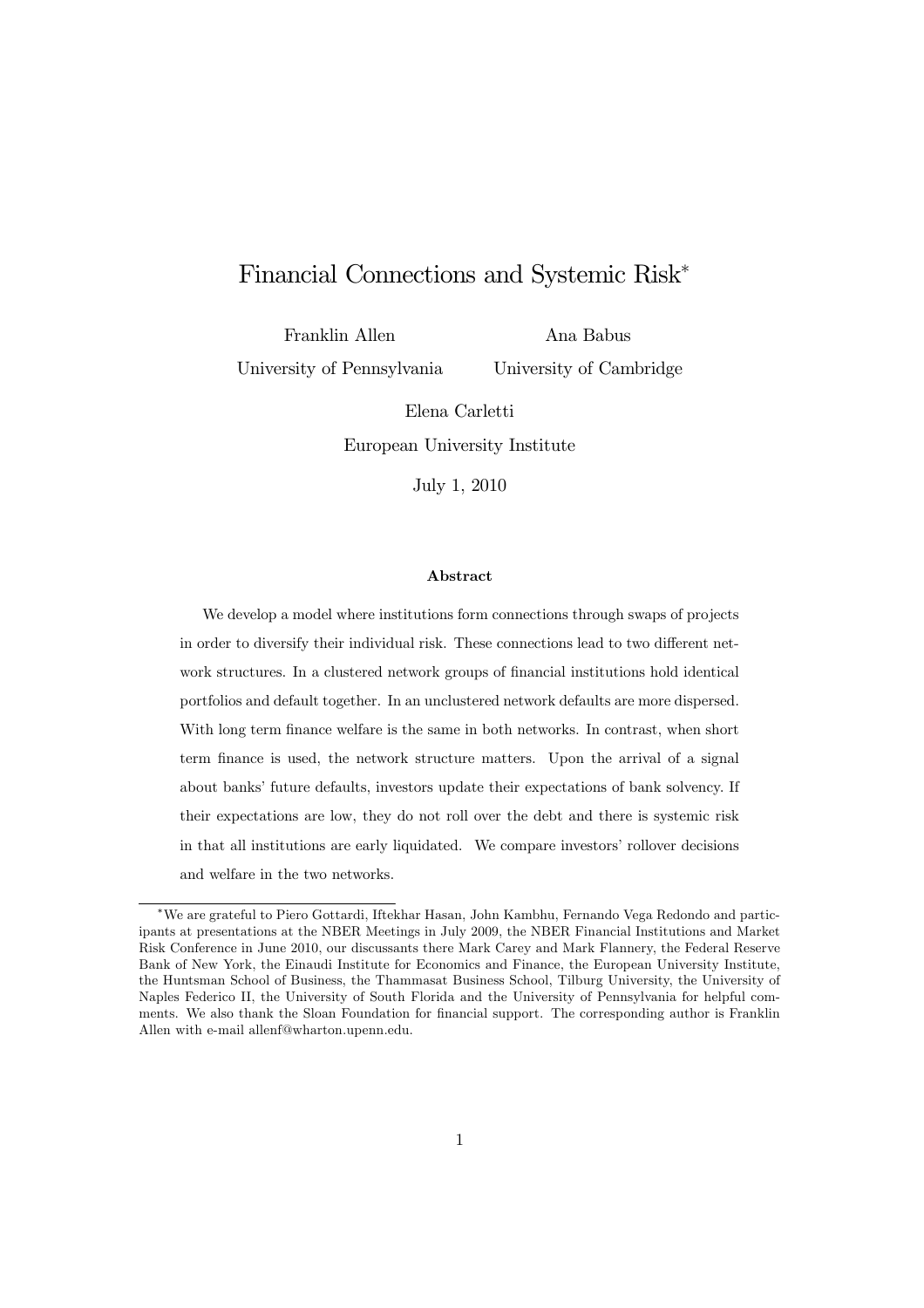#### 1 Introduction

Understanding the nature of systemic risk is key to understanding the occurrence and propagation of financial crises. The term usually refers to a situation where many (if not all) financial institutions fail as a result of a common shock or a contagion process. Herring and Wachter  $(2001)$  and Reinhart and Rogoff  $(2009)$  find evidence that a collapse of residential or commercial real estate values is the main cause for system wide failures of financial institutions during many financial crises. Allen and Gale (2000), Freixas, Parigi and Rochet (2000) and numerous other subsequent papers (see Allen, Babus and Carletti, 2009, for a survey) analyze the risk of contagion where the failure of one financial institution leads to the default of other financial institutions through a domino effect. This type of systemic risk is often used by central banks as the justification for intervening and bailing out institutions that are "too big to fail".

The recent developments in financial markets and the crisis that started in 2007 have highlighted the importance of another type of systemic risk related to the structure of connections among financial institutions and their funding maturity. The emergence of financial instruments in the form of credit default swaps and other credit derivative products, loan sales and collateralized loan obligations has improved the possibility for financial institutions to diversify risk. However, it has also led to more overlap and more similarities among their portfolios. This has increased the probability that the failure of one institution is likely to coincide with the failure of other similar institutions. Combining this with a greater reliance on wholesale short term finance has increased rollover risk for financial institutions. When a bank is in difficulty, investors may fear that other banks with similar portfolios will also be in trouble and hence may refuse to reinvest their funds. Financial markets can dry up and push all banks into difficulties.

In this paper we focus on the interaction between financial connections and funding maturity in generating systemic risk. We develop a simple two-period model, where each bank invests in a risky project and needs external funds to finance it. Investors provide the funds to the banks in exchange for a debt contract. We initially consider the case of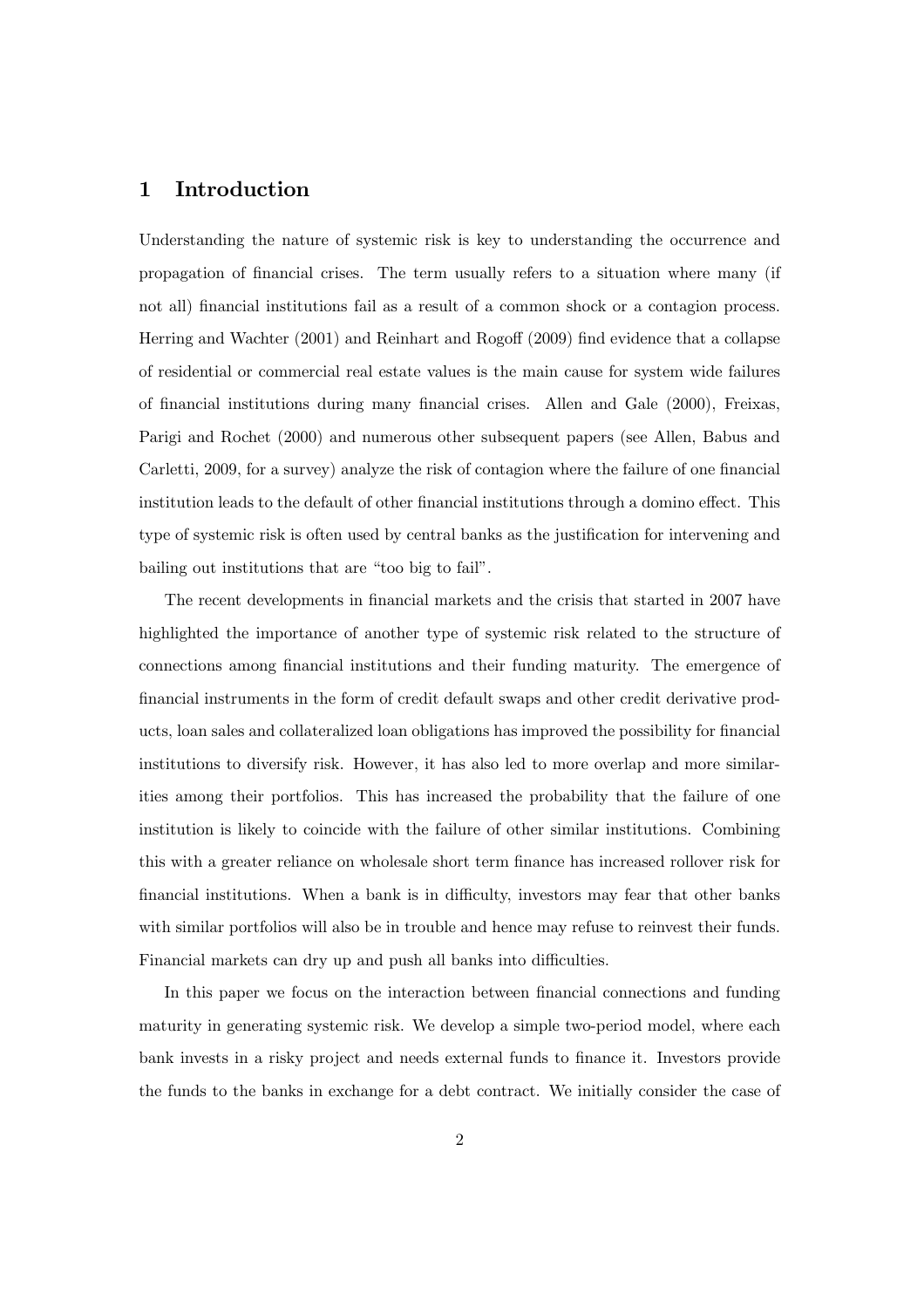long term debt and subsequently that of short term debt. As projects are risky, banks may default at the final date. When this occurs, investors recover the return of the bank's project net of bankruptcy costs, while the bank does not receive anything. When default does not occur, investors obtain the repayment specified in the debt contract and the bank retains any surplus. As project returns are independently distributed, each bank has an incentive to diversify by exchanging shares of its own project with other banks. This lowers banks' individual default probabilities and bankruptcy costs thus allowing them to promise investors a lower repayment. However, exchanging projects is costly. Banks incur a due diligence cost for each project they exchange. In equilibrium, banks trade off the advantages of diversification with the due diligence costs.

The exchange of project shares forms links among banks that lead to overlaps in their portfolios. Banks choose the number of links but not the network structure that emerges in equilibrium. For ease of exposition, we focus on the case of six banks with each of them optimally forming two connections with other banks. This leads to two possible network structures. In one, which we call clustered, banks are connected in two clusters of three banks each. Within each cluster all banks hold the same portfolio, but the two clusters are independent of each other. In the second network, which we call unclustered, banks are connected in a circle. Each of them exchanges projects only with the two neighboring banks so that none of the banks holds identical portfolios.

We show that with long term debt the structure of the network does not matter for welfare. The reason is that in either network each bank's portfolio is formed by three independently distributed projects with the same distribution of returns. Thus, the number of bank defaults and the expected costs of default are the same in the two structures and so is total welfare.

In contrast, the structure of the network plays an important role in determining systemic risk and welfare when banks use short term debt. The main difference is that at the intermediate date investors decide whether to roll over their investments conditional on a signal concerning banks' future solvency. The signal indicates whether all banks will be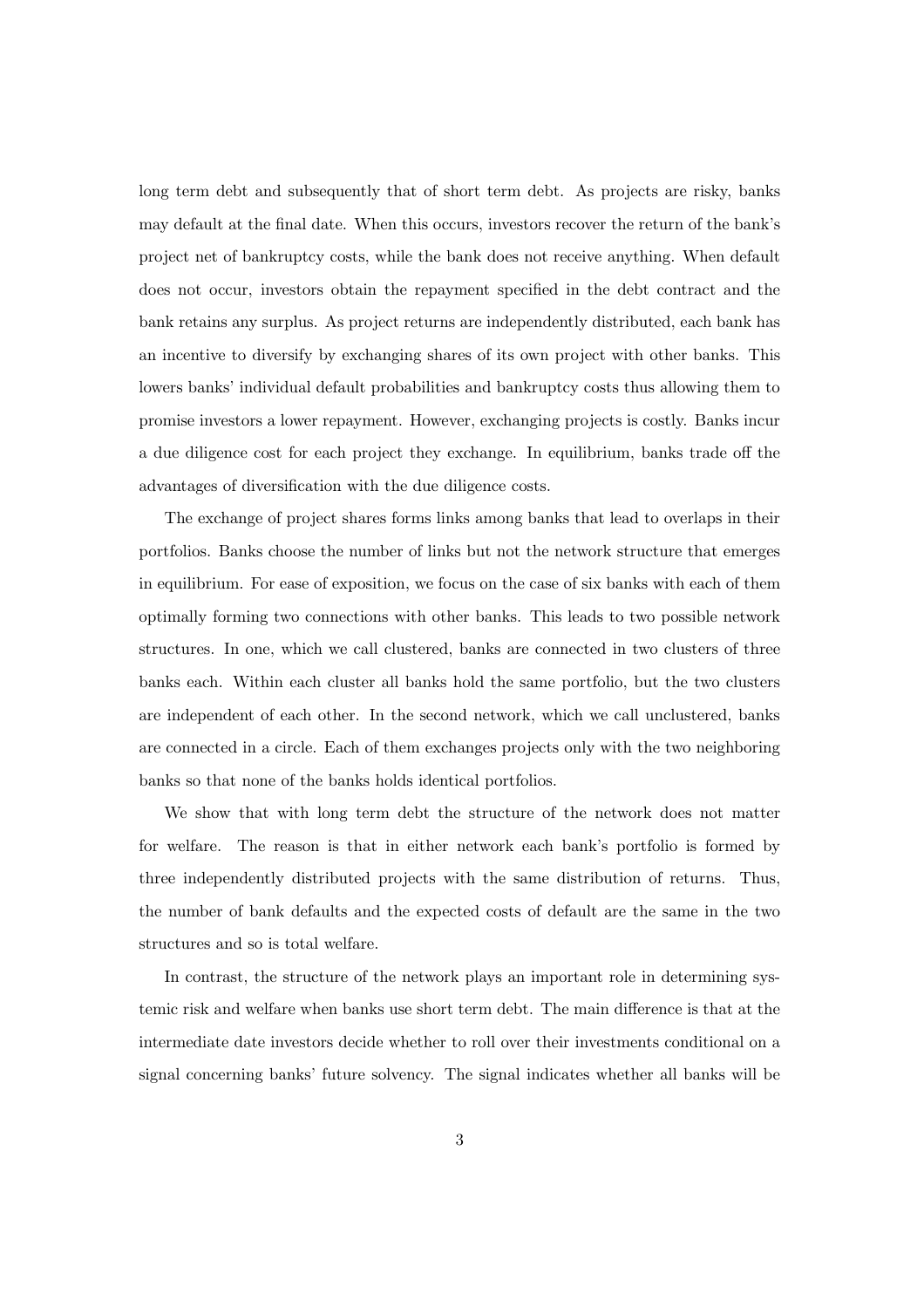solvent in the final period (good news) or whether at least one of them will default and will not be able to repay investors the promised repayment (bad news). Upon observing the signal, investors update the probability that their bank will be solvent at the final period and roll over the debt if they expect to be able to recover their opportunity cost. They always roll over the debt when there is a good signal but not when there is a bad one. When rollover does not occur, all banks are forced into early liquidation. This source of systemic risk is the focus of our analysis. Investors' rollover decisions depend on the structure of the network, investors' opportunity cost and the magnitude of bankruptcy costs.

We show that, upon the arrival of bad news, rollover occurs less often in the clustered than in the unclustered network. When investors recover enough in the case of default or have a low opportunity cost, debt is rolled over in both networks. As the amount they recover decreases and their opportunity cost increases, debt is still rolled over in the unclustered network but not in the clustered one. The reason is that defaults are more concentrated in the clustered network than in the unclustered network. Investors infer that the probability of default conditional on the bad signal is high and thus decide not to roll over. In the unclustered network defaults are less concentrated and the arrival of the bad signal indicates a lower probability of a rash of bank defaults. When investors obtain little after banks default because of high bankruptcy costs or have a high opportunity cost, banks are early liquidated in both networks.

The welfare properties of the two network structures with short term finance depend on the investors' rollover decisions, the proceeds from early liquidation and the bankruptcy costs. When banks continue and offer investors a repayment of the same magnitude in either network, total welfare is the same in the two network structures. When the debt rollover requires a higher promised repayment in the clustered than in the unclustered network, welfare is higher in the latter as it entails lower bankruptcy costs. When the debt is not rolled over in the clustered network only, the comparison of total welfare becomes ambiguous. Initially, when neither the bankruptcy costs nor the proceeds from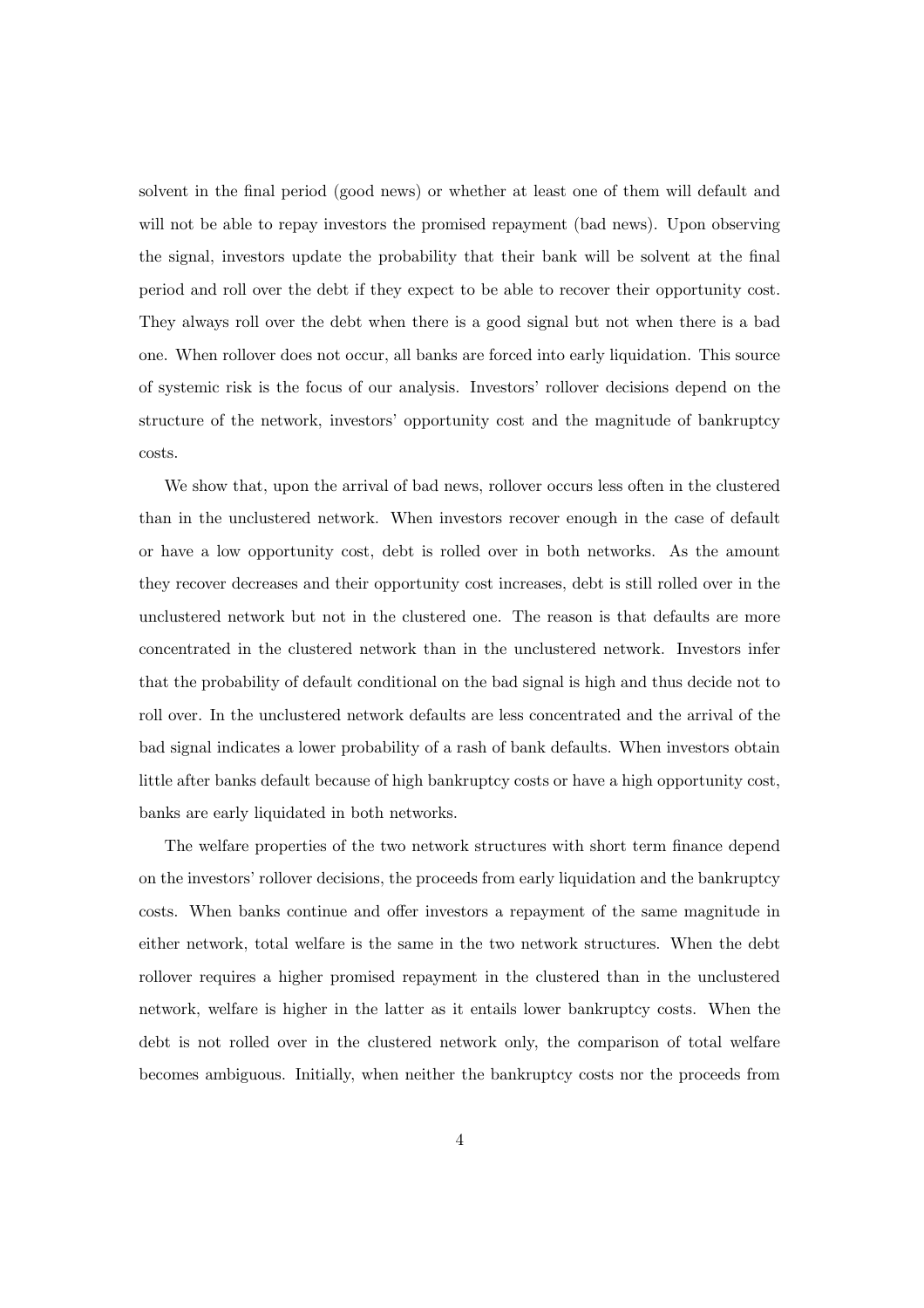early liquidation are too high, total welfare remains higher in the unclustered network. However, as investors recover little in the case of bankruptcy and a large amount in the case of early liquidation, welfare becomes higher in the clustered network, and remains so even when early liquidation occurs in both network structures.

Our paper is related to several strands of literature. Concerning the effects of diversification on banks' portfolio risk, Shaffer (1994) argues that while diversification is good for each bank individually, it can lead to greater systemic risk as banks' investments become more similar. Wagner (2010) shows in a model with two banks that diversification can increase the likelihood of systemic crises and thus be undesirable. Ibragimov, Jaffee and Walden (2010) identify conditions under which it may be socially optimal to have financial intermediaries hold less diversified portfolios in order to have a lower probability of widespread collapses. In these papers, banks always have the same portfolios and social welfare is non-linearly decreasing in the number of bank failures in the system. We consider a framework where the degree of diversification, the network structure and the funding structure of financial institutions interact in determining systemic risk and welfare.

In terms of the rollover risk entailed by short term finance, Acharya, Gale and Yorulmazer (2009) explain market freezes in the presence of rollover risk based on incoming information and transaction costs. He and Xiong (2009) show that rollover risk leads to dynamic bank runs. Concerning liquidity risk more generally, Diamond and Rajan (2009) find that liquidity dry-ups can arise from the fear of fire sales; while Bolton, Santos and Scheinkman (2009) look at maturity mismatch and its impact on liquidity demand when there is asymmetric information. All these studies use a representative bank/agent framework. By contrast, we analyze how different network structures affect the rollover risk resulting from short term finance.

More generally, our paper is also related to a strand of literature stressing the importance of externalities among banks as a source of systemic risk (see Allen and Babus, 2009, for a survey on contagion in financial networks). For example, Boyson, Stahel and Stulz (2008) provide evidence of such externalities within the hedge fund sector, while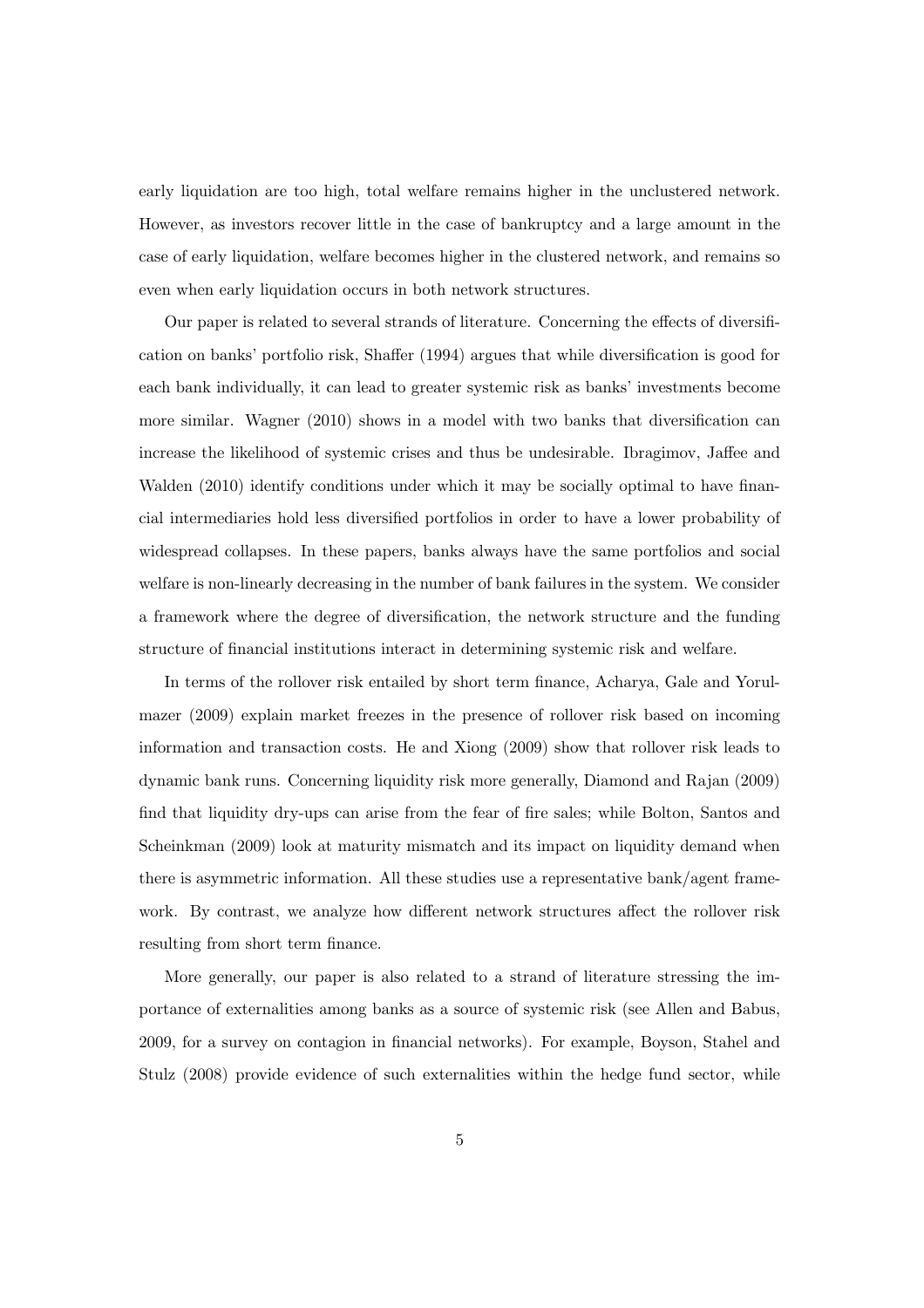Billio et al. (2010) measure the interconnectedness among hedge funds, banks, brokers, and insurance companies and their impact on systemic risk. Adrian and Brunnermeier (2009) and Danielsson, Shin and Zigrand (2009) point out that designing regulation on banks' individually optimal risk management may not be appropriate. Our paper relates to this literature in that it analyzes how the individual choice of the optimal degree of diversification may lead to multiple network structures with very different properties in terms of systemic risk and welfare.

Some other papers study the extent to which banks internalize the negative externalities that arise from contagion. For instance, Babus (2009) proposes a model where banks share the risk that the failure of one bank propagates through contagion to the entire system. Castiglionesi and Navarro (2010) show that an agency problem between shareholders and debt holders of a bank leads to fragile financial networks. Zawadowski (2010) takes a different approach to show that banks that are connected in a network of hedging contracts fail to internalize the negative effect of their own failure. Banks funded with short-term debt hold insufficient capital to prevent lenders from running. All these papers rely on a domino effect as a source of systemic risk. By contrast, we focus on diversification and overlaps in banks' portfolios as a source of systemic risk in the presence of information externalities.

The rest of the paper proceeds as follows. Section 2 lays out the basic model when banks use long term debt. Section 3 describes the equilibrium that emerges in this case in terms of the individually optimal degree of diversification and the multiple network structures that can arise from it. Section 4 introduces short term debt. It analyzes investors' decision to roll over the debt in response to information about banks' future solvency and the welfare properties of the different network structures. Section 5 discusses a number of extensions of the basic model. Finally, Section 6 concludes.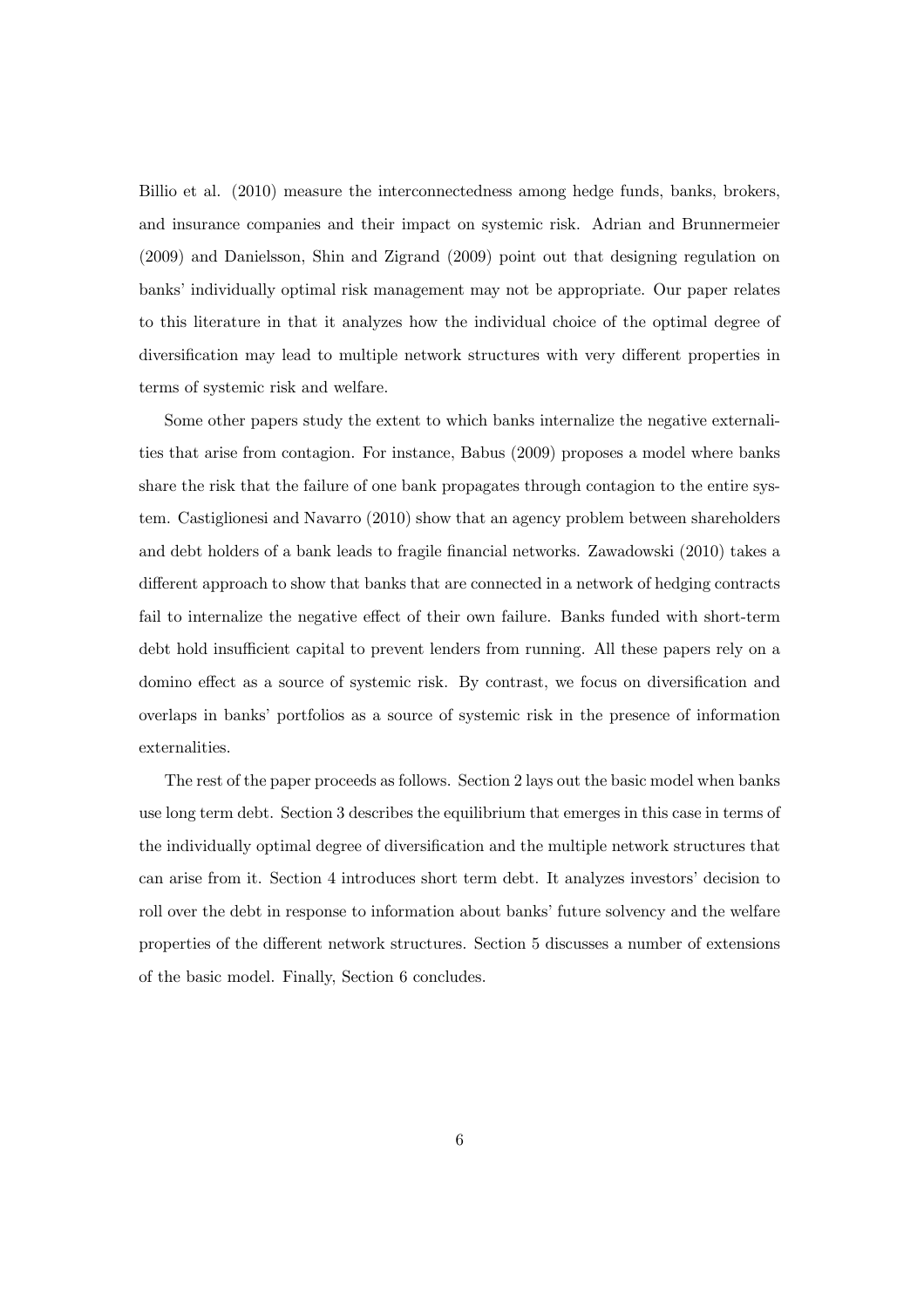#### 2 The basic model with long term finance

Consider a three-date  $(t = 0, 1, 2)$  economy with six banks, denoted by  $i = 1, ..., 6$ , and a continuum of small, risk-neutral investors. Each bank  $i$  has access at date 0 to an investment project that yields a stochastic return  $\theta_i = \{R_H, R_L\}$  at date 2 with probability p and  $1-p$ , respectively, and  $R_H > R_L > 0$ . The returns of the projects are independently distributed across banks.

Banks raise one unit of funds each from investors at date 0 and offer them, in exchange, a long term debt contract that specifies an interest rate  $r$  to be paid at date 2. Investors provide finance to one bank only and are willing to do so if they expect to recover at least their two period opportunity cost  $r_F^2 < E(\theta_i)$ .

We assume that  $R_H > r_F^2 > R_L$  so that a bank can pay r only when the project yields a high return. When the project yields a low return  $R_L$ , the bank defaults at date 2 and investors recover a fraction  $\alpha \in [0, 1]$  of the project return. The remaining fraction  $(1-\alpha)$ is lost as bankruptcy costs. Thus, investors will finance the bank only if their participation constraint as given by

$$
pr + (1 - p)\alpha R_L \ge r_F^2
$$

is satisfied. The first term on the left hand side represents the expected payoff to the investors when the bank repays them in full. The second term represents investors' expected payoff when the bank defaults at date 2. The right hand side is the investors' opportunity cost.

When the project returns  $R_H$ , the bank acquires the surplus  $(R_H - r)$ . Otherwise, it receives 0. The bank's expected profit is then given by

$$
\pi_i = p(R_H - r).
$$

Given projects are risky and returns are independently distributed, banks can reduce their default risk through diversification. This reduces expected bankruptcy costs  $(1$  $p(1 - \alpha)R_L$  and investors' promised repayment r. Each bank exchanges shares of its own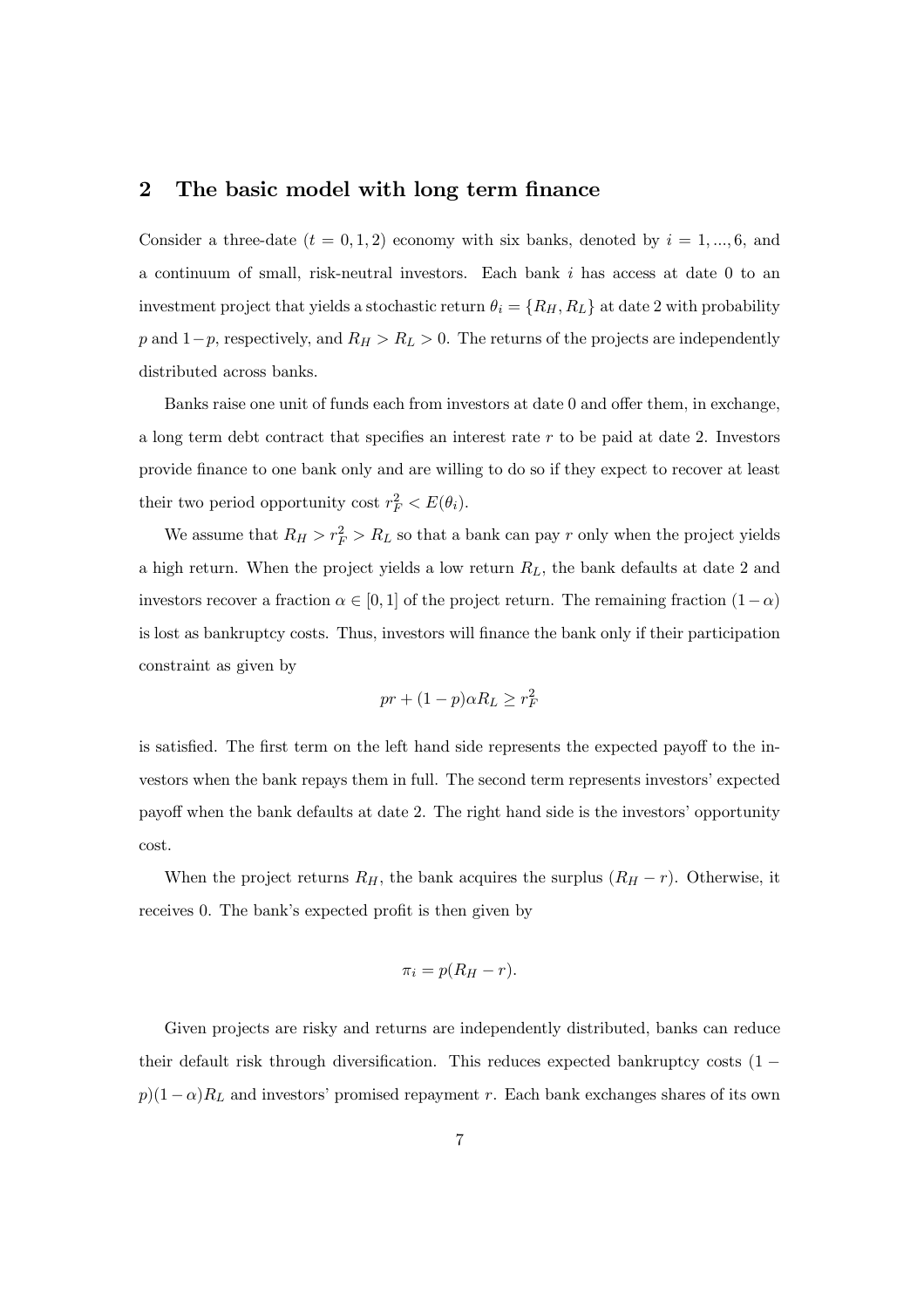project with  $\ell_i$  other banks and connections are bilateral. That is, bank i exchanges a share of its project with bank j if and only if bank j exchanges a share of its project with bank i. When this happens, there is a link between banks i and j denoted as  $\ell_{ij}$ . Then each bank i ends up with a portfolio of  $1 + \ell_i$  projects with a return equal to

$$
X_i=\frac{\theta_{i1}+\theta_{i2}+\ldots+\theta_{i1+\ell_i}}{1+\ell_i}.
$$

Exchanging shares of projects with other banks entails a due diligence cost  $c$  per link. The idea is that banks know their own project, but they do not know those of the other banks. Thus they need to exert costly effort to check that the projects of the banks they want to form links with are bona fide as well.

The exchange of project shares creates linkages among banks. The collection of all linkages can be described as a network g. In any network, each bank has shares of  $1 + \ell_i$ independently distributed projects in its portfolio. The banks' portfolios now overlap in the sense that they hold not only their own project but those of other banks too. The degree of overlap depends on the number of links  $\ell_i$  that each bank has with other banks and on the structure of links among banks. For a given  $\ell_i$  there may be multiple network structures as discussed below.

#### 3 Long term finance

We model banks' portfolio decisions as a network formation game. We first derive the participation constraint of the investors and banks' profits when each bank i has  $\ell_i$  links with other banks and holds a portfolio of  $1+\ell_i$  projects. An equilibrium network structure is one where banks maximize their expected profits and do not find it worthwhile to sever or add a link.

We denote as  $r \equiv r(g, \ell_i)$  the interest rate that bank i promises investors in a network g where banks have  $\ell_i$  links and  $1 + \ell_i$  projects. Investors receive r at date 2 when the return of bank i's portfolio,  $X_i$ , is  $X_i \geq r$ , while they receive a fraction  $\alpha$  of the bank's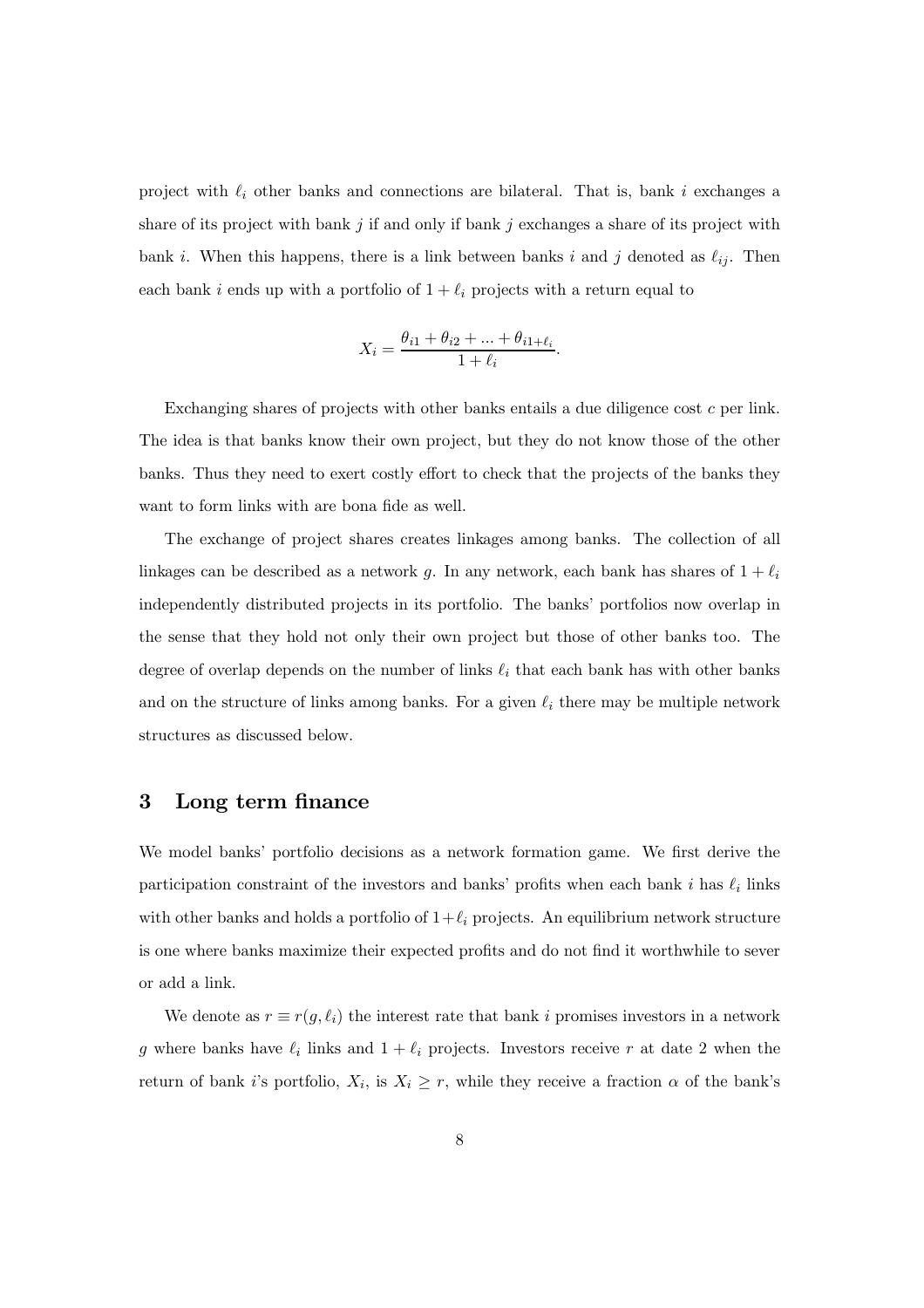portfolio return when  $X_i < r$ . The participation constraint of the investors is then given by

$$
\Pr(X_i \ge r)r + \alpha E(X_i < r) \ge r_F^2,\tag{1}
$$

where  $Pr(X_i \ge r)$  is the probability that the bank remains solvent at date 2 and  $E(X_i \le r)$  $(r) = \sum_{x \leq r} x \Pr(X_i = x)$  is the bank's expected portfolio return when it defaults at date 2. The equilibrium  $r$  is the lowest interest rate that satisfies (1) with equality. Diversification increases the probability  $Pr(X_i \geq r)$  that investors receive their promised return  $r$  thus reducing bankruptcy costs and allowing the banks to offer a lower rate of return to investors.

Banks receive the surplus  $X_i - r$  whenever  $X_i \geq r$  and 0 otherwise. The expected profit of a bank  $i$  in a network  $g$  is

$$
\pi_i(g) = E(X_i \ge r) - \Pr(X_i \ge r)r - c\ell_i,
$$
\n(2)

where  $E(X_i \ge r) = \sum_{x \ge r} x \Pr(X_i = x)$  is the expected return of the bank's portfolio,  $Pr(X_i \geq r)r$  is the expected repayment to investors when the bank remains solvent at date 2, and  $c\ell_i$  are the total due diligence costs. Substituting the equilibrium interest rate  $r$  from (1) with equality into (2), the expected profit of bank i becomes

$$
\pi_i(g) = E(X_i) - r_F^2 - (1 - \alpha)E(X_i < r) - c\ell_i. \tag{3}
$$

The bank's expected profit is given by the expected return of its portfolio  $E(X_i)$  minus the investors' opportunity cost  $r_F^2$ , the expected bankruptcy costs  $(1 - \alpha)E(X_i < r)$ , and the total due diligence costs  $c\ell_i$ . As (3) shows, greater diversification involves a trade-off between lower bankruptcy costs and higher total due diligence costs.

Banks choose the number of links  $\ell_i$  in order to maximize their expected profits. The choice of  $\ell_i$  determines the (possibly multiple) equilibrium network structure(s). A network  $g$  is an equilibrium if it satisfies the notion of *pairwise stability* introduced by Jackson and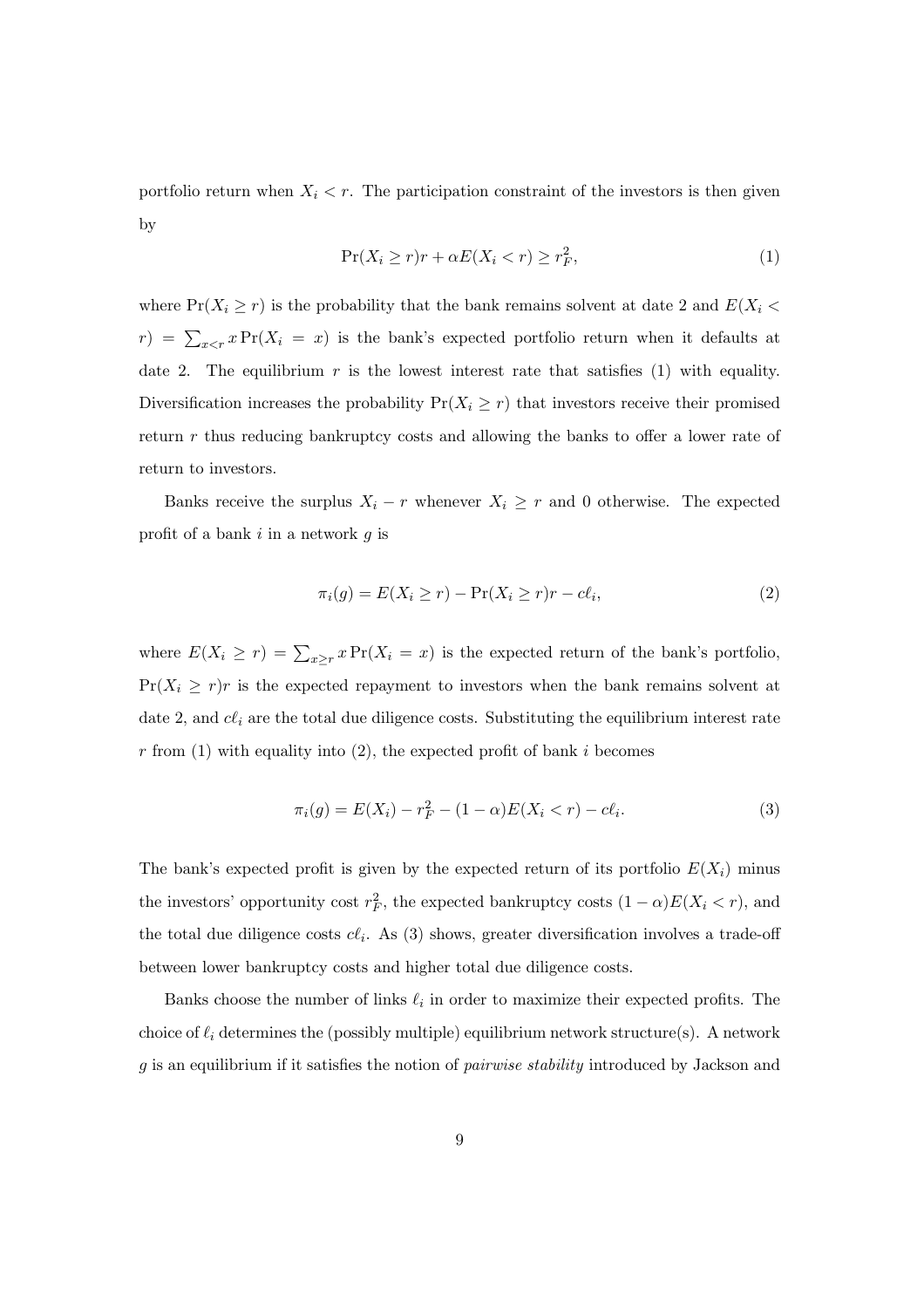Wolinsky (1996). This is defined as follows.

#### **Definition 1** A network g is pairwise stable if

(i) for any pair of banks i and j that are linked in the network g, neither of them has an incentive to unilaterally sever their link  $\ell_{ij}$ . That is, the expected profit each of them receives from deviating to the network  $(g - \ell_{ij})$  is not larger than the expected profit that each of them obtains in the network  $g(\pi_i(g - \ell_{ij}) \leq \pi_i(g)$  and  $\pi_j(g - \ell_{ij}) \leq \pi_j(g)$ );

 $(ii)$  for any two banks i and j that are not linked in the network g, at least one of them has no incentive to form the link  $\ell_{ij}$ . That is, the expected profit that at least one of them receives from deviating to the network  $(g + \ell_{ij})$  is not larger than the expected profit that it obtains in the network  $g(\pi_i(g + \ell_{ij}) \leq \pi_i(g) \text{ and/or } \pi_j(g + \ell_{ij}) \leq \pi_j(g)).$ 

To make the analysis more tractable, we impose a condition to ensure that for any  $\ell_i = 0, ..., 5$  the bank is bankrupt and is unable to repay r to investors at date 2 only when all projects in its portfolio pay off  $R_L$ . When this is the case, the probability of the bank defaulting at date 2 is  $Pr(X_i < r) = (1 - p)^{1 + \ell_i}$  and the probability of the bank being solvent at date 2 is  $Pr(X_i \ge r) = 1 - (1 - p)^{1 + \ell_i}$ . As shown in the Appendix, a sufficient condition to ensure this is

$$
(1 - (1 - p)^6) \frac{5R_L + R_H}{6} + (1 - p)^6 \alpha R_L \ge r_F^2.
$$
 (4)

Condition (4) guarantees that there exists an interest rate r in the interval  $[r_F^2, \frac{\ell_i R_L + R_H}{1 + \ell_i}]$ that satisfies the investors' participation constraint (1) for any  $\ell_i = 0, ..., 5$ , where  $\frac{\ell_i R_L + R_H}{1 + \ell_i}$ is the next smallest return realization of a bank's portfolio after all projects return  $R_L$ .

Given (4), the bank's expected profit (3) can be written as

$$
\pi_i(g) = E(X_i) - r_F^2 - (1 - p)^{1 + \ell_i} (1 - \alpha) R_L - c \ell_i.
$$
\n(5)

It is easy to show that (5) is concave in  $\ell$  as the second derivative with respect to  $\ell$  is negative.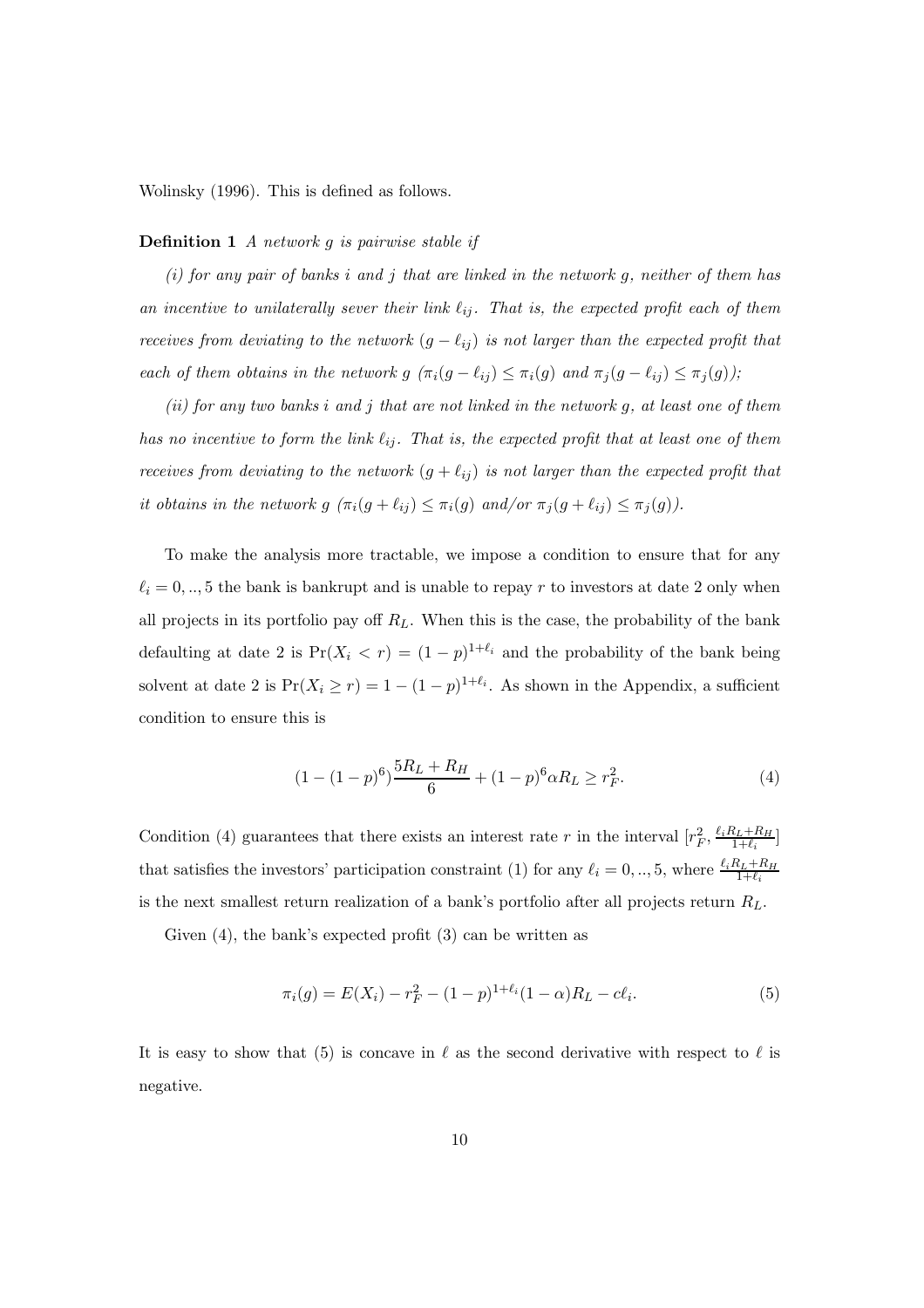In what follows we will concentrate on the case where in equilibrium banks find it optimal to have  $\ell = 2$  links and only symmetric networks are formed. The reason is that this is the minimum number of links such that there are multiple network structures. We have the following.

**Proposition 1** For any  $c \in [p(1-p)^3(1-\alpha)R_L, p(1-p)^2(1-\alpha)R_L]$  a network  $g^*$  where all banks have  $\ell^* = 2$  links is pairwise stable and Pareto dominates equilibria with  $\ell^* \neq 2$ .

#### **Proof.** See Appendix. ■

In equilibrium banks trade off the benefit of greater diversification in terms of lower expected bankruptcy costs with higher total due diligence costs. Proposition 1 identifies the parameter space for the cost c such that this trade off is optimal at  $\ell^* = 2$ .

Banks choose the number of links but not the network structure so that multiple networks can emerge, for a given number of links. With  $\ell^* = 2$  there are two equilibrium networks  $g^*$  as shown in Figure 1. In the first network, that we define as clustered  $(g = C)$ , banks are connected in two clusters of three banks each. Within each cluster, banks hold identical portfolios but the two clusters are independent of each other. In the second network, denoted as unclustered  $(g = U)$ , banks are all connected in a circle. Each of them exchanges projects only with the two neighboring banks so that none of the banks holds identical portfolios. In this sense, risk is more concentrated in the clustered than in the unclustered network.

Both networks are pairwise stable if the due diligence cost c is in the interval  $[p(1$  $p)^3(1 - \alpha)R_L$ ,  $p(1 - p)^2(1 - \alpha)R_L$ . No bank has an incentive to deviate by severing or adding a link as it obtains higher expected profit in equilibrium. Given that the bank's expected profit function is concave in  $\ell_i$  and that investors always recover their opportunity cost, the restriction on c in Proposition 1 also guarantees that the equilibrium with  $\ell^* = 2$ is the best achievable.

We next consider welfare in the two networks. For either of them, the welfare per bank is the sum of a representative bank  $i$ 's expected profit and its investors' expected returns.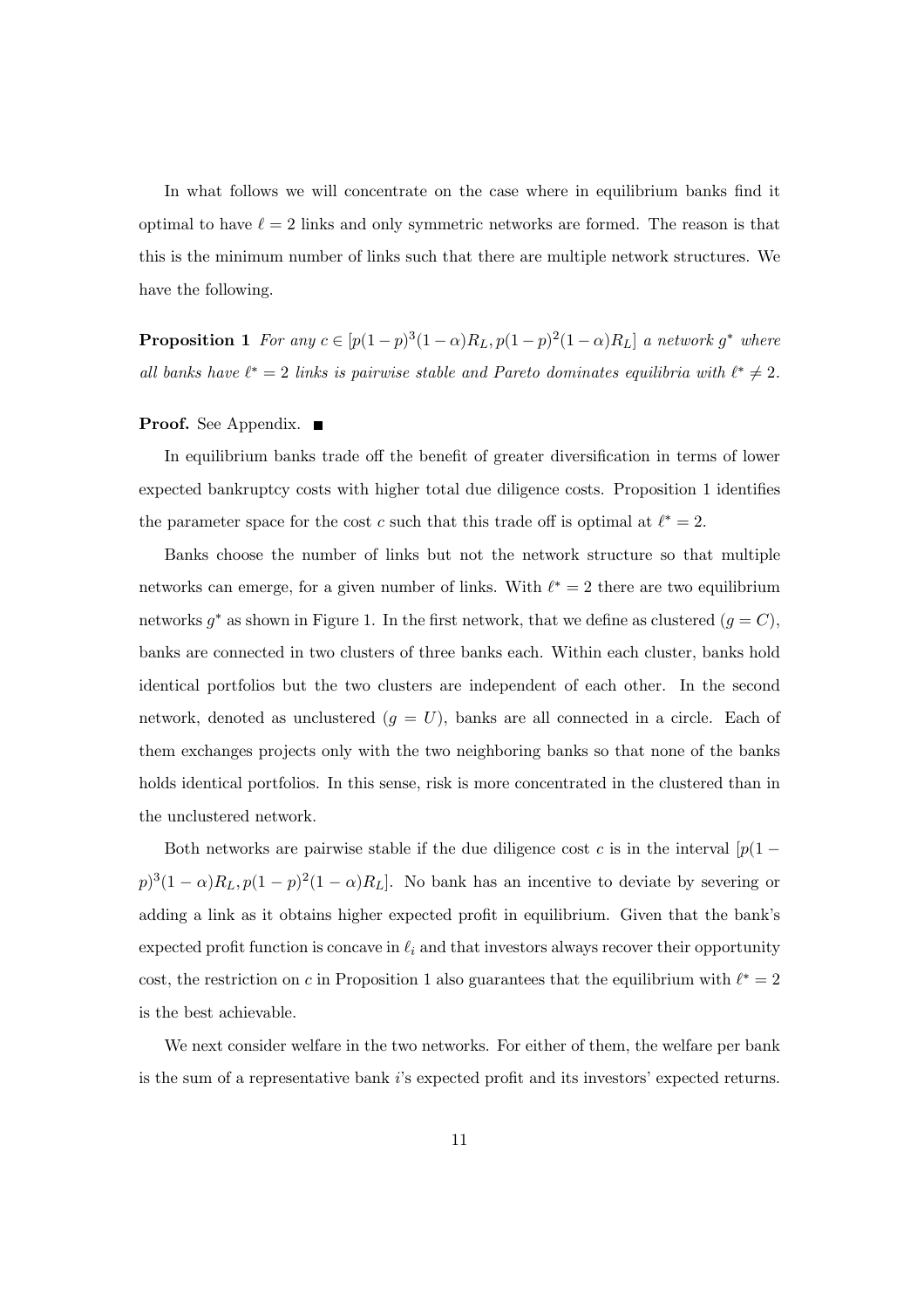Given that the investors always recover their opportunity cost, from (5) the welfare per bank is simply given by

$$
W(g) = E(X_i) - (1 - \alpha)E(X_i < r) - c\ell_i. \tag{6}
$$

Expression (6) indicates that in the case of long term financing total welfare per bank is just equal to the sum of each bank's expected portfolio return  $E(X_i)$  net of the expected bankruptcy costs  $(1-\alpha)E(X_i < r)$  and the total due diligence costs  $c\ell_i$ . In either equilibrium network each bank's portfolio is formed by  $1 + \ell^*$  independently distributed projects with the same distribution of returns. This implies that in both networks all banks offer the same interest rate to investors and have the same bankruptcy probability. This gives the following result.

Proposition 2 Total welfare is the same in the clustered and unclustered networks.

#### 4 Short term finance

In the previous sections we have assumed that the maturity of the financing matches the maturity of the assets. Now we analyze the case where banks use short term finance and investors have per period opportunity cost  $r_f$ . As with long term finance, we continue focusing on the clustered and unclustered networks with  $\ell^*$  = 2 and on the range  $R_L$   $<$  $r_f^2 < \frac{5R_L+R_H}{6}$ . We show that the structure of the network matters for systemic risk and total welfare when short term finance is used.

The main difference with short term finance is that it needs to be rolled over every period. If adverse information arrives, investors may refuse to roll over the debt thus forcing the bank into early liquidation. To capture this, we assume that a signal on the banks' future portfolio returns arrives at date 1. The signal can either indicate the good news that all banks will be solvent at date  $2(S = G)$  or the bad news that at least one bank will default  $(S = B)$ . The idea is that investors hear of a bank failure and then have to infer the prospects of their own bank. For simplicity, we assume that the signal does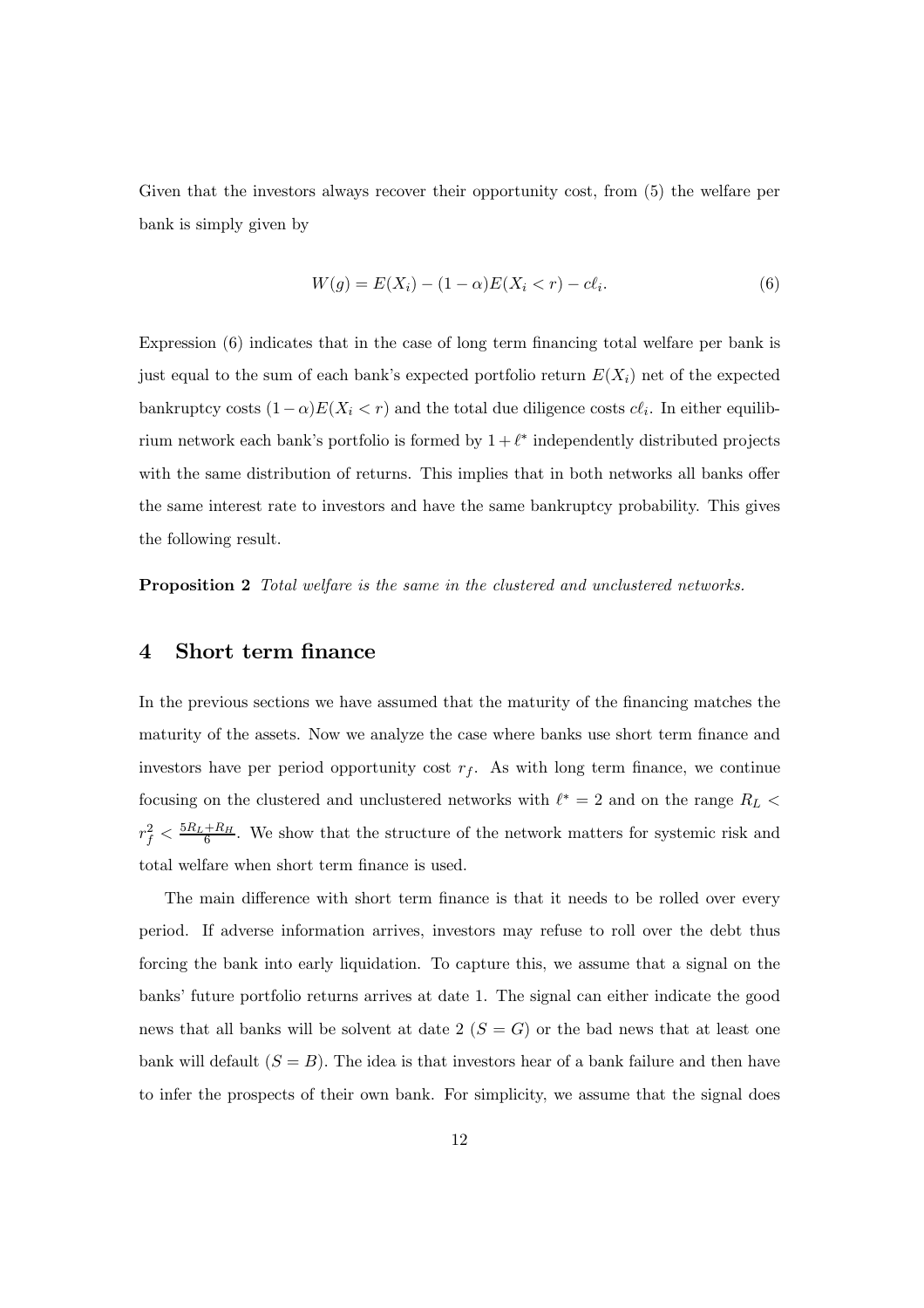not reveal any information about any individual bank. As far as individual investors are concerned, all banks look alike and have an equal probability of default once the signal arrives.

Figure 2 shows the sequence of events in the model with short term finance. At date 0 each bank in network  $g = C, U$  raises one unit of funds and promises investors an interest rate  $r_{01}(g)$  at date 1. Investors know the network structure, but do not know the position of any particular bank in the network. At the beginning of date 1, before investors are repaid  $r_{01}(g)$ , the signal  $S = \{G, B\}$  arrives. With probability  $q(g)$  the signal  $S = G$ reveals the good news that all banks will be solvent at date 2. With probability  $1 - q(g)$ the signal  $S = B$  reveals the bad news that at least one bank will default at date 2. Upon observing the signal, investors decide whether to retain  $r_{01}(g)$  or roll it over for a total promised repayment of  $\rho_{12}^S(g)$  at date 2. If rollover occurs, the bank continues till date 2. Investors receive  $\rho_{12}^S(g)$  and the bank  $X_i - \rho_{12}^S(g)$  if it remains solvent. Otherwise, when the bank goes bankrupt, investors receive  $\alpha X_i$  and the bank 0. If rollover does not occur, the bank is forced into early liquidation at date 1. Investors receive the proceeds from early liquidation, which for simplicity we assume to be equal to  $r_f$ , and the bank receives 0. We discuss the case where early liquidation pays off less than  $r_f$  in Section 5 below.

The interest rate  $r_{01}(g)$  promised to investors at date 0 must be such that they recover their per period opportunity cost  $r_f$  at date 1. Given that the proceeds from early liquidation are equal to  $r_f$ , investors always recover their opportunity cost at date 1, irrespective of whether the bank is continued or liquidated at date 1. This implies that they will always finance the bank initially and that  $r_{01}(g) = r_f$ .

At date 1, after the signal  $S$  is realized, the bank offers investors a promised repayment  $\rho_{12}^S(g)$ . Investors roll over the debt if  $\rho_{12}^S(g)$  is such that they can recover  $r_{01}(g)r_f = r_f^2$  at date 2. When  $S = G$  all banks will be solvent at date 2. Investors infer that the probability  $Pr(X_i \ge \rho_{12}^B(g)|G)$  of receiving  $\rho_{12}^G(g)$  at date 2 is equal to 1 as shown in Figure 2. Thus, they roll over the debt and  $\rho_{12}^G(g) = r_f^2$ .

When  $S = B$ , at least one bank will default at date 2. Investors' probability of receiving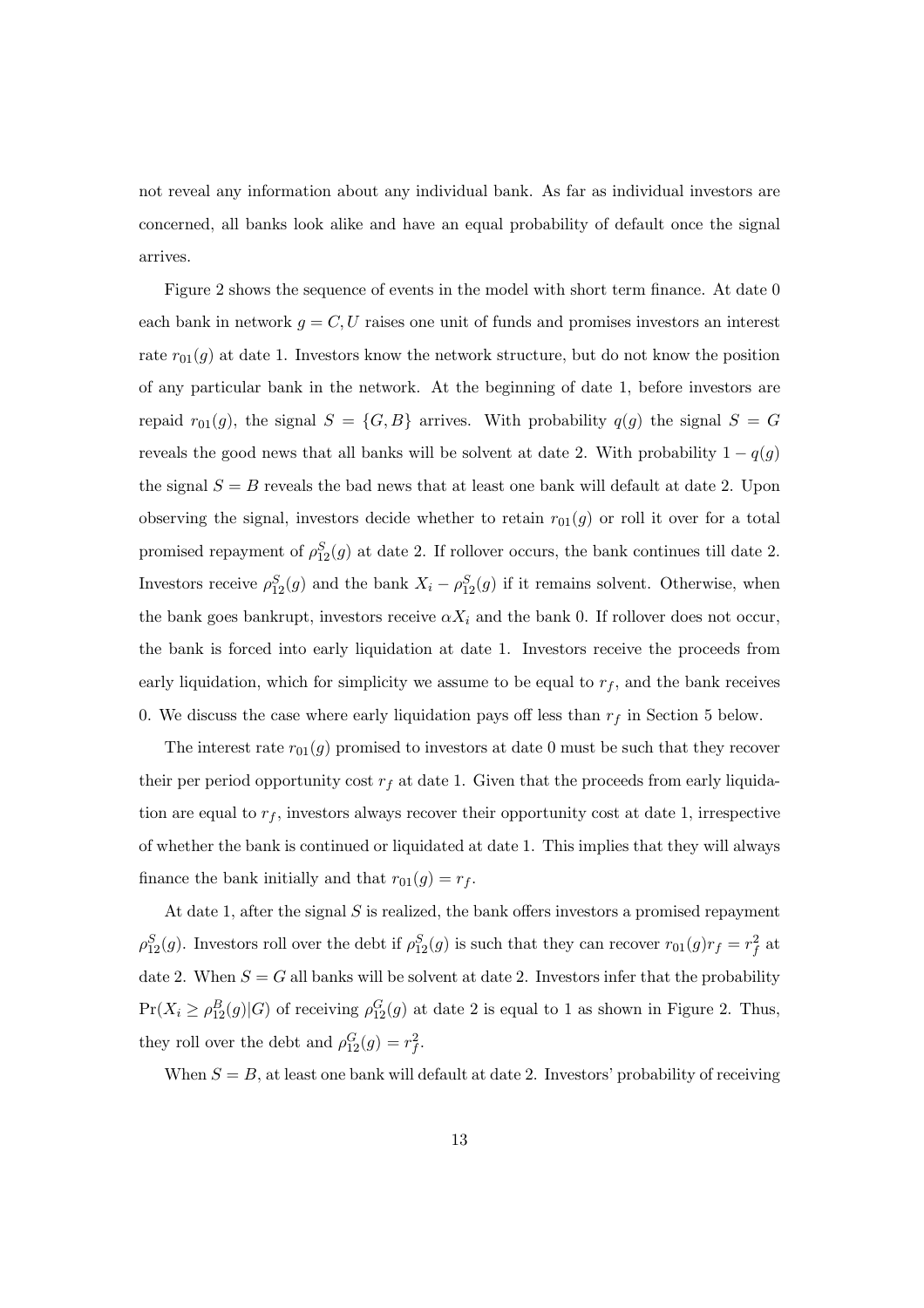the promised repayment  $\rho_{12}^B(g)$  at date 2 becomes  $Pr(X_i \geq \rho_{12}^B(g)|B)$ . Rollover occurs if there exists a value of  $\rho_{12}^B(g)$  that satisfies investors' date 1 participation constraint

$$
\Pr(X_i \ge \rho_{12}^B(g)|B)\rho_{12}^B(g) + \alpha E(X_i < \rho_{12}^B(g)|B) \ge r_f^2. \tag{7}
$$

The first term is the expected payoff to investors when  $X_i \geq \rho_{12}^B(g)$  and the bank remains solvent at date 2 conditional on  $S = B$ . The second term is the expected payoff to investors conditional on  $S = B$  when  $X_i < \rho_{12}^B(g)$  and the bank defaults at date 2. In this case investors receive a fraction  $\alpha$  of the bank's portfolio expected return  $E(X_i < \rho_{12}^B(g)|B)$ =  $\sum_{x < \rho_{12}^B(g)} x \Pr(X_i = x | B)$ . The equilibrium value of  $\rho_{12}^B(g)$  if it exists, is the minimum promised repayment that satisfies (7) with equality and minimizes the probability of bank default conditional on  $S = B$ . As we discuss below, the terms  $Pr(X_i \ge \rho_{12}^B(g)|B)$  and  $E(X_i < \rho_{12}^B(g)|B)$  in (7) depend on the network g. As a result, investors' rollover decision may differ in the two networks.

The expected profit of bank  $i$  at date 0 depends on the realization of the signal and on the investors' rollover decision at date 1. When rollover occurs and the bank continues at date 1, the expected profit is given by

$$
\pi_i(g) = q(g) \left[ E(X_i \ge r_f^2 | G) - r_f^2 \right] + (1 - q(g)) \left[ E(X_i \ge \rho_{12}^B(g) | B) - \Pr(X_i \ge \rho_{12}^B(g) | B) \rho_{12}^B(g) \right] - 2c.
$$
\n(8)

The first term represents the expected profit when with probability  $q(g)$  the good signal  $S = G$  occurs. Investors receive  $r_f^2$  at date 2 and the bank retains the expected surplus  $E(X_i \geq r_f^2 | G) - r_f^2$ , where  $E(X_i \geq r_f^2 | G) = \sum_{x \geq r_f^2} x \Pr(X_i = x | G)$  is the bank's expected portfolio return conditional on  $S = G$  when  $X_i \geq r_f^2$ . The second term is the expected profit when with probability  $1 - q(g)$  the bad signal  $S = B$  occurs. With probability  $Pr(X_i \ge \rho_{12}^B(g)|B)$  the bank remains solvent. It pays  $\rho_{12}^B(g)$  to investors and retains the remaining  $E(X_i \ge \rho_{12}^B(g)|B) - \Pr(X_i \ge \rho_{12}^B(g)|B) \rho_{12}^B(g)$ , where  $E(X_i \ge \rho_{12}^B(g)|B) =$  $_{x\geq\rho_{12}^B(g)} x \Pr(X_i = x | B)$  is the bank's expected portfolio return conditional on  $S = B$ when  $X_i \geq \rho_{12}^B(g)$ . The last term 2c is the total due diligence costs with  $\ell^* = 2$ .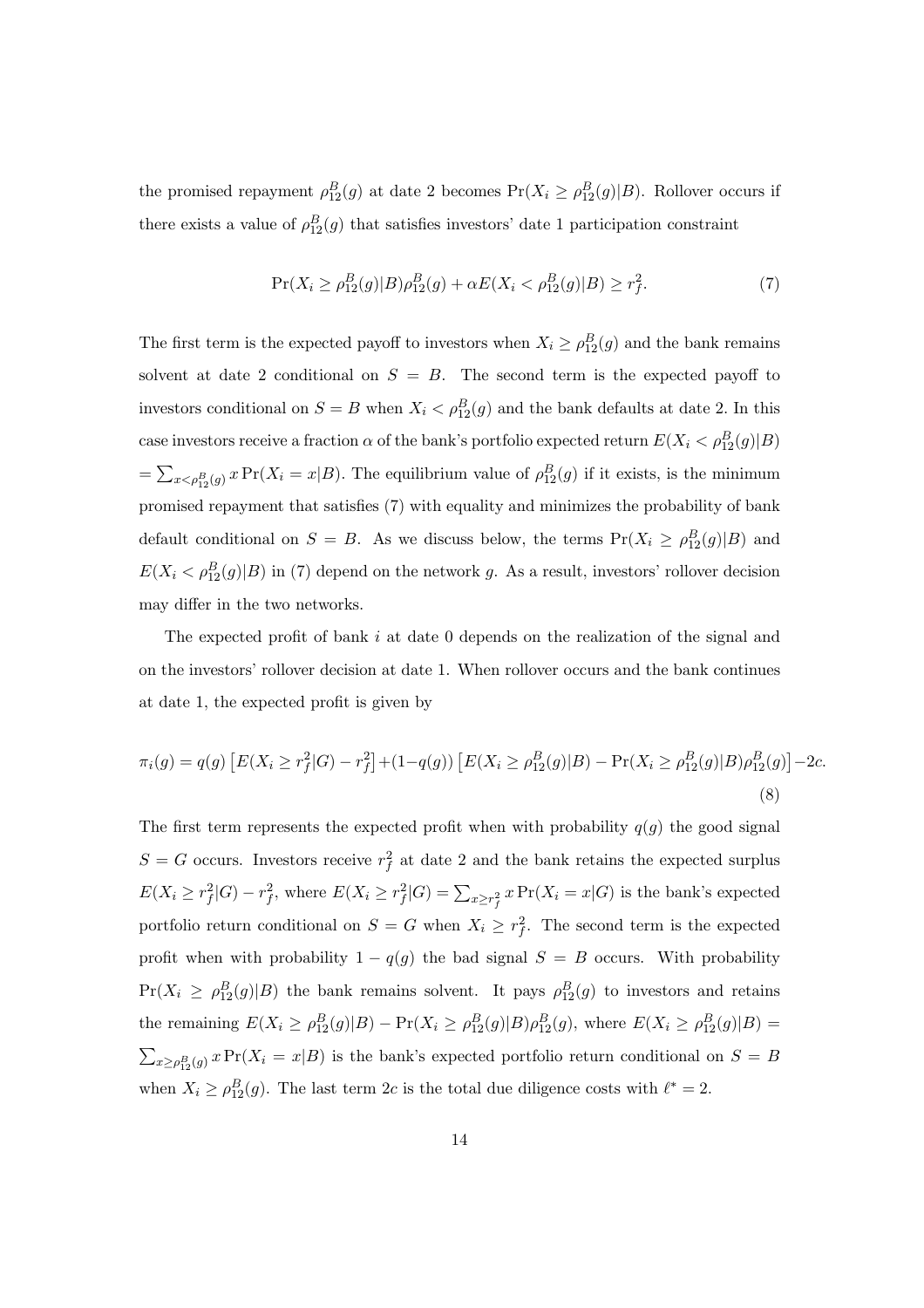Substituting the promised repayment  $\rho_{12}^B(g)$  from (7) with equality into (8), this simplifies to

$$
\pi_i(g) = E(X_i) - r_f^2 - (1 - q(g))(1 - \alpha)E(X_i < \rho_{12}^B(g)|B) - 2c. \tag{9}
$$

When rollover occurs at date 1, the bank's expected profit can be expressed as in the case of long term debt by the expected return of its portfolio  $E(X_i)$  minus the investors' opportunity cost  $r_F^2$ , the expected bankruptcy costs  $(1 - q(g))(1 - \alpha)E(X_i < \rho_{12}^B(g)|B)$ , and the total due diligence costs  $2c$ .

When, after the realization of the bad signal, rollover does not occur and the bank is early liquidated at date 1, its expected profit is given by

$$
\pi_i(g) = q(g) \left[ E(X_i \ge r_f^2 | G) - r_f^2 \right] - 2c. \tag{10}
$$

The bank now has positive expected profit only when with probability  $q(g)$  the good signal is received. When with probability  $1 - q(g)$  the bad signal occurs, the bank is early liquidated and receives 0. Note that  $(9)$  and  $(10)$  imply that, in a given network g, the bank's expected profit is higher when debt is rolled over at date 1 than when it is not.

#### 4.1 Investors' rollover decisions at date 1

The crucial difference between long and short term financing is that in the latter case the network structure matters for the equilibrium interest rates, bank profits and ultimately total welfare whereas it does not in the former case. The reason is that the probability distribution of the signal and the associated conditional probabilities of bank default at date 2 differ in the two networks.

To see this, we start by considering the distribution of the signal  $S$ . We focus on the case where  $\ell^* = 2$  and bankruptcy only occurs when all projects in a bank's portfolio return  $R_L$ . Thus, the good signal arrives when all banks' portfolios return at least  $(2R_L + R_H)/3$ and investors are able to obtain the opportunity cost  $r_f^2$  at date 2. In contrast, the bad signal arrives when at least one of the banks has all three projects in its portfolio return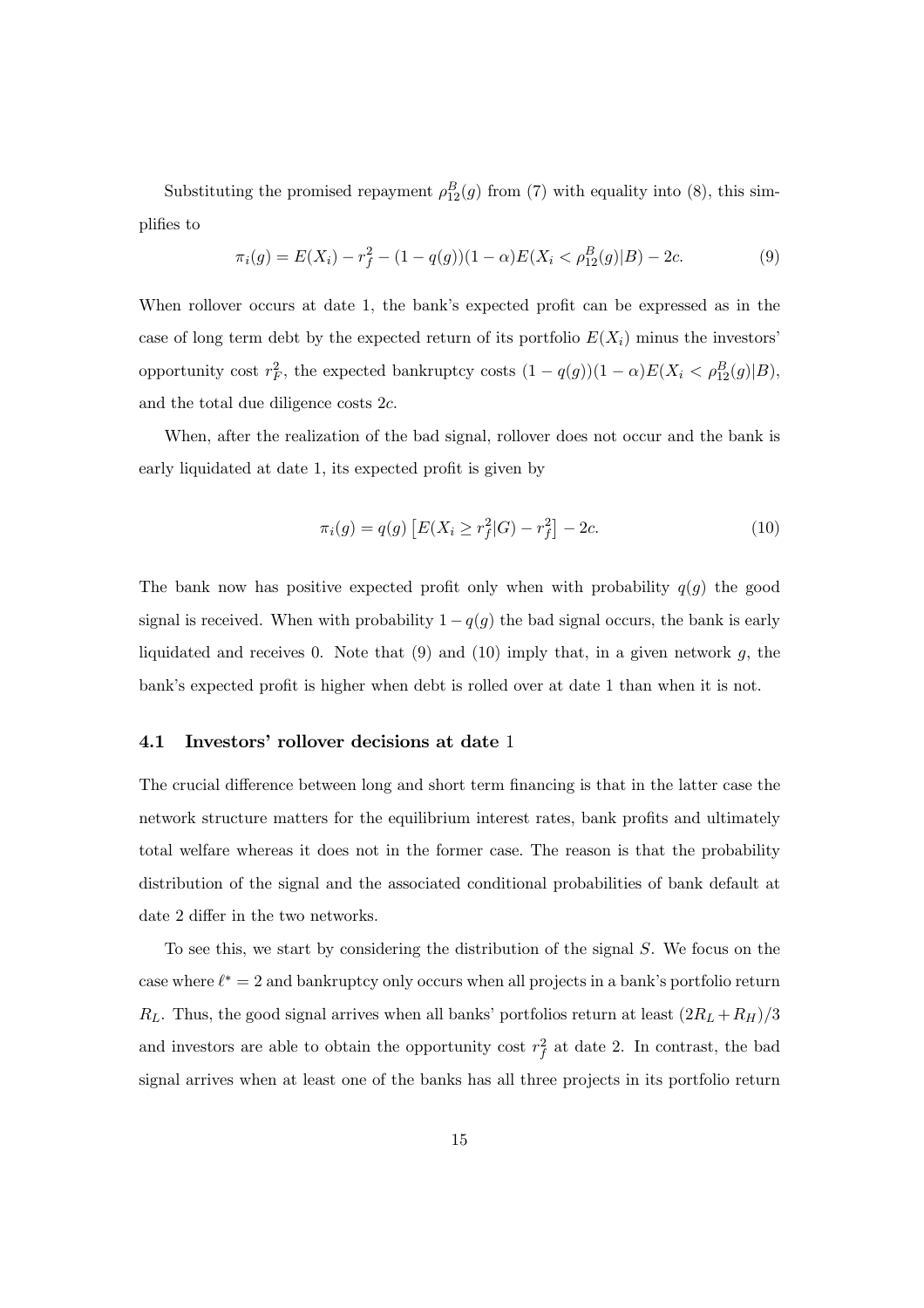$R_L$  at date 2. This means that the probability of  $S = G$ 

$$
q(g) = \Pr(\bigcap_i (X_i \ge r_f^2),
$$

where  $Pr(\bigcap_i (X_i \geq r_f^2) = Pr(X_1 \geq r_f^2, X_2 \geq r_f^2, ..., X_6 \geq r_f^2)$  represents the probability that none of the six banks defaults. The probability of  $S = B$  is then  $1 - q(g)$ .

Tables 1 and 2 show all banks' portfolio return realizations and the number of banks defaulting for the clustered and unclustered networks, respectively. For simplicity, we assume that the probability of a project i returning  $R_H$  is  $p = \frac{1}{2}$  and  $R_L$  is  $1 - p = \frac{1}{2}$ . This implies that all states are equally likely. Since there are 6 projects and each of them can have two possible returns, there are  $2^6 = 64$  states numbered in the first column of both tables describing the possible project return realizations at date 2.

Table 1 is for the clustered network. The first set of columns shows the return realizations of the six projects. The second set of columns shows each bank's portfolio returns in the two clusters. The last column shows the total number of bank defaults. The good signal occurs when all banks have a portfolio return of at least  $(2R_L+R_H)/3$  and no banks have a portfolio return  $R_L$  so there are no defaults. These are the unshaded states in the table. It can be seen that there are 49 of them. This means that the good signal arrives in the clustered network with probability

$$
q(C) = \frac{49}{64}.
$$

The remaining 15 states are the default states and are shaded in gray in the table. In 14 of these there are 3 banks defaulting and in 1 of them all 6 banks default. This is because banks hold identical portfolios within a cluster. There are 48 bank defaults across all states.

Table 2 is for the unclustered network. The first set of columns shows the return realizations of the six projects, while the second set shows each bank's portfolio returns. The last column shows the total number of defaults. It can be seen that there are now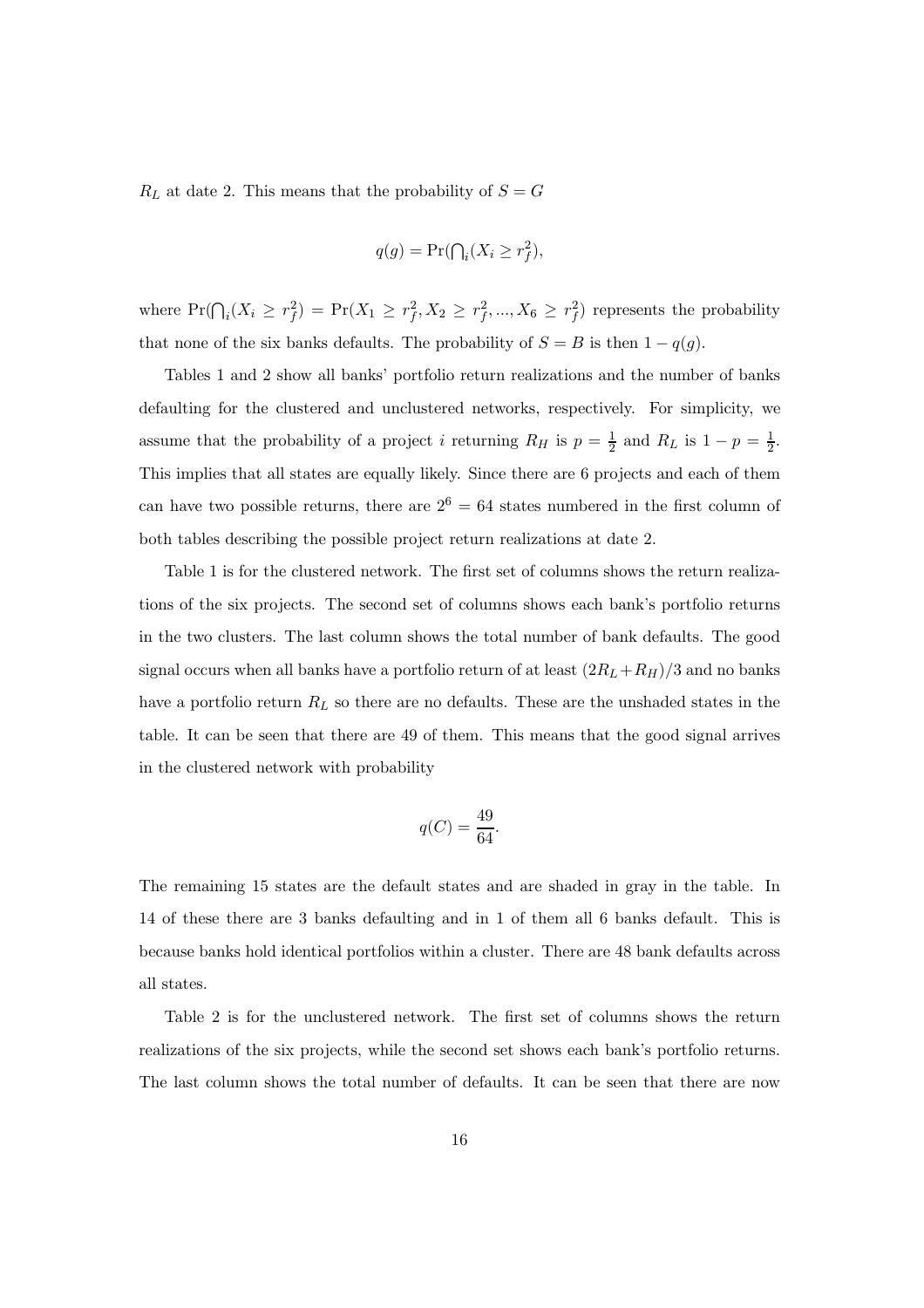39 unshaded states where all banks are solvent. This means that the good signal in the unclustered network occurs with probability

$$
q(U) = \frac{39}{64}.
$$

The remaining 25 shaded states are where at least one default occurs. In 12 of these 1 bank defaults, in 6 states 2 banks default, in 6 other states 3 banks default and in 1 state all 6 banks default. Again, there are 48 total bank defaults across all states, but they are now more spread out across the states. There are more default states but with less banks defaulting on average in each. The reason is that in the unclustered network banks are all connected but none holds identical portfolios. Thus risk is less concentrated in the unclustered than in the clustered network.

It can be seen that the probability of receiving the good signal  $S = G$  is higher in the clustered network than in the unclustered network, that is

$$
q(C) > q(U). \tag{11}
$$

What matters for investors' rollover decisions are the conditional probability distributions of banks' portfolio returns. Tables 3 and 4 show these for the clustered and unclustered networks, respectively. In the clustered network there are 49 states with the good signal. Since none of them has any default, the probability of  $X_i = R_L$  conditional on the good signal is 0 in Table 3. Counting the number of states among those unshaded in Table 1 where bank i has portfolio return  $X_i = \frac{2R_L + R_H}{3}$  gives 21. Since this is the same for all 6 banks, the probability that bank i has  $X_i = \frac{2R_L + R_H}{3}$  is  $\frac{21}{49}$ . Similarly for the other returns  $X_i$  given the good signal. There are 15 states where bankruptcy occurs and the bad signal is realized. Among those states each bank i has portfolio return  $X_i = R_L$  in 8 states. Thus, the probability that any bank i has  $X_i = R_L$  is  $\frac{8}{15}$ . Similarly for the other entries conditional on the bad signal.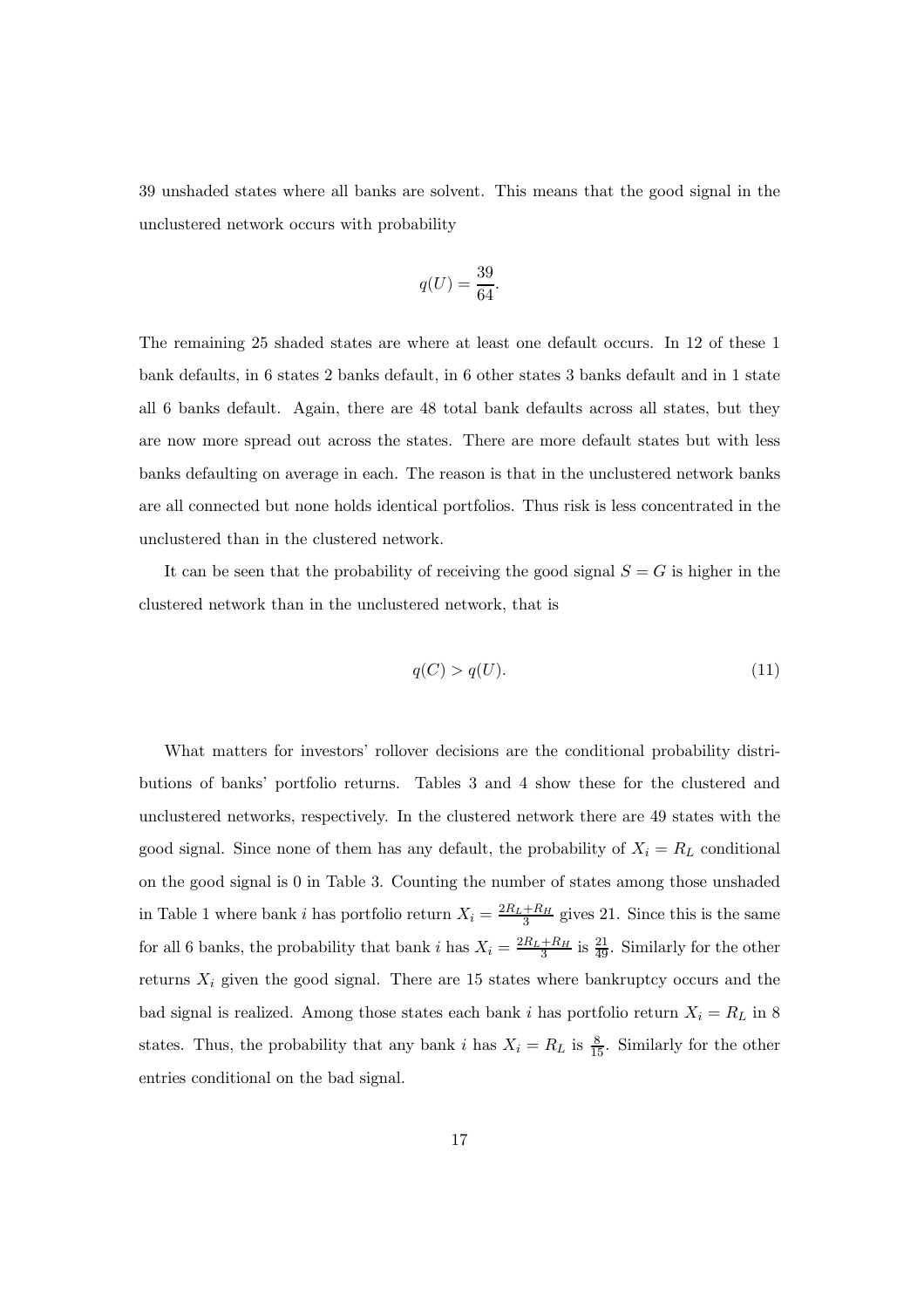The difference in the unclustered network is that there are 39 rather than 49 states where all banks are solvent and the good signal is realized. Again, since no banks default in these states, the probability of  $X_i = R_L$  conditional on  $S = G$  in Table 4 is 0. Among the 39 states, it can be seen from Table 2 that each bank i has  $X_i = \frac{2R_L + R_H}{3}$  in 13 states. Thus, the probability for any bank to have  $X_i = \frac{2R_L + R_H}{3}$  is  $\frac{13}{39}$ . Similarly for the other entries conditional on  $S = G$ . Among the shaded 25 states in Table 2 where bankruptcy occurs, it can be easily seen that each bank i has a portfolio return  $X_i = R_L$ with probability  $\frac{8}{25}$  as shown in Table 4. Similarly for the other entries conditional on  $S = B$  in Table 4.

Comparing Tables 3 and 4, it can be seen that the conditional distributions of banks' portfolio returns are quite different in the two networks. In particular, the probability of  $X_i = R_L$  conditional on  $S = B$  in the clustered network, which is equal to  $\frac{8}{15}$ , is much higher than in the unclustered network, where it is  $\frac{8}{25}$ . This also implies that the conditional probability  $Pr(X_i \ge \rho_{12}^B(g)|B)$  that the bank is solvent and repays  $\rho_{12}^B(g)$  to the investors at date 2 conditional on  $S = B$  is higher in the unclustered than in the clustered network. That is,

$$
\Pr(X_i \ge \rho_{12}^B(U)|B) > \Pr(X_i \ge \rho_{12}^B(C)|B) \tag{12}
$$

for  $\rho_{12}^B(g) \in [R_L, \frac{2R_L + R_H}{3}]$ . This difference means that rollover decisions can also differ between the two networks. We study the clustered network first.

**Proposition 3** When the bad signal  $(S = B)$  is realized in the clustered network and  $R_H > \frac{13}{12} R_L,$ 

A. For  $\alpha \geq \alpha_{LOW}(C)$ , investors roll over the debt for a promised repayment  $\rho^B_{12}(C) \in$  $[r_f^2, \frac{2R_L + R_H}{3}]$ , where  $\alpha_{LOW}(C) = \frac{45r_f^2 - 7(2R_L + R_H)}{24R_L}$ .

B. For  $\alpha_{MID}(C) \leq \alpha < \alpha_{LOW}(C)$ , investors roll over the debt for a promised repayment  $\rho_{12}^B(C) \in \left[\frac{2R_L + R_H}{3}, \frac{R_L + 2R_H}{3}\right]$ , where  $\alpha_{MID}(C) = \frac{45r_f^2 - 4R_L - 8R_H}{3(10R_L + R_H)}$ .

C+D. For  $\alpha < \alpha_{MID}(C)$ , investors do not roll over the debt and the bank is early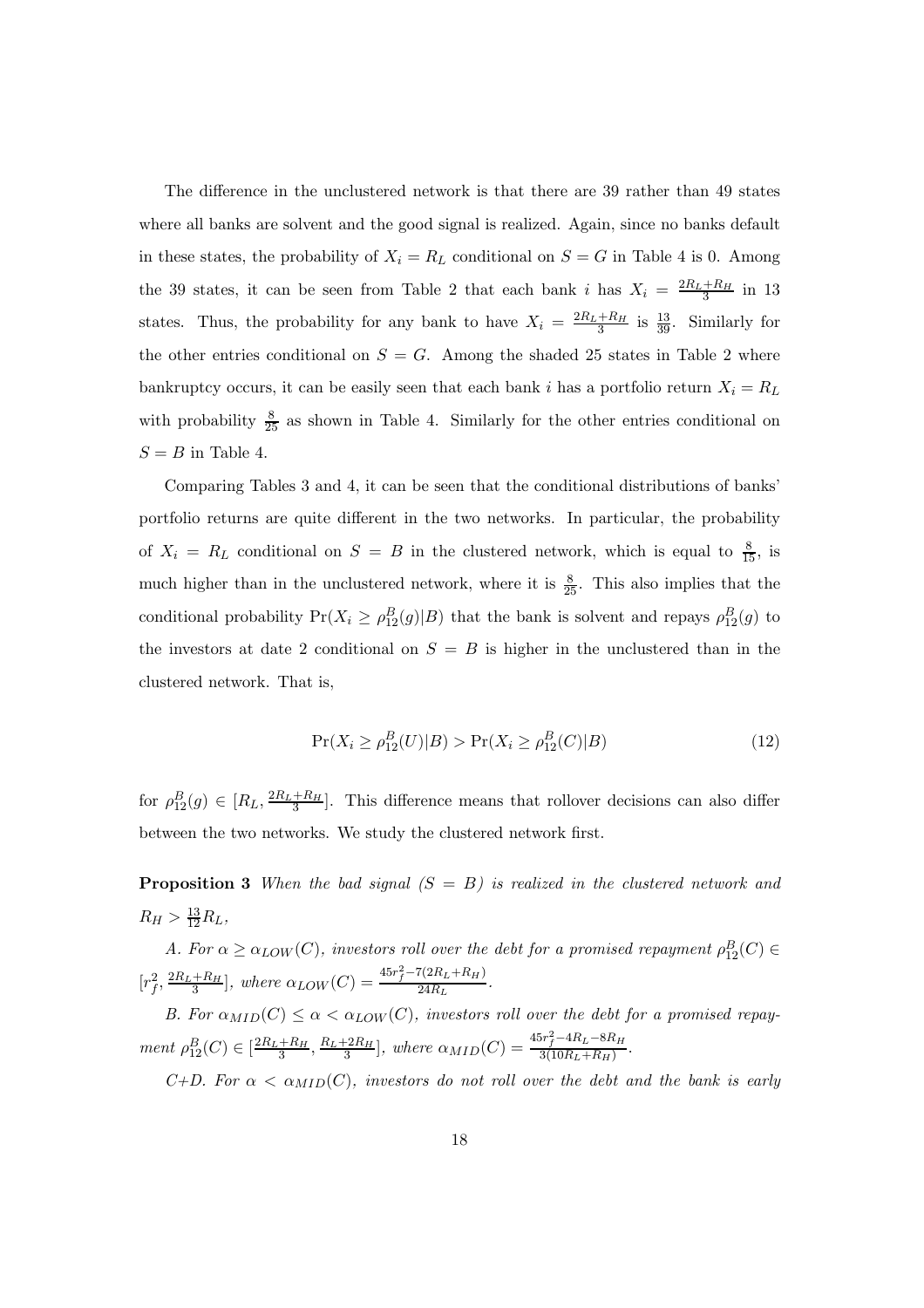liquidated at date 1.

#### **Proof.** See the Appendix. ■

The proposition is illustrated in Figure 3, which plots investors' rollover decisions as a function of the exogenous parameters  $\alpha$  and  $r_f^2$ . The result follows immediately from the investors' participation constraint at date 1. When the bad signal is realized, the bank continues at date 1 whenever investors can be promised a repayment that satisfies (7). Whether this is possible depends on the fraction  $\alpha$  of the bank's portfolio return that the investors receive at date 2 when the bank defaults and on the opportunity cost  $r_f^2$  they require over the two periods. When  $\alpha$  is high or  $r_f^2$  is low as in Region A in Figure 3, there exists a repayment  $\rho_{12}^B(C)$  that satisfies (7). Investors roll over the debt and the bank continues. The promised repayment compensates the investors for the possibility that they obtain only  $\alpha X_i$  in case of default. Given  $\alpha$  is high,  $\rho_{12}^B(C)$  does not need to be high for (7) to be satisfied. Thus, the equilibrium  $\rho_{12}^B(C)$  lies in the lowest interval of the bank's portfolio return,  $[r_f^2, \frac{2R_L+R_H}{3}]$ . As  $\alpha$  decreases or  $r_f^2$  increases so that Region B is reached, investors still roll over the debt but require a higher promised repayment to compensate them for the greater losses in the case of bank default. Thus,  $\rho_{12}^B(C)$  is higher and lies in the interval  $\left[\frac{2R_L+R_H}{3}, \frac{R_L+2R_H}{3}\right]$ . This also implies that, conditional on the realization of the bad signal, bankruptcy does not occur at date 2 only when all projects in a bank's portfolio pay off  $R_L$  but also when they pay  $\frac{2R_L+R_H}{3}$ . As  $\alpha$  decreases or  $r_f^2$  increases further so that Regions C and D below  $\alpha_{MID}(C)$  are reached, it is no longer possible to satisfy (7) for any  $\rho_{12}^B(g) \le R_H$ . Then, investors do not roll over the debt and the bank is early liquidated at date 1.

A similar result holds for the unclustered network.

**Proposition 4** When the bad signal  $(S = B)$  is realized in the unclustered network,

 $A+B+C$ . For  $\alpha \geq \alpha_{LOW}(U)$ , investors roll over the debt for a promised repayment  $\rho_{12}^{B}(U) \in [r_f^2, \frac{2R_L + R_H}{3}]$ , where  $\alpha_{LOW}(U) = \frac{75r_f^2 - 17(2R_L + R_H)}{24R_L}$ .

D. For  $\alpha < \alpha_{LOW}(U)$ , investors do not roll over the debt and the bank is liquidated at date 1.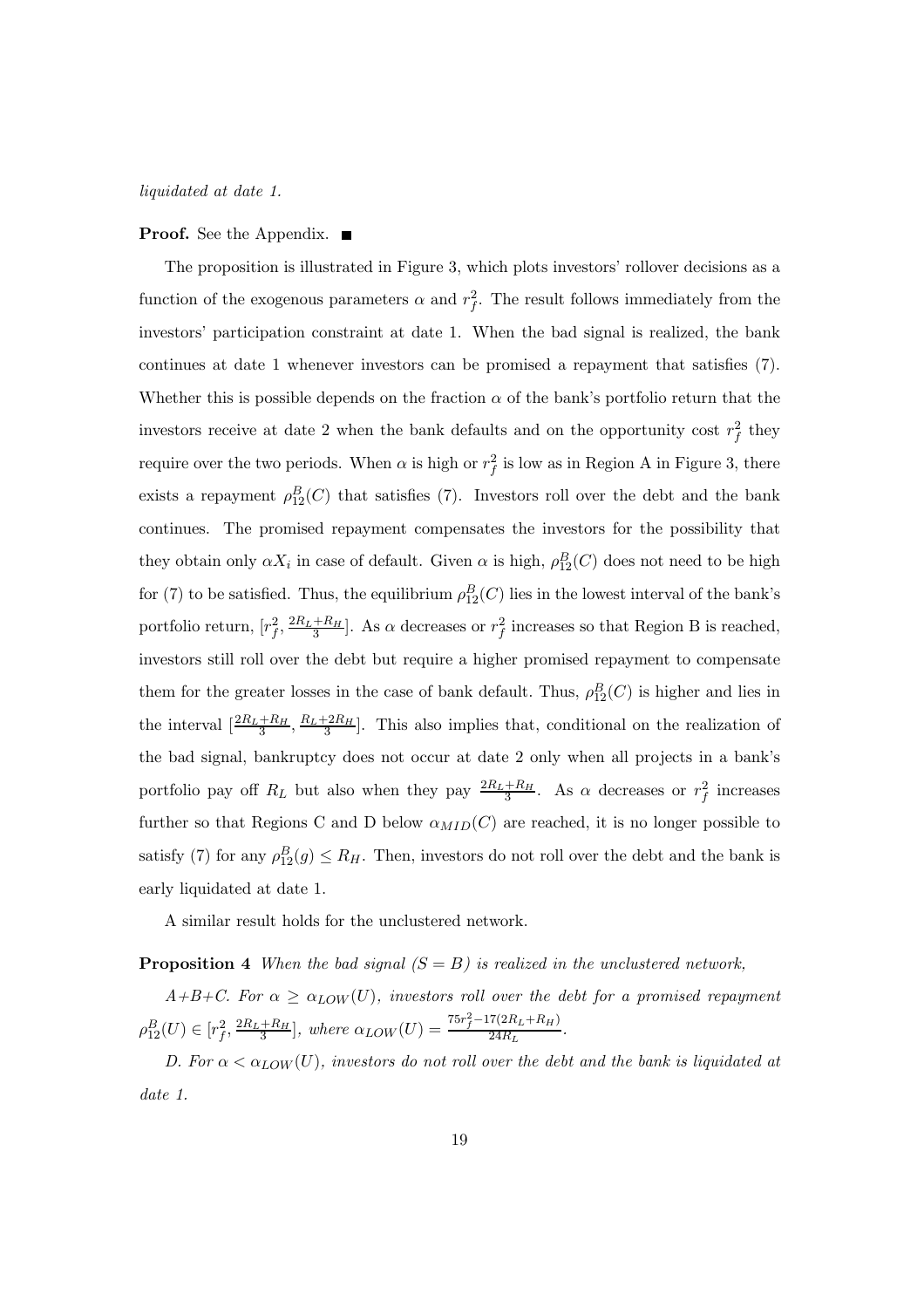#### **Proof.** See the Appendix. ■

Proposition 4 is also illustrated in Figure 3. As in the clustered network, debt is rolled over when investors can be promised a repayment  $\rho_{12}^B$  enough to satisfy their participation constraint (7) with equality. Whether such a repayment exists depends again on the parameters  $\alpha$  and  $r_f^2$ . When they lie in the Regions A, B and C above  $\alpha_{LOW}(U)$ , it is possible to satisfy investors' participation constraint and the debt is rolled over. In contrast, when  $\alpha$  and  $r_f^2$  lie in Region D this is no longer possible and the debt is not rolled over. Note that differently from the clustered network, when rollover occurs the bank always offers investors a promised repayment  $\rho_{12}^B(U)$  in the interval  $[r_f^2, \frac{2R_L+R_H}{3}]$ . The reason is that the probability  $Pr(X_i \geq \rho_{12}^B(U)|B)$  is sufficiently high to ensure that (7) can be satisfied for a low  $\rho_{12}^B(U)$ .

A comparison of propositions 3 and 4 shows that rollover occurs for a larger and early liquidation for a smaller parameter space in the unclustered network than in the clustered. The promised repayment is also the same or lower in the former.

#### 4.2 Welfare with short term finance

We next consider welfare in the two networks with short term finance. As with long term finance, in both networks we can focus on the total welfare per bank as defined by the sum of a representative bank l's expected profit and its investors' expected returns. Welfare now depends on the investors' rollover decisions, since these affect the bank's expected profit. Using (9) and (10), when the bank is continued till date 2 welfare is given by

$$
W(g) = E(X_i) - (1 - q(g))(1 - \alpha)E(X_i < \rho_{12}^B(g)|B) - 2c,\tag{13}
$$

and when the bank is liquidated at date 1 after the bad signal

$$
W(g) = q(g) \left[ E(X_i \ge r_f^2 | G) \right] + (1 - q(g))r_f^2 - 2c.
$$
 (14)

In (13), welfare is given by the expected return of bank portfolio  $E(X_i)$  minus the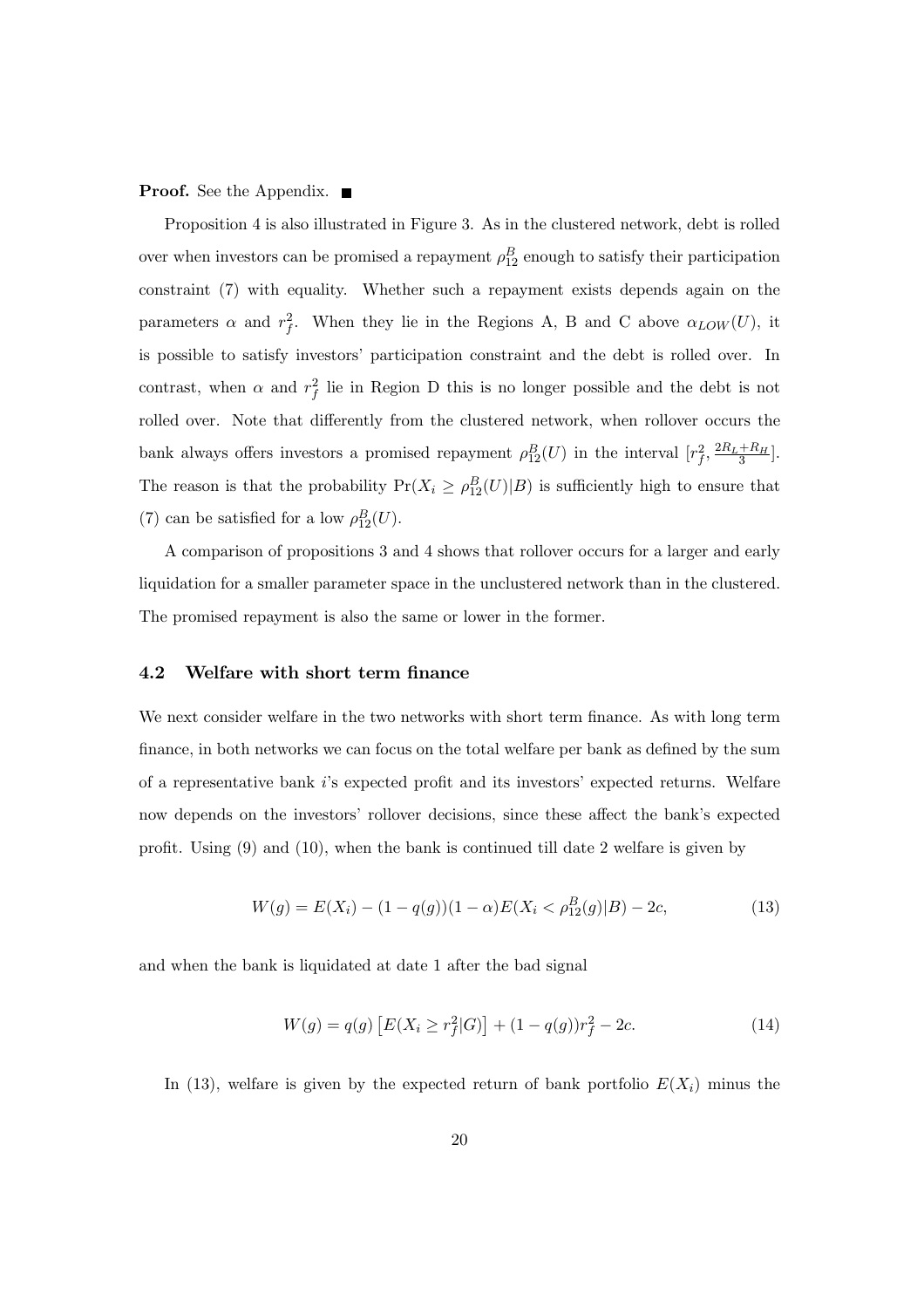expected bankruptcy costs  $(1 - q(g))(1 - \alpha)E(X_i < \rho_{12}^B(g)|B)$  and the due diligence costs 2c. In contrast, in (14) welfare is given by the expected return of bank portfolio  $q(g)$   $\Big[ E(X_i \geq r_f^2 | G) \Big]$  when the good signal is realized and the bank is solvent plus the date 2 value of the liquidation proceeds  $(1 - q(g))r_f^2$  minus the due diligence costs 2c.

Deriving  $W(C)$  and  $W(U)$  from (13) and (14) for the two networks gives the following result.

#### **Proposition 5** The comparison of total welfare in the two networks is as follows:

A. For  $\alpha \geq \alpha_{LOW}(C)$ , total welfare is the same in the clustered and unclustered network:  $W(C) = W(U)$ .

B+C1. For  $\alpha_W < \alpha < \alpha_{LOW}(C)$ , total welfare is higher in the unclustered network than in the clustered network:  $W(U) > W(C)$ , where  $\alpha_W = \frac{15r_f^2 - 3R_L - 4R_H}{8R_L}$ .

C2+D. For  $\alpha < \alpha_W$ , total welfare is higher in the clustered network than in the unclustered network:  $W(C) > W(U)$ .

#### **Proof.** See the Appendix. ■

Figure 4 illustrates the proposition by showing the welfare in the clustered and unclustered network. It can be seen that with short term finance total welfare depends on the network structure. Which structure is better depends crucially on the parameters  $\alpha$ and  $r_f^2$ . As (13) shows, the parameter  $\alpha$  affects welfare when debt is rolled over as it determines the size of the expected bankruptcy costs that are lost when the bank defaults at date 2. As (14) shows, the parameter  $r_f^2$  is important for welfare because when the debt is not rolled over it is equal to the date 2 value of the proceeds from early liquidation.

In Region A, where  $\alpha \geq \alpha_{LOW}(C)$ , investors roll over the debt for a promised total repayment  $\rho_{12}^B(C) \in [r_f^2, \frac{2R_L + R_H}{3}]$  in both networks. Each bank defaults when its portfolio pays off  $R_L$  and makes positive profits in all the other states in either network. As with long term finance, total welfare is then the same in both networks.

In Region B, where  $\alpha$  lies in between  $\alpha_{MID}(C)$  and  $\alpha_{LOW}(C)$ , investors still roll over the debt in both networks, but in the clustered network they now require a higher total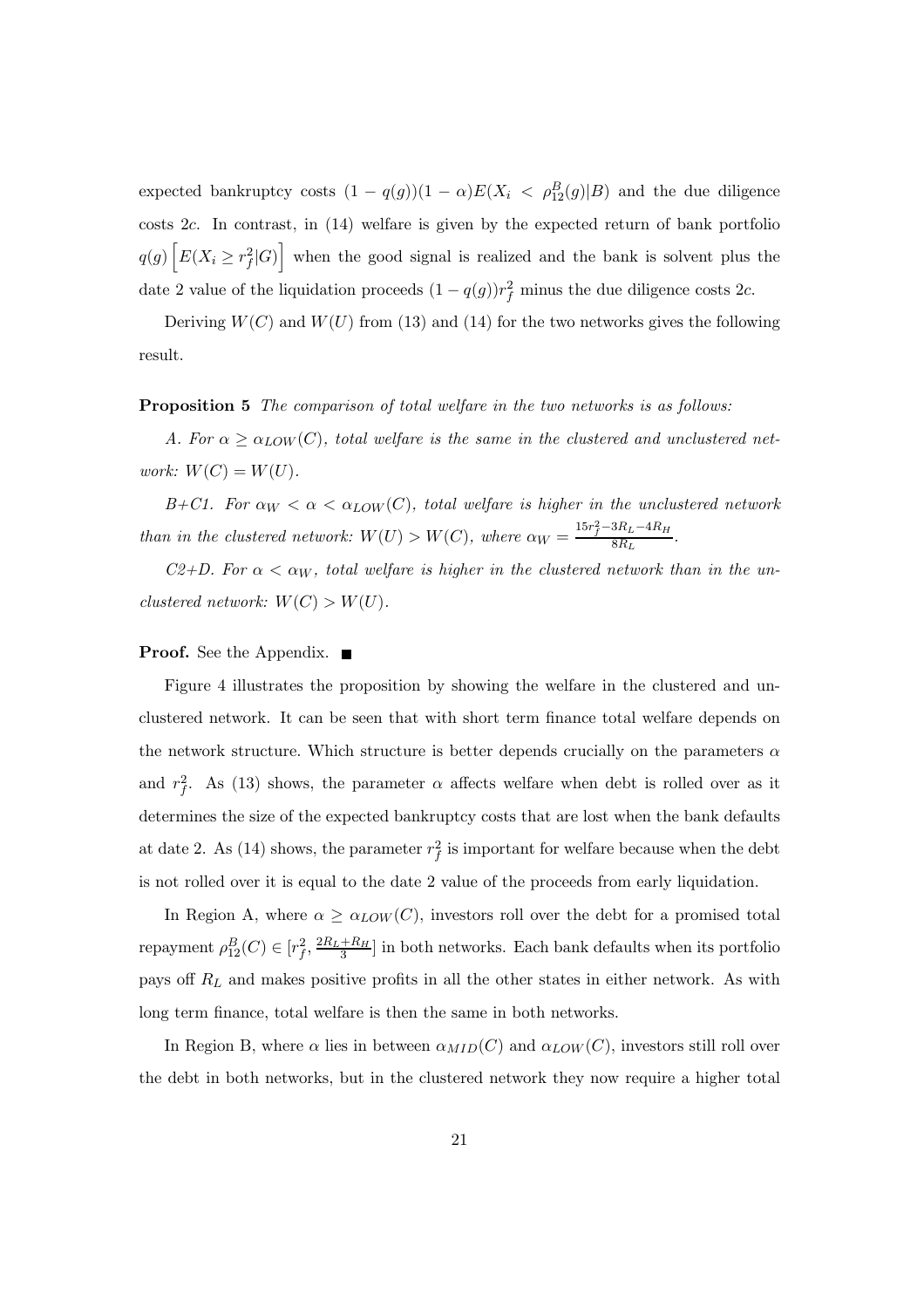promised repayment  $\rho_{12}^B(C) \in \left[\frac{2R_L + R_H}{3}, \frac{R_L + 2R_H}{3}\right]$ . This implies that bank *i* defaults not only when  $X_i = R_L$  but also when  $X_i = \frac{2R_L + R_H}{3}$ . As a result total welfare is lower in the clustered network relative to the unclustered network because expected bankruptcy costs are higher.

In Regions C1 and C2 in Figure 4 the debt is rolled over when the bad signal is realized in the unclustered network but not in the clustered one so that banks now make positive profits only when the good signal is realized in the latter network. Total welfare is then given by (13) and (14) in the unclustered and clustered networks, respectively. In the former, welfare is decreasing in the bankruptcy costs,  $1 - \alpha$ . Thus, it decreases as  $\alpha$ falls. In the latter, welfare is increasing with  $r_f^2$  as this increases the proceeds from early liquidation and there are no bankruptcy costs. As  $\alpha$  falls and  $r_f^2$  increases, total welfare in the unclustered network becomes equal to that in the clustered network, and it then drops below.

Finally, in Region D, where  $\alpha \leq \alpha_{LOW}(U)$ , banks are early liquidated in both networks when the bad signal is realized so that total welfare is always given by (14). The clustered network attains higher welfare in this region as from (11) the good signal occurs more often. This leads to a higher expected return  $q(g)$   $\Big[ E(X_i \geq r_f^2 | G) \Big]$  in the clustered network and to a higher date 2 value of the early liquidation proceeds  $(1 - q(g))r_f^2$  in the unclustered network. The first term dominates, thus leading to higher total welfare in the clustered network.

#### 5 Discussion

In this section we consider a number of extensions of the basic model. In particular, we discuss long term versus short term finance, different types of signal arriving at the interim date, a more general specification of the early liquidation proceeds, and finally different types of coordination mechanisms in the formation of linkages among banks.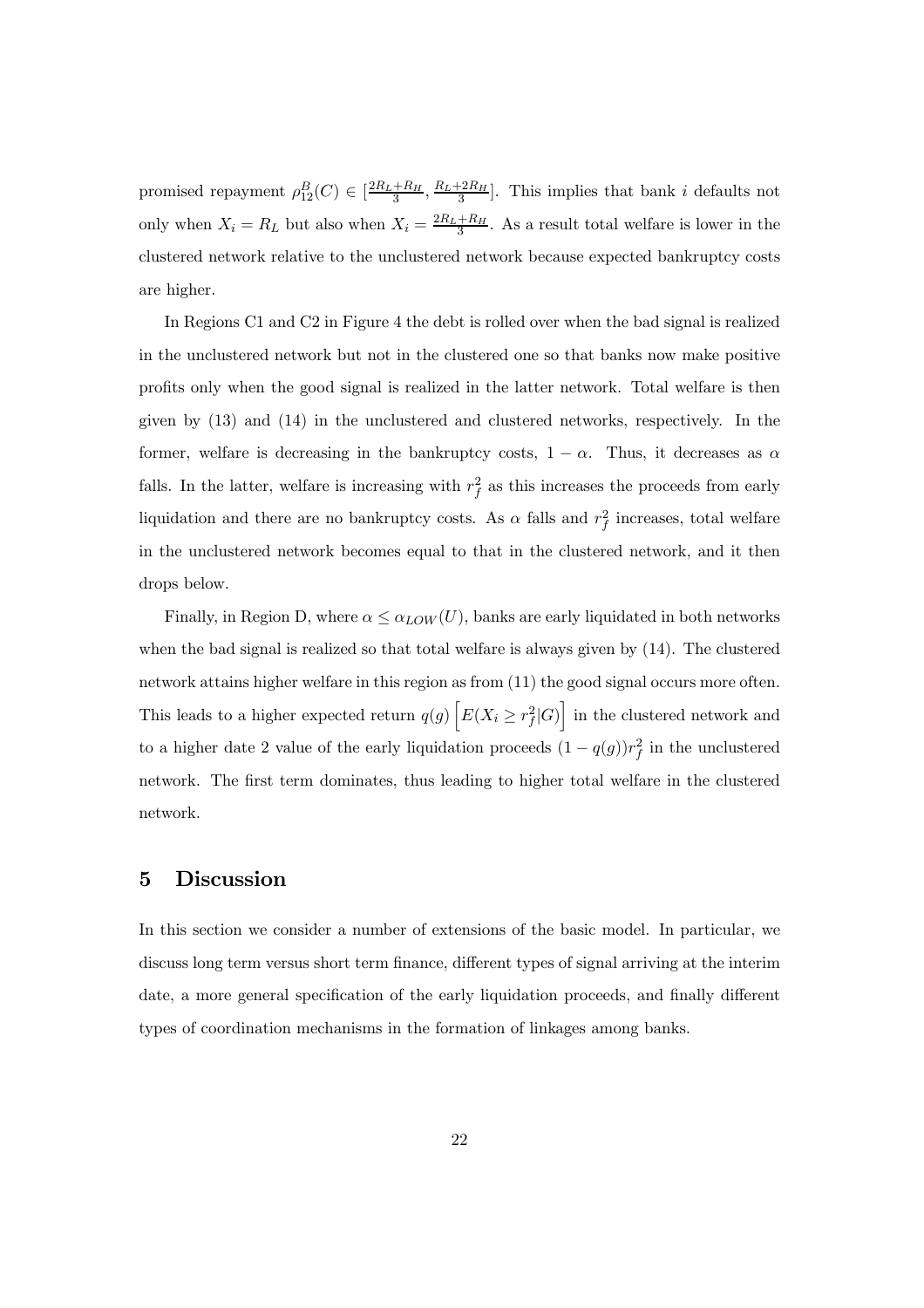#### 5.1 Long term versus short term finance

In Section 3 we assumed that the maturity of the financing matches the maturity of the assets, while in Section 4 we considered short term finance. In practice, banks and other financial institutions have a choice of long and short term finance. There are a number of theories as to why different maturities are used. For example, Flannery (1986) and Diamond (1991) suggest that short term finance of long term assets can help overcome asymmetric information problems in credit markets. Calomiris and Kahn (1991) and Diamond and Rajan (2001) argue that short term debt in a bank's capital structure can play a role as a discipline device to ensure managers behave optimally. Brunnermeier and Oehmke (2009) suggest that creditors shorten the maturity of their claims to obtain priority, leading to an excessive use of short term debt. Another important rationale for the use of short term debt is the upward sloping yield curve. Borrowing short term at low rates to finance high yielding long term assets allows significant profits to be made.

We have not specifically modelled the choice of maturity structure. However, a simple way to do this is to assume that the short term rate  $r_f$  is sufficiently below the long term rate  $r_F$  so that the use of short term debt is optimal. This raises the issue of what determines the yield curve. One approach is that the rates for different horizons are determined by the access of investors to risk free technologies that last for different maturities.

#### 5.2 Different types of signal

The core of our analysis is the interaction between the signal arriving at date 1, the network structure, and the funding maturity. So far the signal has been modelled as indicating whether at least one bank will default at date 2 without any information about the identity of potentially failing banks. Investors know the network structure but do not know any bank's position in it. Upon observing the signal, they update the conditional probability that their own bank will default at date 2. The important feature for our result is that the conditional probability of default in the clustered network is different from that in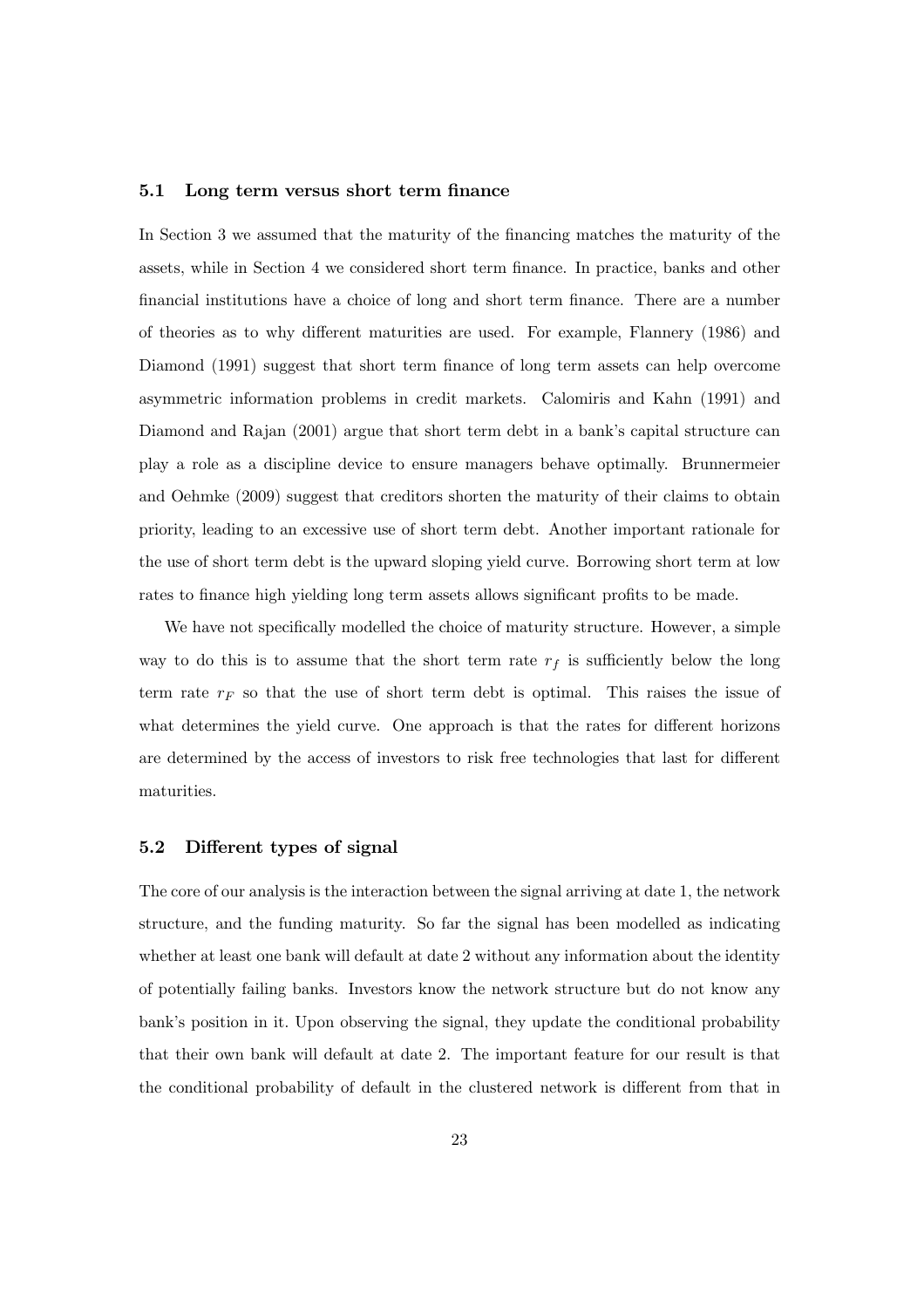the unclustered network. The reason is that the signal generates a different information partition of the states in the two network structures. This leads to different rollover and early liquidation decisions with short term debt in the two networks.

Any signal that generates different information partitions and leads to different conditional probabilities across network structures will have the same qualitative effect as in our basic model. For example, a signal indicating that a particular bank, say bank 1, has gone bankrupt would lead to the same kind of results. Similarly for a signal indicating that a particular real sector is more likely to fail. This would correspond in our model to a signal indicating that a particular project or set of projects has a higher default probability than originally believed. This signal would generate different information partitions on banks' future defaults depending on the different compositions of banks' portfolios and would thus still lead to different conditional probabilities across the two networks.

A signal that does not lead to different conditional probabilities is one bringing general information about the fundamentals of the economy. For example, a signal indicating simply how many projects have a payoff of  $R_L$  at date 2 without specifying the identity of these projects or the banks owning them would rule out a number of states but would not generate different information partitions across the two networks. Another example would be a signal indicating a reduction of the same size in the success probability of all projects.

#### 5.3 Early liquidation proceeds

In our basic model early liquidation gives proceeds  $r_f$ . This simplifies the analysis because it ensures that the date 1 repayment  $r_{01}(g)$  promised to investors at date 0 is always equal to  $r_f$ . A more general formulation would be to assume that the early liquidation proceeds are  $\beta r_f$  with  $\beta \leq 1$ . A value of  $\beta$  less than 1 would mean that  $r_{01}(g)$  would have to be greater than  $r_f$  in the case where there is early liquidation to allow the investors to recover their opportunity cost. There would be higher deadweight costs and thus lower welfare with early liquidation. This would affect the welfare analysis, but qualitatively the results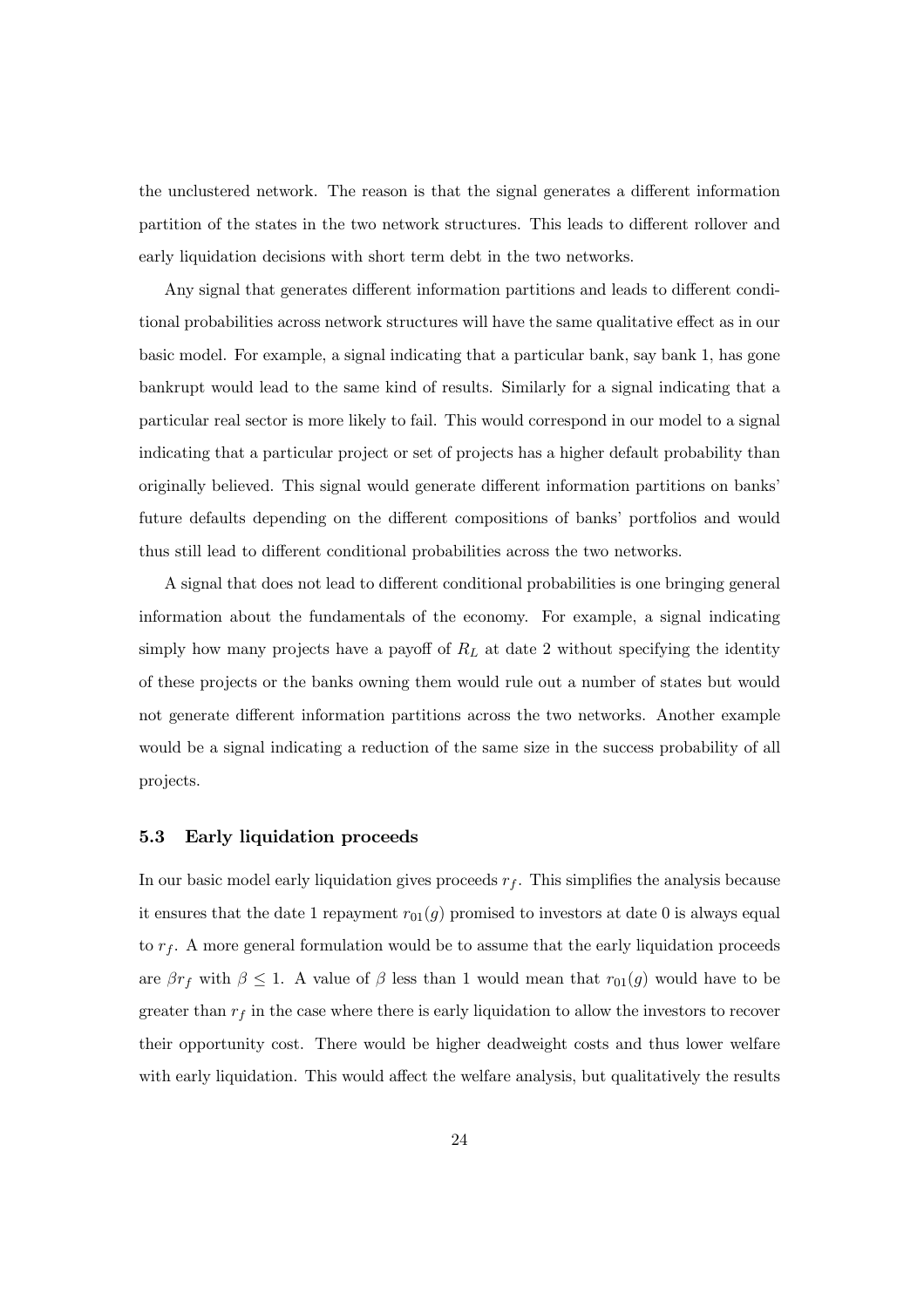would be similar.

#### 5.4 What is the market failure?

An important feature of the network literature and of the equilibrium concept of Jackson and Wolinsky (1996) that we have used is that banks are not able to determine the network structure. Each bank individually chooses the links it wishes to have taking as given the choices of the other banks. Since banks form links simultaneously, this implies that with  $\ell^* = 2$  either a clustered or an unclustered network can emerge. With long term finance the multiplicity of network structures does not matter since banks and investors are indifferent between them. However, with short term finance it does matter since systemic risk and welfare are different as described in Proposition 5. Investors are still indifferent as they always obtain their opportunity cost, whereas banks clearly prefer the network structure that gives them higher expected profits. The market failure in our analysis is the lack of a coordination mechanism that allows them to choose the preferred network.

One type of mechanism that may allow a degree of coordination would be to have banks condition their linkages on the connections between all other banks in the system. With this conditionality, it would be possible to ensure that only efficient networks are implemented. However, this kind of conditionality would be hard to implement particularly as the number of banks grows large and it is not observed in practice.

Government regulation could also potentially be used to ensure only the efficient network is chosen. This would require the gathering of a significant amount of information from banks and a determination of the optimal network structure. Such regulation may be difficult to implement.

#### 6 Concluding remarks

Understanding connections among financial institutions is important for understanding systemic risk. In this paper we have developed a model where the number and shape of financial connections interact with the funding structure of financial institutions in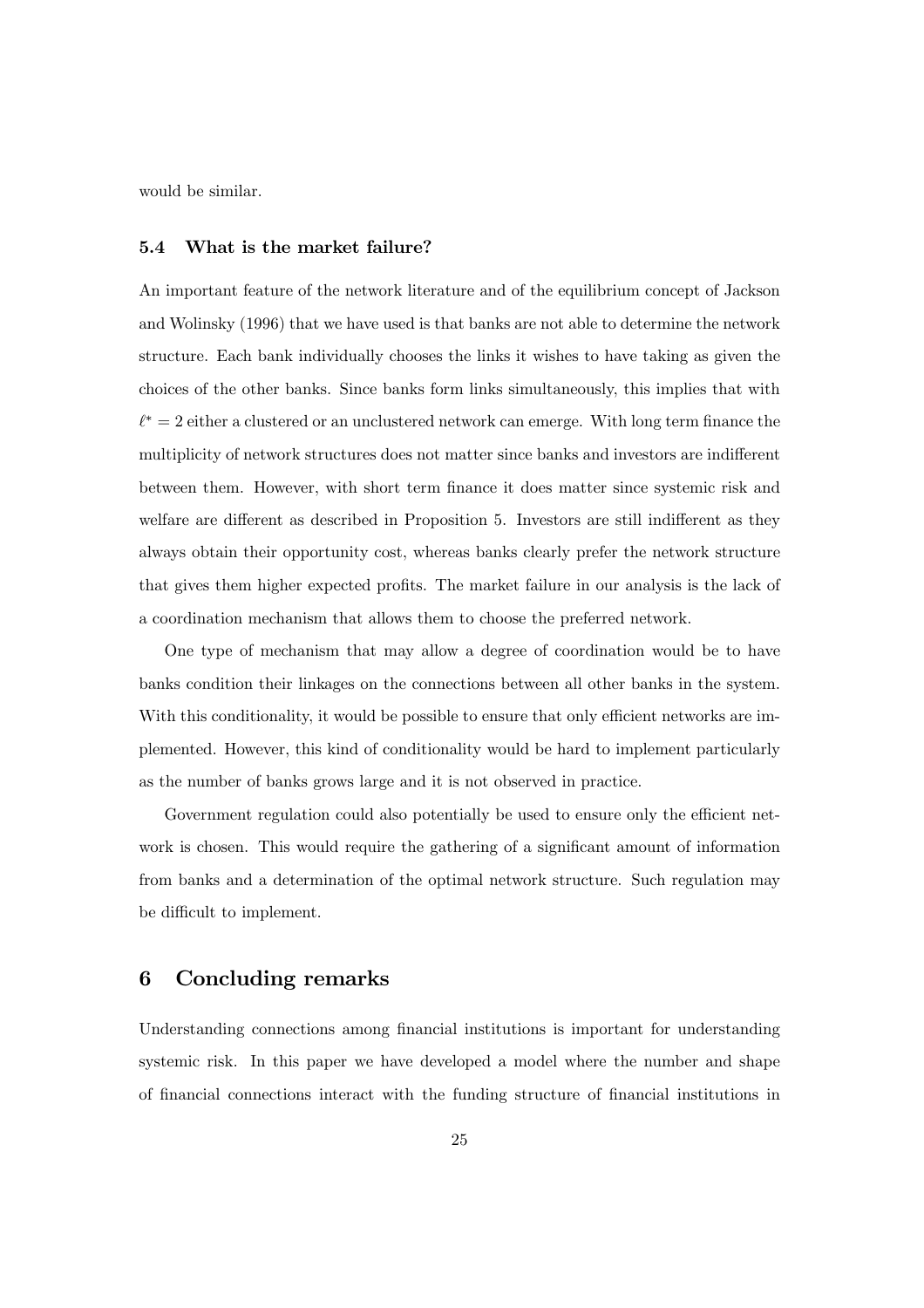determining systemic risk.

We have shown that the structure of financial networks matters for systemic risk and total welfare when banks use short term finance, but not when they use long term finance. The reason is that short term finance entails rollover risk, which is absent with a longer maturity of debt. Investors base the decision to roll over the debt on interim information about banks' future solvency. When negative information arrives, investors may infer that they will not to be able to recover the opportunity cost associated with the renewal of the debt. When this occurs, they do not roll over the debt thus forcing all banks into early liquidation. The rollover risk entailed by short term finance differs depending on the structure of connections among banks.

The key trade off between the clustered and the unclustered structure in our framework derives from the different overlap and risk concentration among banks' portfolios in the two networks. Banks have identical portfolios in each of the two groups when they are clustered, while they have diverse portfolios when they are unclustered. This implies different conditional probabilities in the two networks. The consequence is that there is more often early liquidation and hence systemic risk in the clustered than in the unclustered network, but the former can lead to higher welfare when the bankruptcy costs and the proceeds from early liquidation are high.

In our model banks swap projects. This allows us to use a standard approach based on network formation games. The analysis is simplified because swapping projects leads to symmetry. Allowing banks to buy and sell shares of projects would be an interesting extension. In addition to the symmetric equilibria that we have analyzed, there would also be asymmetric equilibria.

We have derived our results assuming that bankruptcy costs are constant irrespective of the number of banks defaulting. If, as in several other papers, such as Wagner (2010) and Ibragimov, Jaffee and Walden (2010), we were to assume that they were increasing in the number of defaults, the clustered network would be less attractive but our qualitative results would be similar. The case where the bankruptcy costs are independent of the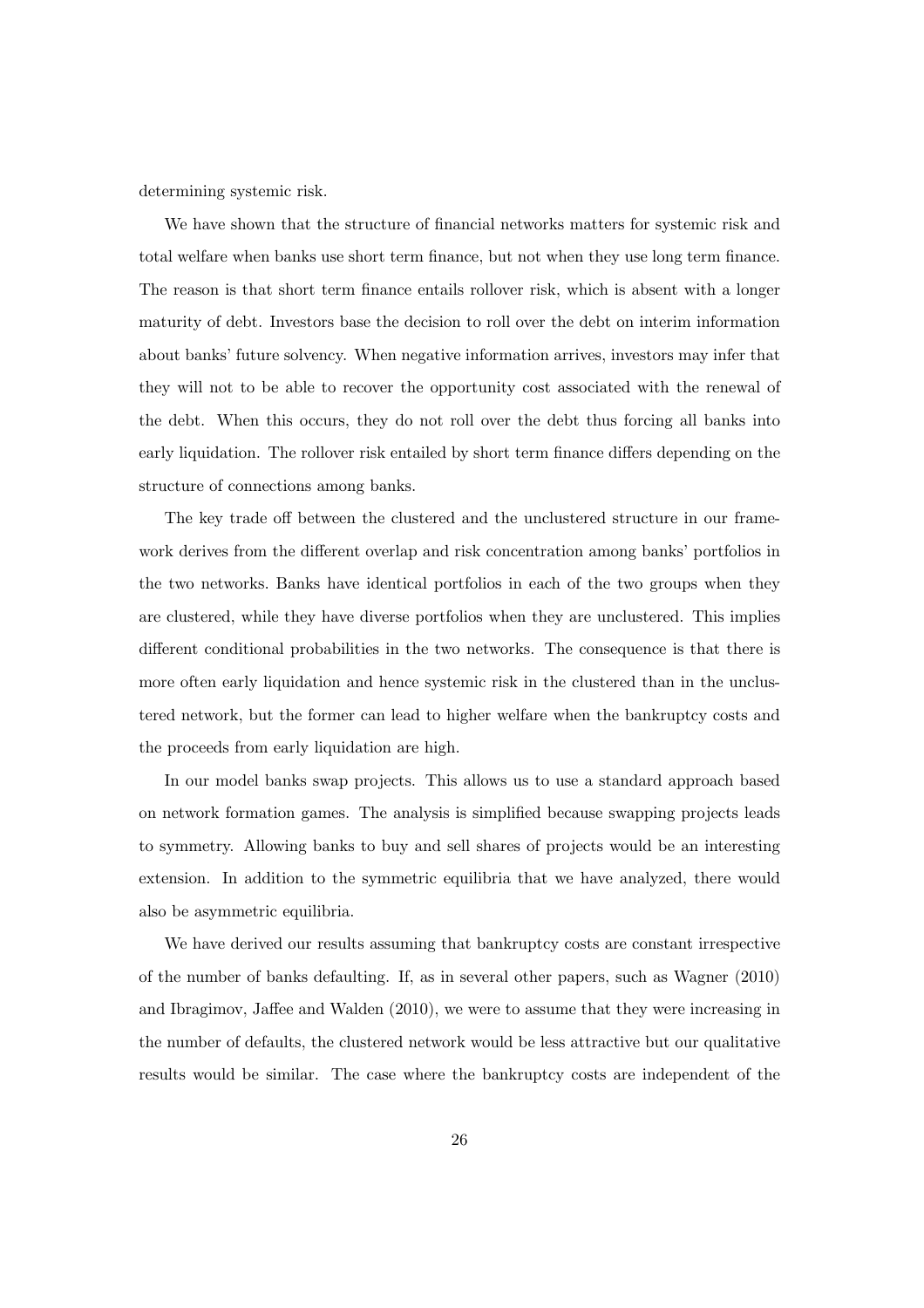number of bank defaults is an interesting benchmark.

Our results provide some insights on the desirability of risk concentration depending on the magnitude of the bankruptcy costs and the proceeds from early liquidation. The main insight is that when bankruptcy is inefficient but early liquidation is not, it is optimal to have fewer instances with more banks defaulting as in the clustered network rather than more frequent instances with less banks defaulting as in the unclustered network. In other cases it is better to spread out default across states as in the unclustered network.

The crucial market failure in our analysis is that banks choose their individual degree of diversification but do not determine the network structure. Hence there can be multiple network structures with different properties in terms of systemic risk for a given level of individual diversification. An important topic for future research concerns the implication of this result for financial regulation. One possibility is that governments and central banks are directly able to regulate the network of linkages. However, this would require a great deal of information. One measure to ensure clustered networks rather than unclustered networks if this was optimal might be to limit financial institutions to their home countries rather than allowing them to pursue opportunities in other countries. Much work clearly remains to be done on such policy issues.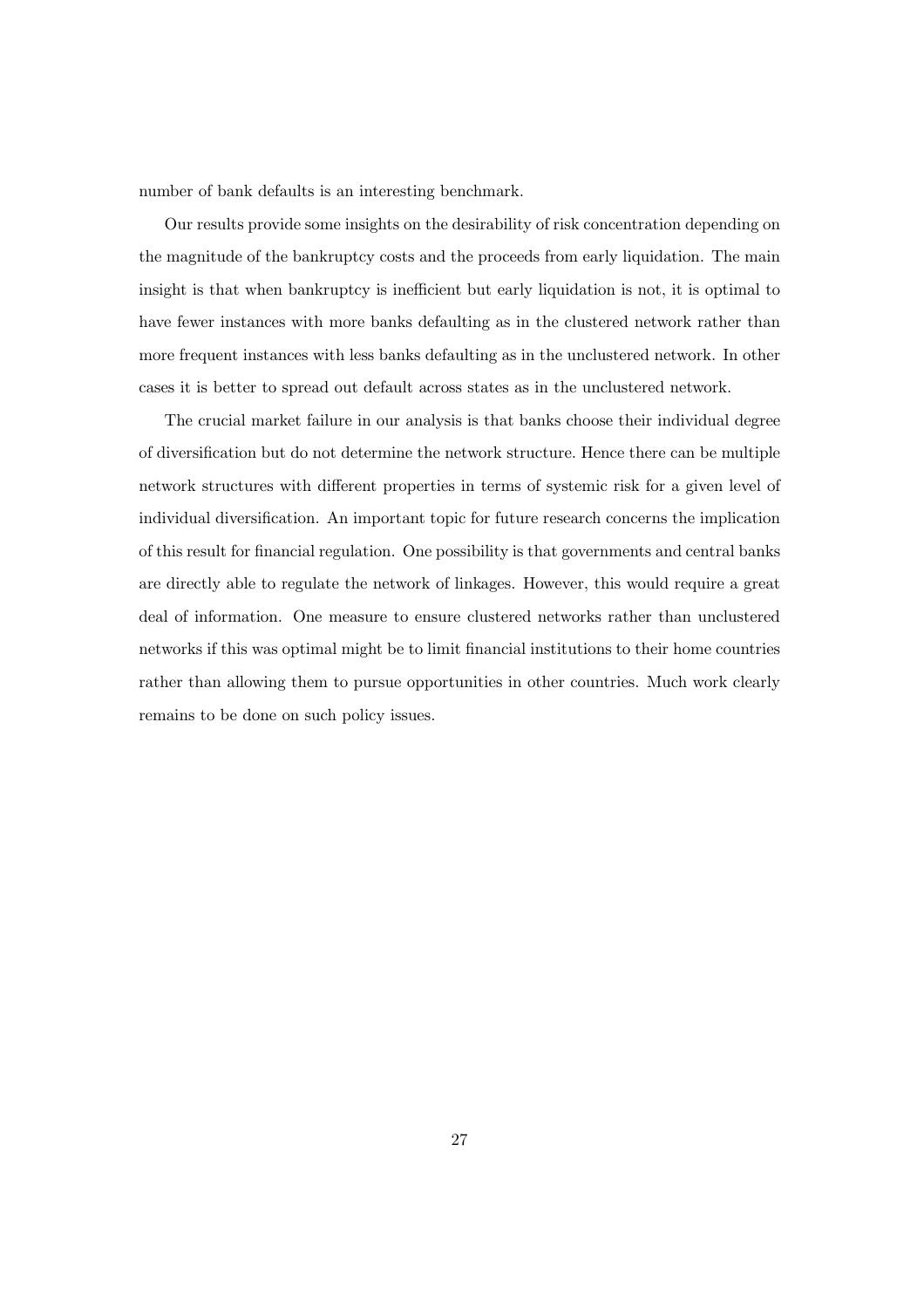#### A Appendix

Derivation of sufficiency of condition  $(4)$ . To ensure that bankruptcy only occurs when all projects in a bank's portfolio return  $R_L$  for any  $\ell_i = 0, \ldots, 5$ , we need to show that there exists a value of r in the interval  $[r_F^2, \frac{\ell_i R_L + R_H}{1 + \ell_i}]$  that satisfies the investors' participation constraint (1). Substituting  $Pr(X_i < r) = (1 - p)^{1 + \ell_i}$  and  $Pr(X_i \geq r) =$  $1 - (1 - p)^{1+\ell_i}$  into (1), this requires

$$
(1 - (1 - p)^{1 + \ell_i}) \frac{\ell_i R_L + R_H}{1 + \ell_i} + (1 - p)^{1 + \ell_i} \alpha R_L \ge r_F^2
$$
\n<sup>(15)</sup>

for any  $\ell_i = 0, ..., 5$ . To show that (4) is sufficient for (15) to hold, we show that the left hand side of (15) is decreasing in  $\ell_i$  for  $\ell_i = 0, \ldots, 5$ . To see this, we differentiate the left hand side of (15) with respect to  $\ell_i$  and obtain

$$
\frac{\left(1 - (1 - p)^{1 + \ell_i}\right)}{1 + \ell_i} \left[R_L - \frac{(\ell_i R_L + R_H)}{1 + \ell_i}\right] + (1 - p)^{1 + \ell_i} Log(1 - p) \left[\alpha R_L - \frac{(\ell_i R_L + R_H)}{1 + \ell_i}\right]
$$
\n
$$
\leq \left[\frac{(1 - (1 - p)^{1 + \ell_i})}{1 + \ell_i} + (1 - p)^{1 + \ell_i} Log(1 - p)\right] \left[R_L - \frac{(\ell_i R_L + R_H)}{1 + \ell_i}\right].
$$
\n(16)

It is sufficient that the last expression is negative for any  $\ell_i = 0, ..., 5$ . To see this is the case, initially consider the first term  $\left[ \frac{(1-(1-p)^{1+\ell_i})}{1+\ell_i} + (1-p)^{1+\ell_i} Log(1-p) \right]$ . Its value is 0 when it is evaluated at  $p = 0$ . Differentiating it with respect to p gives

$$
-(1+\ell_i)(1-p)^{\ell_i}Log(1-p) > 0
$$

for any  $p \in (0, 1)$ . This guarantees that the first term is positive for any  $\ell_i = 0, ..., 5$ . The second term is  $R_L - \frac{(\ell_i R_L + R_H)}{1 + \ell_i} < 0$  since  $R_H > R_L$ . Together, these imply that the right hand side of (16) is negative and hence also that the left hand side of (15) is decreasing in  $\ell_i$  as required. It is then sufficient to assume that (15) holds for  $\ell_i = 5$  to ensure that it holds for any other  $\ell_i$ .  $\Box$ 

Proof of Proposition 1. Given that condition (4) implies that bankruptcy only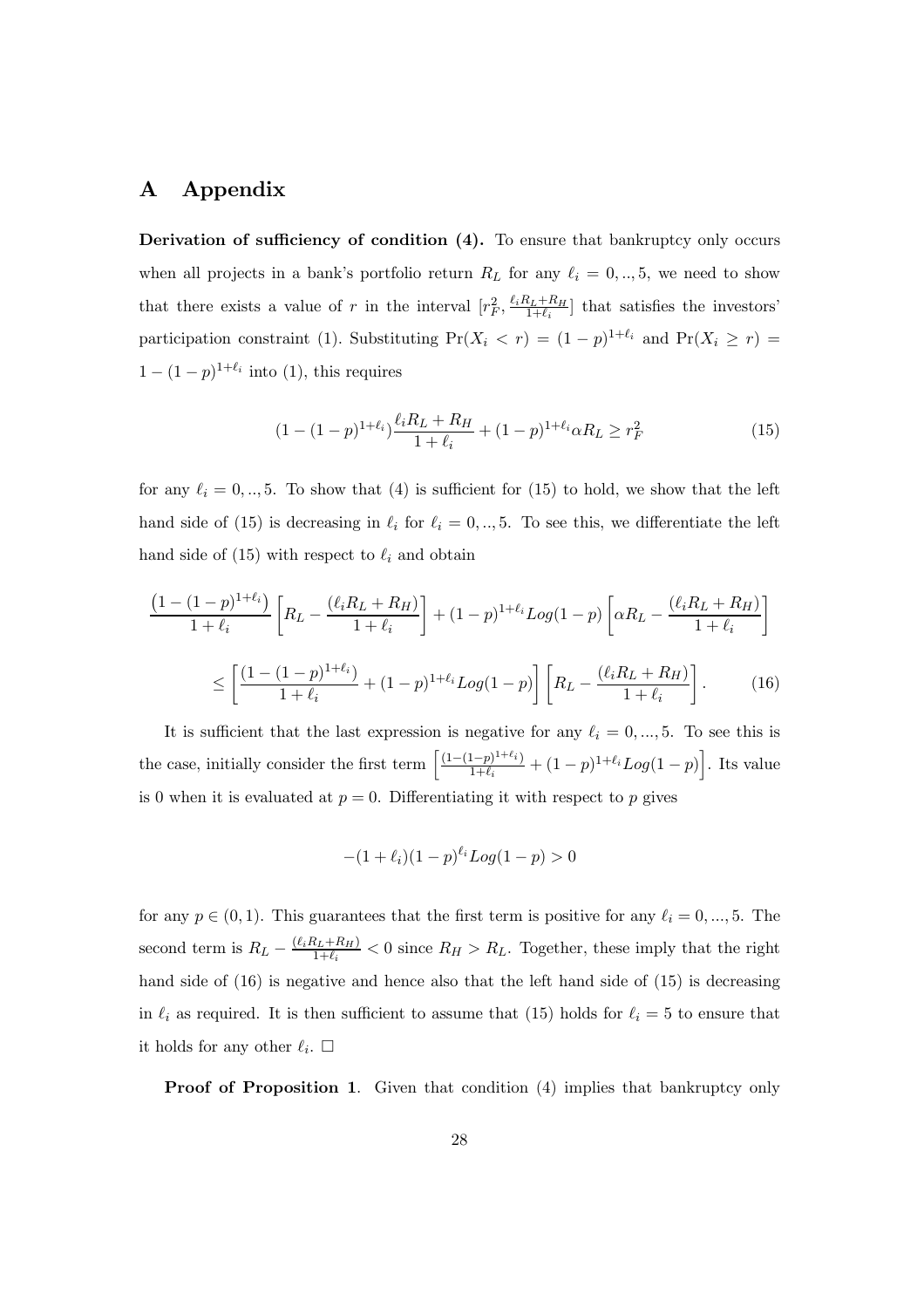occurs when all projects in a bank's portfolio return  $R_L$ , a bank's expected profit (3) with  $\ell = 2$  simplifies to

$$
\pi_i(g) = E(X_i) - r_F^2 - (1 - p)^3 (1 - \alpha) R_L - 2c.
$$

To show pairwise stability, we first consider severing a link. Suppose that bank 1 severs the link with bank 3 so that its portfolio is now  $\frac{2}{3}\theta_1 + \frac{1}{3}\theta_2$  and its profit is

$$
\pi_1(g - \ell_{13}) = E(X_i) - r_F^2 - (1 - p)^2 (1 - \alpha) R_L - c.
$$

Bank 1 does not deviate if  $\pi_i(g) \geq \pi_1(g - \ell_{13})$ , which is satisfied for  $c \leq p(1 - \ell_{13})$  $p)^2R_L$ .

Suppose now that bank 1 adds a link with bank 4 so that its portfolio is now  $\frac{1}{6}\theta_1 +$  $\frac{1}{3}\theta_2 + \frac{1}{3}\theta_3 + \frac{1}{6}\theta_4$  and its profit is

$$
\pi_1(g + \ell_{14}) = E(X_i) - r_F^2 - (1 - p)^4 (1 - \alpha) R_L - 3c
$$

when bankruptcy occurs when all projects pay off  $R_L$ . If bankruptcy occurs more often than this, the expected profit from the deviation will be lower. Thus, it is sufficient for the deviation not to be profitable that  $\pi_i(g) \geq \pi_1(g+\ell_{14})$  which requires  $c \geq p(1-p)^3(1-\alpha)R_L$ . Since all banks are symmetric, this shows that  $\ell^* = 2$  is a pairwise stable equilibrium for the range of  $c$  given in the proposition.

To see that  $\ell^* = 2$  is the Pareto dominant equilibrium it is sufficient to show that bank's expected profit is highest in this case since the investors always obtain their opportunity cost. First note that  $(5)$  is concave in  $\ell$ . Combining this with the condition that  $c$  lies in the range given in the proposition, it follows that a bank's expected profit in the equilibrium with  $\ell^* = 2$  is greater than in either the equilibrium with  $\ell^* = 1$  or  $\ell^* = 3$  or any other equilibrium.  $\square$ 

Proof of Proposition 3. We proceed in two steps. First, we find the minimum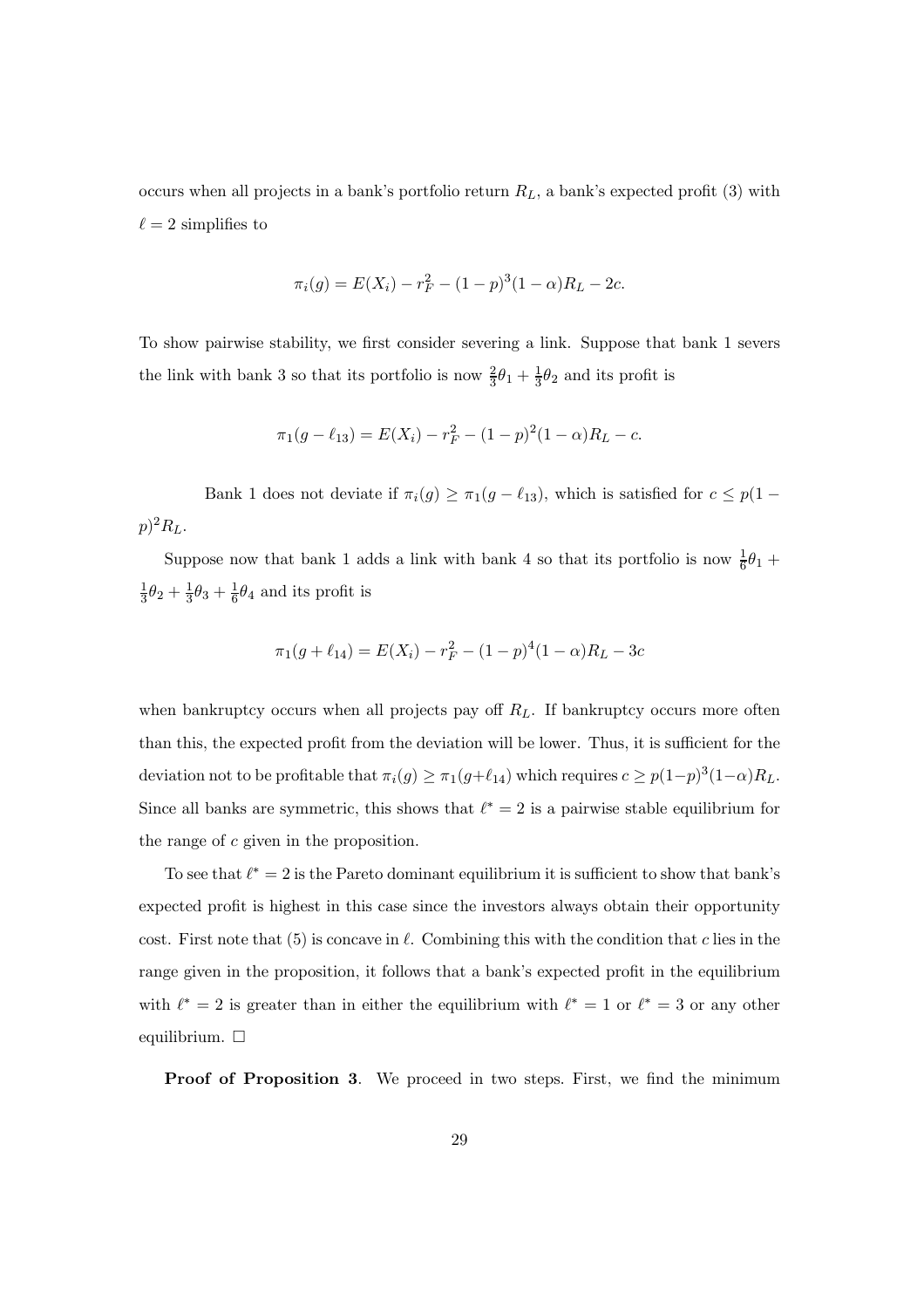value of  $\alpha$  as a function of the short term risk free rate  $r_f^2$  in each interval of the bank's portfolio return  $X_i$  such that investors' participation constraint (7) is satisfied for a feasible promised repayment  $\rho_{12}^B(C)$ . Second, we compare the functions representing the minimum values of  $\alpha$  found in the first step to find the equilibrium value of  $\rho_{12}^B(g)$ .

Step 1. We start by determining the minimum value of  $\alpha$  such that (7) is satisfied for  $\rho_{12}^B(C) \in [r_f^2, \frac{2R_L + R_H}{3}]$ . Substituting  $\rho_{12}^B(C) = \frac{2R_L + R_H}{3}$  in (7) and using the distribution probability  $Pr(X_i = x | B)$  as in Table 3, we obtain

$$
\frac{7}{15} \frac{2R_L + R_H}{3} + \alpha \frac{8}{15} R_L = r_f^2,
$$

from which

$$
\alpha_{LOW}(C) = \frac{45r_f^2 - 7(2R_L + R_H)}{24R_L}
$$

.

This implies that for any  $\alpha \geq \alpha_{LOW}(C)$ , there exists a value of  $\rho_{12}^B(C) \in [r_f^2, \frac{2R_L + R_H}{3}]$ such that investors roll over their debt. Analogously, for  $\rho_{12}^B(C) \in \left[\frac{2R_L + R_H}{3}, \frac{R_L + 2R_H}{3}\right]$ , we obtain

$$
\frac{4}{15}\frac{R_L + 2R_H}{3} + \alpha\left(\frac{8}{15}R_L + \frac{3}{15}\frac{2R_L + R_H}{3}\right) = r_f^2
$$

from which

$$
\alpha_{MID}(C) = \frac{45r_f^2 - 4R_L - 8R_H}{3(10R_L + R_H)}.
$$

Finally, for  $\rho_{12}^B(C) \in \left[\frac{R_L + 2R_H}{3}, R_H\right]$  we obtain

$$
\frac{1}{15}R_H + \alpha \left(\frac{8}{15}R_L + \frac{3}{15}\frac{2R_L + R_H}{3} + \frac{3}{15}\frac{R_L + 2R_H}{3}\right) = r_f^2
$$

from which

$$
\alpha_{HIGH}(C) = \frac{15r_f^2 - R_H}{11R_L + 3R_H}.
$$

The interpretation of  $\alpha_{MID}(C)$  and  $\alpha_{HIGH}(C)$  is the same as the one for  $\alpha_{LOW}(C)$ . Step 2. To find the equilibrium value of  $\rho_{12}^B(C)$  defined as the minimum promised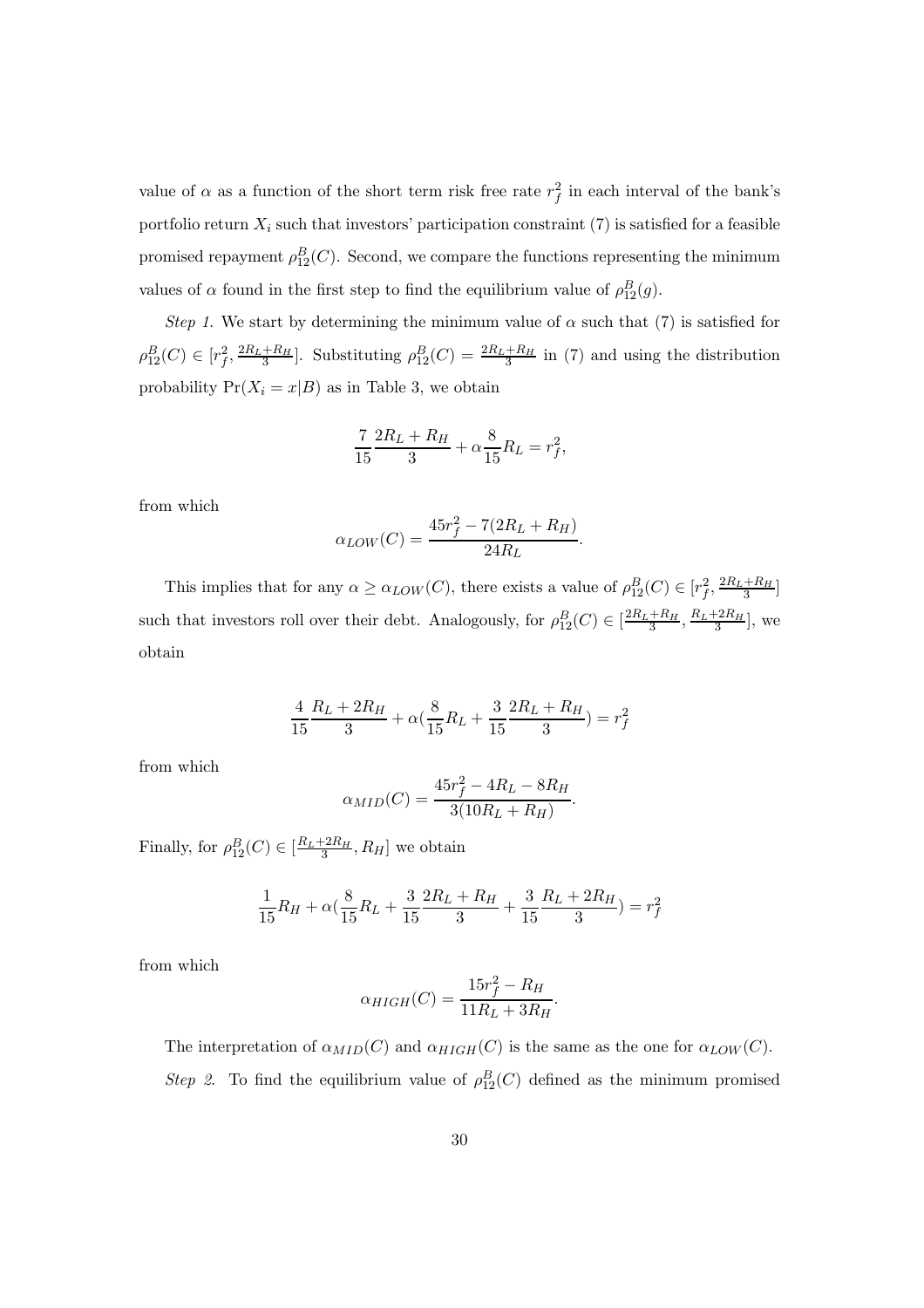repayment that satisfies (7), we now compare the functions  $\alpha_{LOW}(C)$ ,  $\alpha_{MID}(C)$  and  $\alpha_{HIGH}(C)$ . We then obtain:

$$
\alpha_{MID}(C) - \alpha_{LOW}(C) = \frac{7R_H^2 + 20R_HR_L + 108R_L^2 - 45r_f^2(2R_L + R_H)}{24R_L(10R_L + R_H)}.
$$

We note that  $\alpha_{MID}(C) - \alpha_{LOW}(C)$  is positive for  $r_f^2 < \overline{r}_f^2 = \frac{7R_H^2 + 20R_H R_L + 108R_L^2}{45(2R_L + R_H)} <$  $\frac{5R_L+R_H}{6}$ , and negative otherwise. Similarly, it can be shown that  $\alpha_{HIGH}(C) - \alpha_{MID}(C) >$ 0 for any  $r_f^2 \in [\overline{r}_f^2, \frac{5R_L + R_H}{6}]$  and  $R_H > \frac{13}{12}R_L$ , while  $\alpha_{HIGH}(C) - \alpha_{LOW}(C) > 0$  for any  $r_f^2 \in [R_L, \overline{r}_f^2]$ . Given that in equilibrium the bank offers the minimum level of  $\rho_{12}^B(C)$  that satisfies (7), the proposition follows.  $\Box$ 

Proof of Proposition 4. We proceed in two steps as in the proof of Proposition 3.

Step 1. We determine first the minimum value of  $\alpha$  such that (7) is satisfied for  $\rho_{12}^B(U) \in [r_f^2, \frac{2R_L+R_H}{3}]$ . Substituting  $\rho_{12}^B(U) = \frac{2R_L+R_H}{3}$  in (7) and using the distribution probability  $Pr(X_i = x | B)$  as in Table 4, we obtain

$$
\frac{17}{25}\frac{2R_L + R_H}{3} + \alpha \frac{8}{25}R_L = r_f^2,
$$

from which

$$
\alpha_{LOW}(U) = \frac{75r_f^2 - 17(2R_L + R_H)}{24R_L}
$$

As before, this implies that for any  $\alpha \geq \alpha_{LOW}(U)$ , there exists a value of  $\rho_{12}^B(U) \in$  $[r_f^2, \frac{2R_L+R_H}{3}]$  such that investors roll over their debt. Analogously, for  $\rho_{12}^B(U) \in [\frac{2R_L+R_H}{3}, \frac{R_L+2R_H}{3}]$ and  $\rho_{12}^B(U) \in [\frac{R_L + 2R_H}{3}, R_H]$ , respectively, we obtain

.

$$
\frac{6}{25}\frac{R_L + 2R_H}{3} + \alpha\left(\frac{8}{25}R_L + \frac{11}{25}\frac{2R_L + R_H}{3}\right) = r_f^2
$$

from which

$$
\alpha_{MID}(U) = \frac{75r_f^2 - 6(R_L + 2R_H)}{46R_L + 11R_H};
$$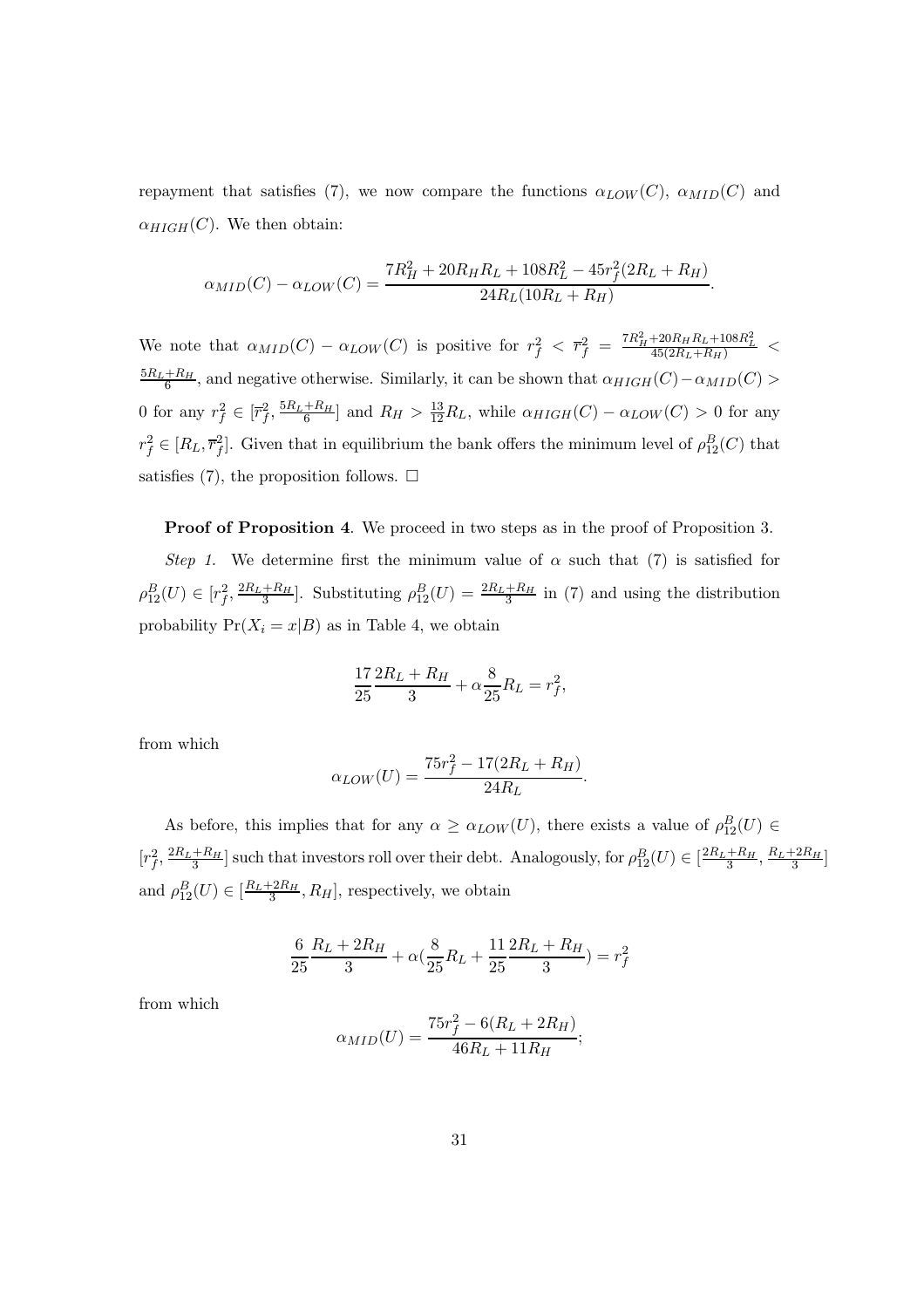and

$$
\frac{1}{25}R_H + \alpha \left(\frac{8}{25}R_L + \frac{11}{25}\frac{2R_L + R_H}{3} + \frac{5}{25}\frac{R_L + 2R_H}{3}\right) = r_f^2
$$

from which

$$
\alpha_{HIGH}(U) = \frac{25r_f^2 - R_H}{17R_L + 7R_H}.
$$

Step 2. We now compare the functions  $\alpha_{LOW}(U)$ ,  $\alpha_{MID}(U)$  and  $\alpha_{HIGH}(U)$  to find equilibrium value of  $\rho_{12}^B(C)$ . After some algebraic manipulation it is easy to see that  $\alpha_{LOW}(U) < \alpha_{MID}(U) < \alpha_{HIGH}(U)$  for any  $r_f^2 \in [R_L, \frac{5R_L + R_H}{6}]$ . Thus, the proposition follows given that the bank always offers investors the minimum total repayment that satisfies  $(7)$ .  $\Box$ 

Proof of Proposition 5. The proposition follows immediately from the comparison of total welfare in the two networks in the different regions. We analyze each region in turn.

Region A. For  $\alpha \geq \alpha_{LOW}(C) > \alpha_{LOW}(U)$ , (7) is satisfied for  $\rho_{12}^B(g) \in [r_f^2, \frac{2R_L + R_H}{3}]$ and investors roll over the debt in both networks. Given this, from (13) total welfare is given by

$$
W(g) = \frac{R_L + R_H}{2} - \frac{8}{64}(1 - \alpha)R_L - 2c
$$
\n(17)

for  $g = U, C$  as a bank's expected probability of default at date 2 is the same in two structures.

Region B. For  $\alpha_{LOW}(C) > \alpha \geq \alpha_{MID}(C) > \alpha_{LOW}(U)$ , (7) is satisfied for  $\rho_{12}^B(C) \in$  $\left[\frac{2R_L+R_H}{3},\frac{R_L+2R_H}{3}\right]$  in the clustered network and for  $\rho_{12}^B(U) \in [r_f^2,\frac{2R_L+R_H}{3}]$  in the unclustered network. Investors roll over the debt in both networks but the bank default probabilities now differ in the two structures. From  $(13)$  and Table 3, total welfare in the clustered network is given by

$$
W(C) = \frac{R_L + R_H}{2} - \frac{15}{64}(1 - \alpha)\left[\frac{8}{15}R_L + \frac{3}{15}\frac{2R_L + R_H}{3}\right] - 2c,\tag{18}
$$

and by (17) in the unclustered network. It follows immediately that  $W(U) > W(C)$ .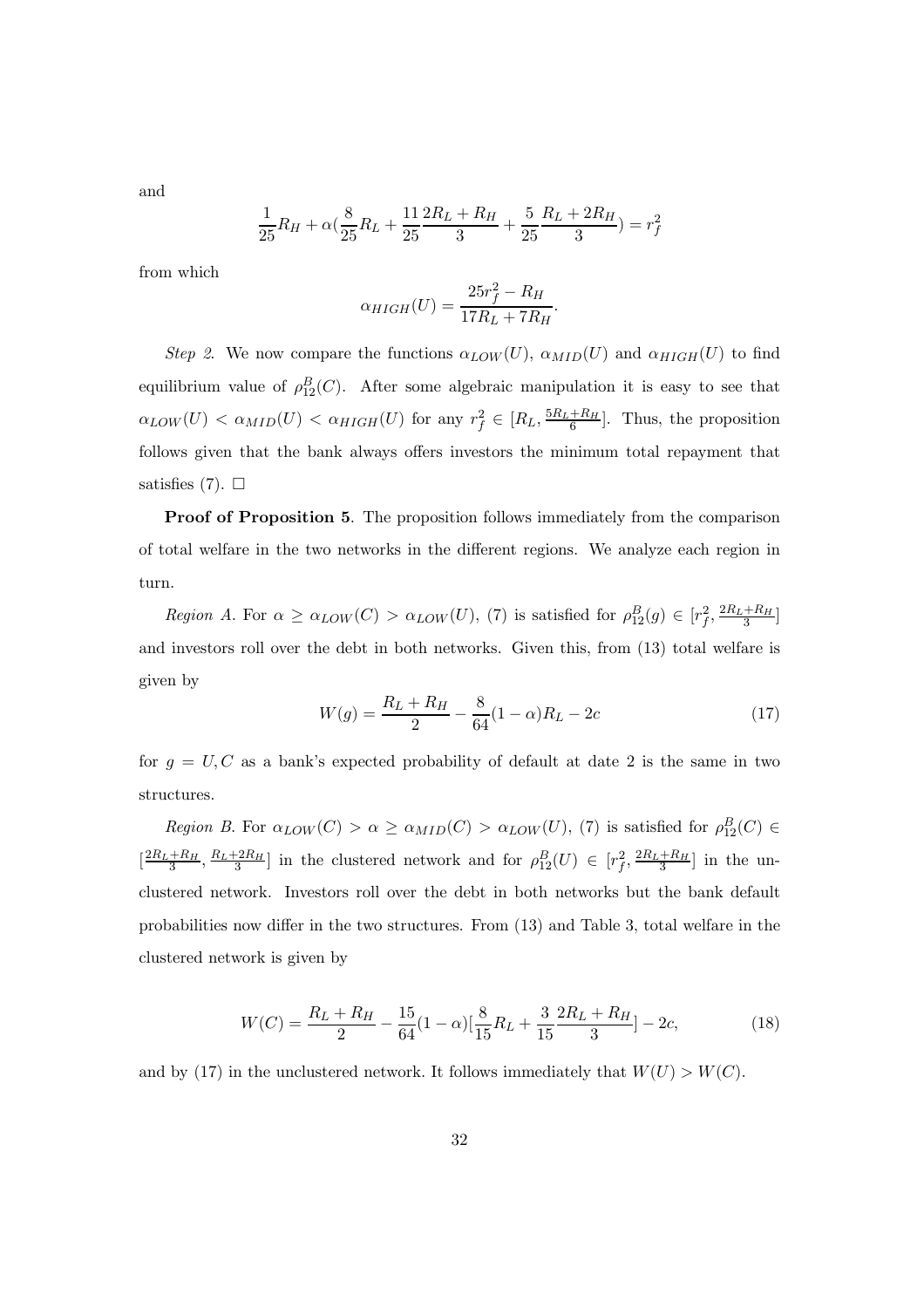Regions C1 and C2. For  $\alpha_{MID}(C) > \alpha \geq \alpha_{LOW}(U)$ , (7) cannot be satisfied for any  $\rho_{12}^B(C) \le X_i$  in the clustered network, whereas it is still satisfied for  $\rho_{12}^B(U) \in [r_f^2, \frac{2R_L + R_H}{3}]$ in the unclustered network. Thus, the bank is liquidated and, from (14), total welfare in the clustered network is now equal to

$$
W(C) = \frac{49}{64} \left[ \frac{21}{49} \frac{2R_L + R_H}{3} + \frac{21}{49} \frac{R_L + 2R_H}{3} + \frac{7}{49} R_H \right] + \frac{15}{64} r_f^2 - 2c,
$$

whereas  $W(U)$  is still given by (17) in the unclustered network.

Comparing  $W(C)$  and  $W(U)$  gives

$$
W(U) - W(C) = \frac{1}{64} [4R_H + (3 + 8\alpha)R_L - 15r_f^2].
$$

Equating this to zero and solving for  $\alpha$  as a function of  $r_f^2$  gives the boundary between Regions C1 and C2:

$$
\alpha_W = \frac{15r_f^2 - 3R_L - 4R_H}{8R_L}
$$

.

It can be easily seen that  $W(U) > W(C)$  for  $\alpha > \alpha_W$  and  $W(U) < W(C)$  for  $\alpha < \alpha_W$ .

Region D. For  $\alpha < \alpha_{LOW}(U)$ , (7) cannot be satisfied for any  $\rho_{12}^B(g) \le X_i$  so that banks are early liquidated in both networks. Total welfare is still as in (18) in the clustered network, while, from (14), it equals

$$
W(U) = \frac{39}{64} \left[ \frac{13}{39} \frac{2R_L + R_H}{3} + \frac{19}{39} \frac{R_L + 2R_H}{3} + \frac{7}{39} R_H \right] + \frac{25}{64} r_f^2 - 2c
$$

in the unclustered network. The difference between the two expressions is given by

$$
W(C) - W(U) = \frac{1}{32}(2R_H + 3R_L + -5r_f^2),
$$

which is positive for any  $r_f^2 \in [R_L, \frac{5R_L + R_H}{6}]$ .  $\Box$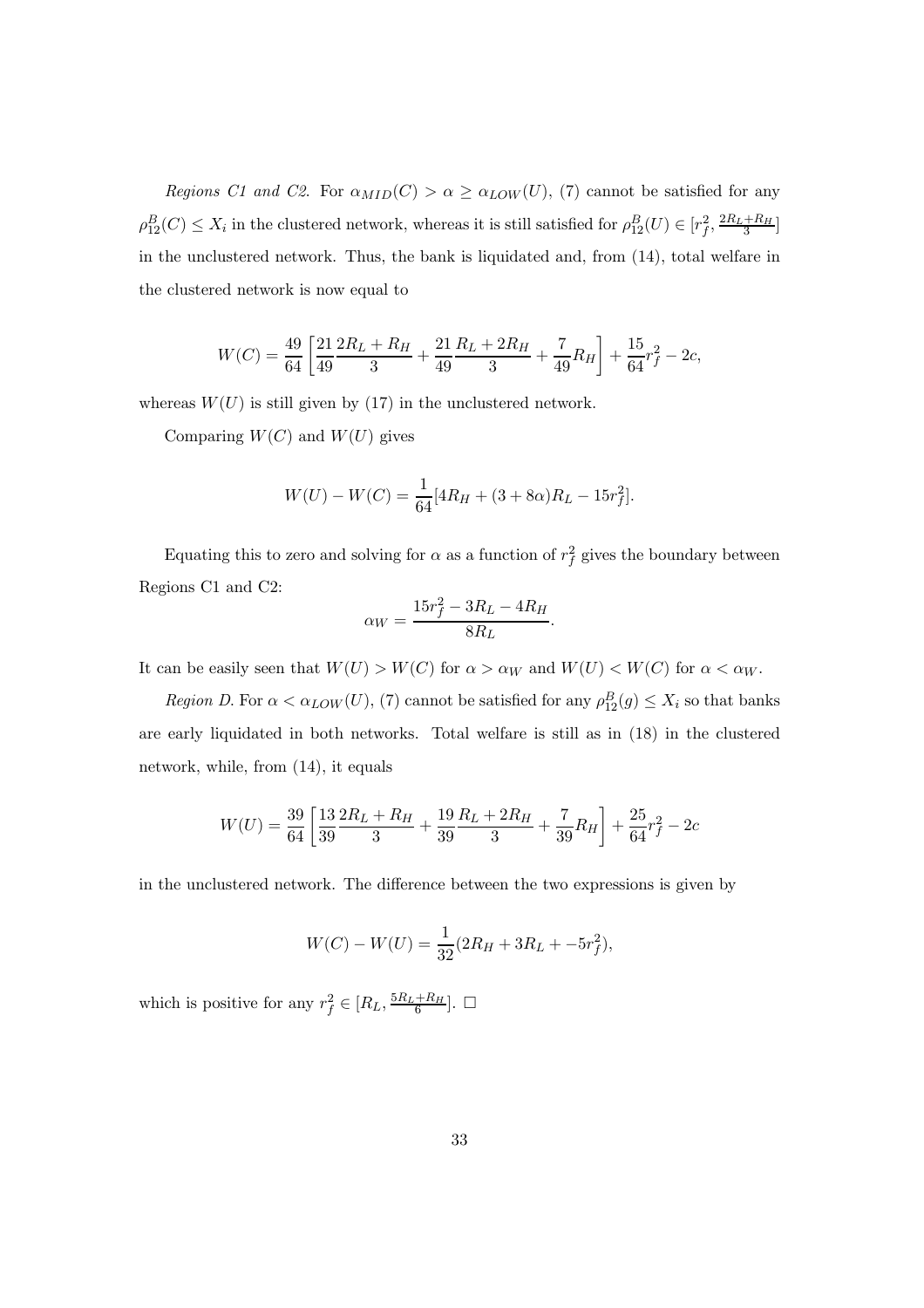#### References

Acharya, V., D. Gale, and T. Yorulmazer, 2009, Rollover Risk and Market Freezes, working paper, New York University.

Adrian, T., and M. Brunnermeier, 2009, CoVaR, working paper, Federal Reserve Bank of New York.

Allen, F., and A. Babus, 2009, Networks in Finance, in The Network Challenge, edited by P. Kleindorfer and J. Wind, Philadelphia, PA: Wharton School Publishing, 367-382.

Allen, F., A. Babus, and E. Carletti, 2009, Financial Crises: Theory and Evidence, Annual Review of Financial Economics 1, 97-116.

Allen, F., and D. Gale, 2000, Financial Contagion, Journal of Political Economy 108,1- 33.

Babus, A., 2009, The Formation of Financial Networks, working paper, University of Cambridge.

Billio, M., M. Getmansky, A. Lo and L. Pelizzon, 2010, Measuring Systemic Risk in the Finance and Insurance Sectors, working paper, University of Massachusetts.

Bolton, P., T. Santos, and J. Scheinkman, 2009, Outside and Inside Liquidity, working paper, Columbia University.

Boyson, N., C. Stahel, and R. Stulz, 2008, Hedge Fund Contagion and Liquidity, NBER Working Paper No. 14068.

Brunnermeier, M., and M. Oehmke, 2009, The Maturity Rat Race, working paper Princeton University.

Calomiris, C. and C. Kahn, 1991, The Role of Demandable Debt in Structuring Optimal Banking Arrangements, American Economic Review, 81, 497-513.

Castiglionesi, F. and N. Navarro, 2010, Optimal Fragile Financial Networks, working paper, Tilburg University.

Danielsson, J., H. S. Shin, and J.-P. Zigrand, 2009, Risk Appetite and Endogenous Risk, working paper, Princeton University.

Diamond, D., 1991, Debt Maturity Structure and Liquidity Risk, Quarterly Journal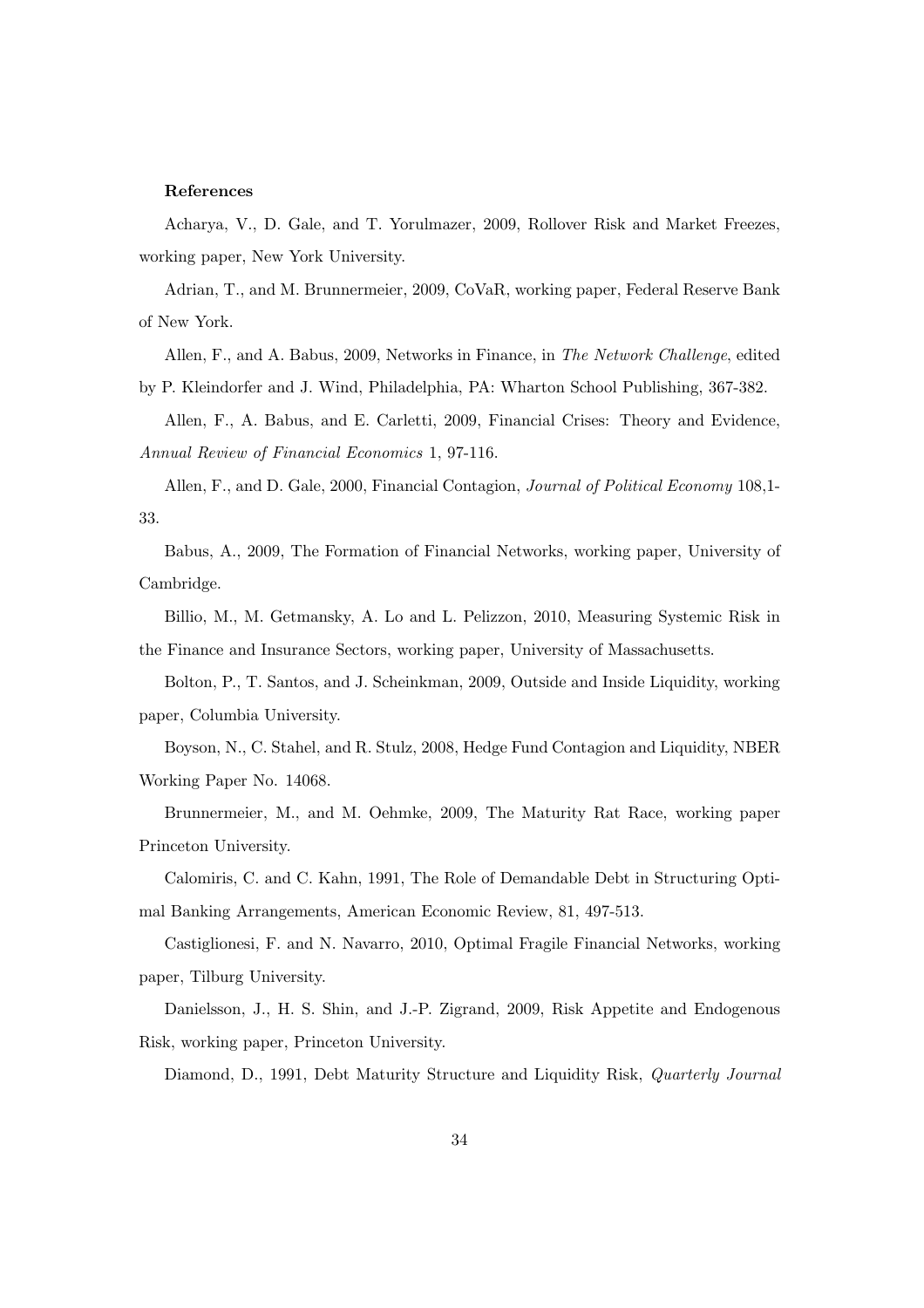of Economics 106, 709-737.

Diamond, D., and R. Rajan, 2001, Liquidity Risk, Liquidity Creation, and Financial Fragility: A Theory of Banking, Journal of Political Economy, 109, 287-327.

Diamond, D., and R. Rajan, 2009, Fear of Fire Sales and the Credit Freeze, working paper, University of Chicago.

Flannery, M., 1986, Asymmetric Information and Risky Debt Maturity Choice, Journal of Finance, 41, 19-37.

Freixas, X., B. Parigi, and J. C. Rochet, 2000, Systemic Risk, Interbank Relations and Liquidity Provision by the Central Bank, Journal of Money, Credit and Banking 32, 611-638.

He, Z., and W. Xiong, 2009, Dynamic Bank Runs, working paper, University of Chicago.

Herring, R. and S. Wachter, 2001, Real Estate Booms and Banking Busts: An International Perspective, working paper, University of Pennsylvania.

Ibragimov, R., D. Jaffee and J. Walden, 2010, Diversification Disasters, working paper Harvard University.

Jackson, M. and A. Wolinsky, 1996, A Strategic Model of Social and Economic Networks, Journal of Economic Theory 71, 44—74.

Reinhart, C., and K. Rogoff, 2009, This Time is Different: Eight Centuries of Financial Folly, Oxford and Princeton: Princeton University Press.

Shaffer, S., 1994, Pooling Intensifies Joint Failure Risk, Research in Financial Services 6, 249-280.

Wagner, W., 2010, Diversification at Financial Institutions and Systemic Crises, Journal of Financial Intermediation, 19, 333-354.

Zawadowski, A., 2010, Entangled Financial Systems, working paper, Princeton University.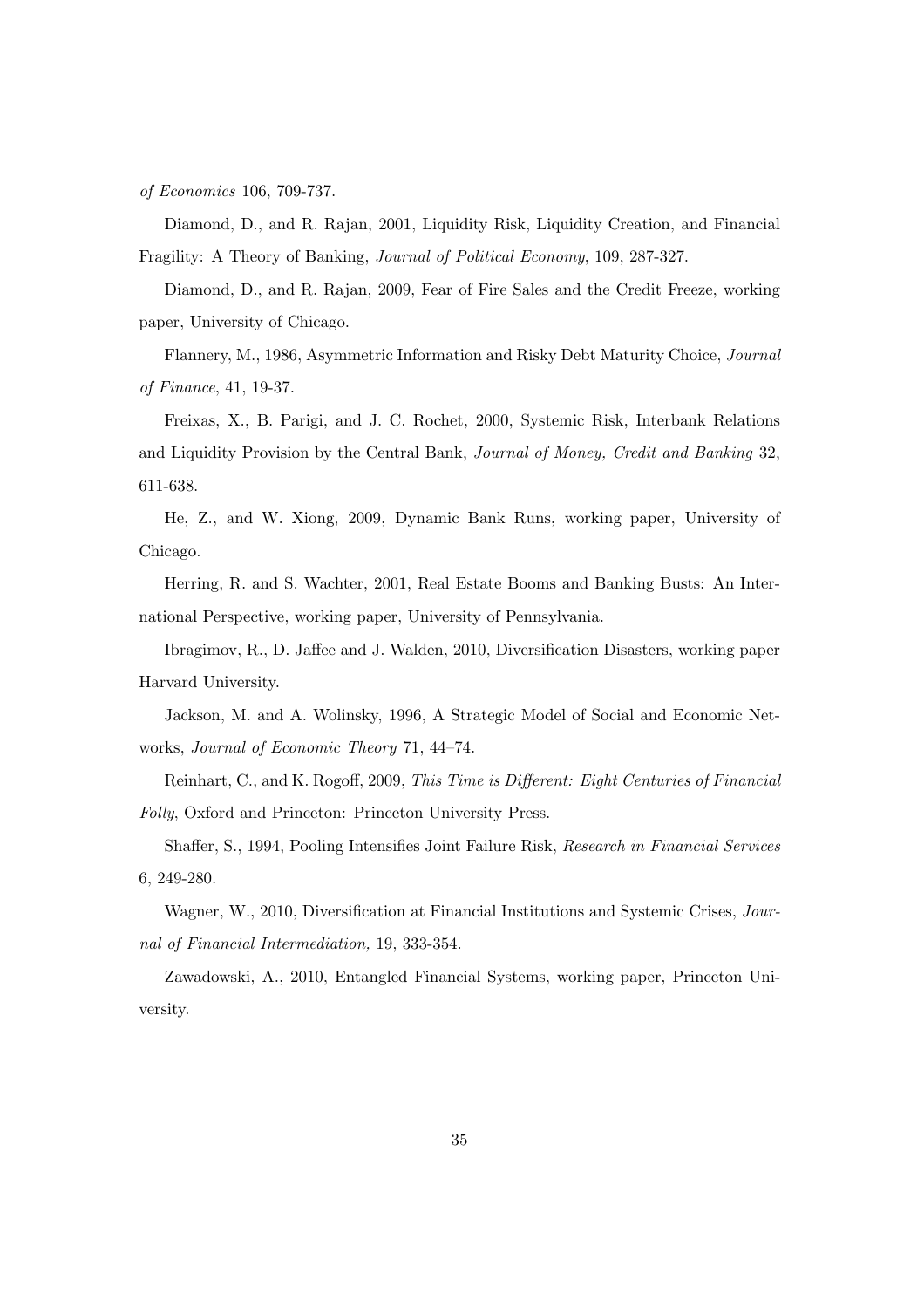#### **Table 1: States of the world, banks' portfolio returns and defaults in the clustered network**

|              |                       |                         |                         |                       |                                            | Banks' portfolio returns                    |                                         |                                         |                                      |                                             |                                                             |                                                                | Total  |
|--------------|-----------------------|-------------------------|-------------------------|-----------------------|--------------------------------------------|---------------------------------------------|-----------------------------------------|-----------------------------------------|--------------------------------------|---------------------------------------------|-------------------------------------------------------------|----------------------------------------------------------------|--------|
| State        | States of the world   |                         |                         |                       | Cluster 1                                  |                                             |                                         |                                         |                                      | Cluster <sub>2</sub>                        |                                                             |                                                                |        |
| $\mathbf{1}$ | $\theta_1$<br>$R_{H}$ | $\theta_{2}$<br>$R_{H}$ | $\theta_{3}$<br>$R_{H}$ | $\theta_4$<br>$R_{H}$ | $\theta_{5}$<br>$R_{\scriptscriptstyle H}$ | $\theta_{\scriptscriptstyle{6}}$<br>$R_{H}$ | $X_1$<br>$R_{H}$                        | $\chi_{2}$<br>$R_{H}$                   | $\chi_{3}$<br>$R_{H}$                | $\chi_{4}$<br>$R_{\scriptscriptstyle H}$    | $\chi_{\scriptscriptstyle 5}$<br>$R_{\scriptscriptstyle H}$ | $\chi_{\scriptscriptstyle 6}^{}$<br>$R_{\scriptscriptstyle H}$ | 0      |
| 2            | $R_{H}$               | $R_{H}$                 | $R_{H}$                 | $R_{L}$               | $R_{H}$                                    | $R_{H}$                                     | $R_{H}$                                 | $R_{H}$                                 | $R_{H}$                              | $(R_1 + 2R_H)/3$                            | $(R_1 + 2R_H)/3$                                            | $(R_L + 2R_H)/3$                                               | 0      |
| 3            | $R_{H}$               | $R_{H}$                 | $R_{H}$                 | $R_{H}$               | $R_{L}$                                    | $R_{H}$                                     | $R_{H}$                                 | $R_{H}$                                 | $R_{H}$                              | $(R_L + 2R_H)/3$                            | $(R_L + 2R_H)/3$                                            | $(R_L + 2R_H)/3$                                               | 0      |
| 4<br>5       | $R_{H}$               | $R_{H}$<br>$R_I$        | $R_{H}$                 | $R_{H}$<br>$R_H$      | $R_{H}$<br>$R_{H}$                         | $R_{L}$<br>$R_H$                            | $R_{H}$<br>$(R_L + 2R_H)/3$             | $R_{H}$<br>$(R_L + 2R_H)/3$             | $R_{H}$<br>$(R_L + 2R_H)/3$          | $(R_L + 2R_H)/3$<br>$R_H$                   | $(R_1 + 2R_H)/3$<br>$R_H$                                   | $(R_L + 2R_H)/3$<br>$R_H$                                      | 0<br>0 |
| 6            | $R_H$<br>$R_{H}$      | $R_{H}$                 | $R_{H}$<br>$R_{L}$      | $R_{H}$               | $R_{H}$                                    | $R_H$                                       | $(R_L + 2R_H)/3$                        | $(R_L + 2R_H)/3$                        | $(R_L + 2R_H)/3$                     | $R_{H}$                                     | $R_{H}$                                                     | $R_{H}$                                                        | 0      |
| 7            | $R_{L}$               | $R_{H}$                 | $R_{H}$                 | $R_H$                 | $R_{H}$                                    | $R_{H}$                                     | $(R_L + 2R_H)/3$                        | $(R_L + 2R_H)/3$                        | $(R_L + 2R_H)/3$                     | $R_{H}$                                     | $R_{H}$                                                     | $R_{H}$                                                        | 0      |
| 8            | $R_H$                 | $R_{H}$                 | $R_{H}$                 | $R_{L}$               | $R_{L}$                                    | $R_{H}$                                     | $R_H$                                   | $R_{H}$                                 | $R_{H}$                              | $(2R_1 + R_2)/3$                            | $(2R_1 + R_2)/3$                                            | $(2R_1 + R_2)/3$                                               | 0      |
| 9<br>10      | $R_{H}$<br>$R_{H}$    | $R_{H}$<br>$R_{H}$      | $R_{H}$<br>$R_{H}$      | $R_H$<br>$R_{L}$      | $R_{L}$<br>$R_H$                           | $R_{L}$<br>$R_{L}$                          | $R_{H}$<br>$R_H$                        | $R_{H}$<br>$R_{H}$                      | $R_{H}$<br>$R_{H}$                   | $(2R1+RH)/3$<br>$(2R_1 + R_2)/3$            | $(2R_1 + R_2)/3$<br>$(2R_1+R_2)/3$                          | $(2R_1 + R_2)/3$<br>$(2R_1 + R_2)/3$                           | 0<br>0 |
| 11           | $R_{H}$               | $R_{L}$                 | $R_{H}$                 | $R_{L}$               | $R_{H}$                                    | $R_{H}$                                     | $(R_L + 2R_H)/3$                        | $(R_L + 2R_H)/3$                        | $(R_L + 2R_H)/3$                     | $(R_1 + 2R_H)/3$                            | $(R_1 + 2R_H)/3$                                            | $(R_L + 2R_H)/3$                                               | 0      |
| 12           | $R_{H}$               | $R_{L}$                 | $R_{H}$                 | $R_H$                 | $R_{H}$                                    | $R_{L}$                                     | $(R_L + 2R_H)/3$                        | $(R_L + 2R_H)/3$                        | $(R_L + 2R_H)/3$                     | $(R_L + 2R_H)/3$                            | $(R_L + 2R_H)/3$                                            | $(R_L + 2R_H)/3$                                               | 0      |
| 13<br>14     | $R_{H}$               | $R_{L}$                 | $R_{H}$                 | $R_{H}$               | $R_{L}$                                    | $R_{H}$                                     | $(R_L + 2R_H)/3$                        | $(R_L + 2R_H)/3$                        | $(R_L + 2R_H)/3$                     | $(R_1 + 2R_H)/3$                            | $(R_L + 2R_H)/3$                                            | $(R_L + 2R_H)/3$                                               | 0<br>0 |
| 15           | $R_{H}$<br>$R_{H}$    | $R_{L}$<br>$R_{H}$      | $R_{L}$<br>$R_{I}$      | $R_{H}$<br>R,         | $R_H$<br>$R_{H}$                           | $R_{H}$<br>$R_{H}$                          | $(2R_1 + R_2)/3$<br>$(R_L + 2R_H)/3$    | $(2R_1 + R_2)/3$<br>$(R_L + 2R_H)/3$    | $(2R_1 + R_2)/3$<br>$(R_L + 2R_H)/3$ | $R_{H}$<br>$(R_L + 2R_H)/3$                 | $R_{H}$<br>$(R_L + 2R_H)/3$                                 | $R_{H}$<br>$(R_L + 2R_H)/3$                                    | 0      |
| 16           | $R_{H}$               | $R_{H}$                 | $R_{L}$                 | $R_{H}$               | $R_{L}$                                    | $R_{H}$                                     | $(R_L + 2R_H)/3$                        | $(R_L + 2R_H)/3$                        | $(R_L + 2R_H)/3$                     | $(R_L + 2R_H)/3$                            | $(R_L + 2R_H)/3$                                            | $(R_L + 2R_H)/3$                                               | 0      |
| 17           | $R_{H}$               | $R_{H}$                 | $R_{L}$                 | $R_{H}$               | $R_{H}$                                    | $R_{L}$                                     | $(R_L + 2R_H)/3$                        | $(R_L + 2R_H)/3$                        | $(R_L + 2R_H)/3$                     | $(R_L + 2R_H)/3$                            | $(R_L + 2R_H)/3$                                            | $(R_L + 2R_H)/3$                                               | 0      |
| 18<br>19     | $R_{L}$<br>$R_{L}$    | $R_{I}$<br>$R_{H}$      | $R_{H}$<br>$R_{H}$      | $R_H$<br>$R_{H}$      | $R_{H}$<br>$R_{H}$                         | $R_{H}$<br>$R_{L}$                          | $(2R_1 + R_2)/3$<br>$(R_L + 2R_H)/3$    | $(2R_1 + R_2)/3$<br>$(R_L + 2R_H)/3$    | $(2R_1 + R_2)/3$<br>$(R_L + 2R_H)/3$ | $R_{H}$<br>$(R_L + 2R_H)/3$                 | $R_H$<br>$(R_L + 2R_H)/3$                                   | $R_H$<br>$(R_L + 2R_H)/3$                                      | 0<br>0 |
| 20           | $R_{L}$               | $R_{H}$                 | $R_{H}$                 | $R_H$                 | $R_{L}$                                    | $R_H$                                       | $(R_L + 2R_H)/3$                        | $(R_L + 2R_H)/3$                        | $(R_L + 2R_H)/3$                     | $(R_L + 2R_H)/3$                            | $(R_L + 2R_H)/3$                                            | $(R_L + 2R_H)/3$                                               | 0      |
| 21           | $R_{L}$               | $R_{H}$                 | $R_{H}$                 | $R_{L}$               | $R_{H}$                                    | $R_{H}$                                     | $(R_L + 2R_H)/3$                        | $(R_L + 2R_H)/3$                        | $(R_L + 2R_H)/3$                     | $(R_L + 2R_H)/3$                            | $(R_L + 2R_H)/3$                                            | $(R_L + 2R_H)/3$                                               | 0      |
| 22           | $R_{L}$               | $R_{H}$                 | $R_{L}$                 | $R_{H}$               | $R_{H}$                                    | $R_{H}$                                     | $(2R_{L}+ R_{H})/3$                     | $(2R_1+R_2)/3$                          | $(2R_1+R_2)/3$                       | $R_H$                                       | $R_{H}$                                                     | $R_{H}$                                                        | 0      |
| 23<br>24     | $R_{H}$<br>$R_{H}$    | $R_{H}$<br>$R_{L}$      | $R_{H}$<br>$R_{H}$      | $R_L$<br>$R_{L}$      | $R_L$<br>$R_{L}$                           | $R_L$<br>$R_{H}$                            | $R_H$<br>$(R_L + 2R_H)/3$               | $R_{H}$<br>$(R_L + 2R_H)/3$             | $R_{H}$<br>$(R_L + 2R_H)/3$          | $R_L$<br>$(2R_1 + R_2)/3$                   | $R_L$<br>$(2R_1 + R_2)/3$                                   | $R_L$<br>$(2R_{L}+ R_{H})/3$                                   | 3<br>0 |
| 25           | $R_H$                 | $R_{L}$                 | $R_{H}$                 | $R_{L}$               | $R_H$                                      | $R_{L}$                                     | $(R_L + 2R_H)/3$                        | $(R_L + 2R_H)/3$                        | $(R_L + 2R_H)/3$                     | $(2R_{L}+ R_{H})/3$                         | $(2R_1 + R_H)/3$                                            | $(2R_1 + R_2)/3$                                               | 0      |
| 26           | $R_{H}$               | $R_{L}$                 | $R_{H}$                 | $R_{H}$               | $R_{L}$                                    | $R_{L}$                                     | $(R_1 + 2R_H)/3$                        | $(R_1 + 2R_H)/3$                        | $(R_1 + 2R_H)/3$                     | $(2R_1+R_2)/3$                              | $(2R_1 + R_2)/3$                                            | $(2R_1 + R_2)/3$                                               | 0      |
| 27<br>28     | $R_{H}$               | $R_{H}$                 | $R_{L}$                 | $R_{L}$               | $R_{L}$                                    | $R_{H}$                                     | $(R_L + 2R_H)/3$                        | $(R_L + 2R_H)/3$                        | $(R_L + 2R_H)/3$                     | $(2R_1 + R_2)/3$                            | $(2R_1 + R_2)/3$                                            | $(2R_1 + R_2)/3$                                               | 0      |
| 29           | $R_{H}$<br>$R_{H}$    | $R_{I}$<br>$R_{H}$      | $R_{L}$<br>$R_{L}$      | $R_{L}$<br>$R_{L}$    | $R_{H}$<br>$R_H$                           | $R_{H}$<br>$R_{L}$                          | $(2R_1 + R_2)/3$<br>$(R_L + 2R_H)/3$    | $(2R_{L}+ R_{H})/3$<br>$(R_L + 2R_H)/3$ | $(2R_1 + R_2)/3$<br>$(R_L + 2R_H)/3$ | $(R_L + 2R_H)/3$<br>$(2R_1 + R_2)/3$        | $(R_L + 2R_H)/3$<br>$(2R_1+R_2)/3$                          | $(R_L + 2R_H)/3$<br>$(2R_{L}+ R_{H})/3$                        | 0<br>0 |
| 30           | $R_{H}$               | $R_{H}$                 | $R_{L}$                 | $R_{H}$               | $R_{L}$                                    | $R_{L}$                                     | $(R_L + 2R_H)/3$                        | $(R_L + 2R_H)/3$                        | $(R_L + 2R_H)/3$                     | $(2R_{L}+ R_{H})/3$                         | $(2R1+RH)/3$                                                | $(2R_1 + R_2)/3$                                               | 0      |
| 31           | $R_{H}$               | $R_{L}$                 | $R_{L}$                 | $R_H$                 | $R_{L}$                                    | $R_{H}$                                     | $(2R_1 + R_2)/3$                        | $(2R_1 + R_2)/3$                        | $(2R_1 + R_2)/3$                     | $(R_L + 2R_H)/3$                            | $(R_L + 2R_H)/3$                                            | $(R_L + 2R_H)/3$                                               | 0      |
| 32<br>33     | $R_{H}$<br>$R_{L}$    | $R_{L}$<br>$R_{H}$      | $R_{L}$<br>$R_{H}$      | $R_{H}$<br>$R_H$      | $R_{H}$<br>$R_{L}$                         | $R_{L}$<br>$R_{L}$                          | $(2R_{L}+R_{H})/3$<br>$(R_L + 2R_H)/3$  | $(2R_{l}+R_{H})/3$<br>$(R_L + 2R_H)/3$  | $(2R_1 + R_2)/3$<br>$(R_L + 2R_H)/3$ | $(R_L + 2R_H)/3$<br>$(2R_1 + R_2)/3$        | $(R_L + 2R_H)/3$<br>$(2R_1 + R_H)/3$                        | $(R_L + 2R_H)/3$<br>$(2R_1 + R_2)/3$                           | 0<br>0 |
| 34           | $R_{L}$               | $R_{L}$                 | $R_{H}$                 | $R_{H}$               | $R_{H}$                                    | $R_{\rm L}$                                 | $(2R_L + R_H)/3$                        | $(2R_L + R_H)/3$                        | $(2R_L + R_H)/3$                     | $(R_L + 2R_H)/3$                            | $(R_L + 2R_H)/3$                                            | $(R_L + 2R_H)/3$                                               | 0      |
| 35           | $R_{L}$               | $R_{H}$                 | $R_{H}$                 | $R_{L}$               | $R_{L}$                                    | $R_{H}$                                     | $(R_L + 2R_H)/3$                        | $(R_L + 2R_H)/3$                        | $(R_L + 2R_H)/3$                     | $(2R_1 + R_2)/3$                            | $(2R_1 + R_2)/3$                                            | $(2R_1 + R_2)/3$                                               | 0      |
| 36           | $R_{L}$               | $R_{H}$                 | $R_{H}$                 | $R_{L}$               | $R_{H}$                                    | $R_{L}$                                     | $(R_L + 2R_H)/3$                        | $(R_L + 2R_H)/3$                        | $(R_L + 2R_H)/3$                     | $(2R_1 + R_2)/3$                            | $(2R_1 + R_H)/3$                                            | $(2R_1 + R_2)/3$                                               | 0      |
| 37<br>38     | $R_{L}$<br>$R_{L}$    | $R_{L}$<br>$R_{L}$      | $R_{H}$<br>$R_{H}$      | $R_{L}$<br>$R_H$      | $R_{H}$<br>$R_{L}$                         | $R_{H}$<br>$R_{H}$                          | $(2R_1 + R_2)/3$<br>$(2R_1 + R_2)/3$    | $(2R_1 + R_2)/3$<br>$(2R_1 + R_2)/3$    | $(2R_1 + R_2)/3$<br>$(2R_1 + R_2)/3$ | $(R_L + 2R_H)/3$<br>$(R_L + 2R_H)/3$        | $(R_L + 2R_H)/3$<br>$(R_L + 2R_H)/3$                        | $(R_L + 2R_H)/3$<br>$(R_L + 2R_H)/3$                           | 0<br>0 |
| 39           | $R_{L}$               | $R_{L}$                 | $R_L$                   | $R_{H}$               | $R_{H}$                                    | $R_{H}$                                     | $R_{L}$                                 | $R_{L}$                                 | $R_L$                                | $R_{H}$                                     | $R_{H}$                                                     | $R_H$                                                          | 3      |
| 40           | $R_{L}$               | $R_{H}$                 | $R_{L}$                 | $R_{L}$               | $R_{H}$                                    | $R_{H}$                                     | $(2R_1 + R_2)/3$                        | $(2R_{L}+ R_{H})/3$                     | $(2R_1 + R_2)/3$                     | $(R_L + 2R_H)/3$                            | $(R_L + 2R_H)/3$                                            | $(R_L + 2R_H)/3$                                               | 0      |
| 41<br>42     | $R_{L}$<br>$R_{L}$    | $R_{H}$<br>$R_{H}$      | $R_{L}$<br>$R_{L}$      | $R_{H}$<br>$R_{H}$    | $R_{L}$<br>$R_H$                           | $R_{H}$<br>$R_{L}$                          | $(2R_{L}+R_{H})/3$<br>$(2R_1 + R_2)/3$  | $(2R_{L}+ R_{H})/3$<br>$(2R_1 + R_2)/3$ | $(2R_1 + R_2)/3$<br>$(2R_1 + R_2)/3$ | $(R_L + 2R_H)/3$<br>$(R_L + 2R_H)/3$        | $(R_L + 2R_H)/3$<br>$(R_L + 2R_H)/3$                        | $(R_L + 2R_H)/3$<br>$(R_L + 2R_H)/3$                           | 0<br>0 |
| 43           | $R_{H}$               | $R_L$                   | $R_{H}$                 | $R_{L}$               | $R_{L}$                                    | $R_{L}$                                     | $(R_L + 2R_H)/3$                        | $(R_L + 2R_H)/3$                        | $(R_L + 2R_H)/3$                     | $R_{L}$                                     | $R_{L}$                                                     | $R_{L}$                                                        | 3      |
| 44           | $R_{H}$               | $R_{H}$                 | $R_{L}$                 | $R_L$                 | $R_L$                                      | $R_L$                                       | $(R_L + 2R_H)/3$                        | $(R_L + 2R_H)/3$                        | $(R_L + 2R_H)/3$                     | $R_{L}$                                     | $R_L$                                                       | $R_L$                                                          | 3      |
| 45<br>46     | $R_{H}$               | $R_{L}$                 | $R_{L}$                 | $R_{L}$               | $R_{L}$                                    | $R_{H}$                                     | $(2R_1 + R_2)/3$                        | $(2R_{L}+ R_{H})/3$                     | $(2R_{L}+ R_{H})/3$                  | $(2R_{L}+ R_{H})/3$                         | $(2R_1 + R_2)/3$<br>$(2R_1+R_2)/3$                          | $(2R_1 + R_2)/3$<br>$(2R1+RH)/3$                               | 0<br>0 |
| 47           | $R_{H}$<br>$R_{H}$    | $R_{L}$<br>$R_{L}$      | $R_{L}$<br>R,           | $R_{L}$<br>$R_H$      | $R_{H}$<br>$R_{L}$                         | $R_{L}$<br>R,                               | $(2R_1 + R_2)/3$<br>$(2R_1 + R_2)/3$    | $(2R_1 + R_2)/3$<br>$(2R_{L}+ R_{H})/3$ | $(2R_1 + R_2)/3$<br>$(2R_1 + R_2)/3$ | $(2R_{L}+ R_{H})/3$<br>$(2R_{L}+ R_{H})/3$  | $(2R_{L}+ R_{H})/3$                                         | $(2R_1 + R_2)/3$                                               | 0      |
| 48           | $R_L$                 | $R_{H}$                 | $R_{H}$                 | $R_L$                 | $R_L$                                      | $R_L$                                       | $(R_L + 2R_H)/3$                        | $(R_L + 2R_H)/3$                        | $(R_L + 2R_H)/3$                     | $R_{L}$                                     | $R_{L}$                                                     | $R_{L}$                                                        | 3      |
| 49           | $R_{L}$               | $R_{L}$                 | $R_{H}$                 | $R_H$                 | $R_{L}$                                    | $R_{L}$                                     | $(2R1+RH)/3$                            | $(2R1+RH)/3$                            | $(2R1+RH)/3$                         | $(2R_t + R_H)/3$                            | $(2R_t + R_H)/3$                                            | $(2R_t + R_H)/3$                                               | 0      |
| 50<br>51     | $R_{L}$<br>$R_{L}$    | $R_{L}$<br>$R_{L}$      | $R_{H}$<br>$R_{H}$      | $R_{L}$<br>$R_{L}$    | $R_{H}$<br>$R_{\rm L}$                     | $R_{L}$<br>$R_{H}$                          | $(2R_{L}+ R_{H})/3$<br>$(2R_1 + R_H)/3$ | $(2R_1 + R_2)/3$<br>$(2R_l + R_H)/3$    | $(2R_1 + R_2)/3$<br>$(2R_1+ R_H)/3$  | $(2R_1 + R_2)/3$<br>$(2R_{L}+ R_{H})/3$     | $(2R_1 + R_2)/3$<br>$(2R_1 + R_H)/3$                        | $(2R_1 + R_2)/3$<br>$(2R_1 + R_2)/3$                           | υ<br>0 |
| 52           | $R_{L}$               | $R_{L}$                 | $R_{L}$                 | $R_{L}$               | $R_{H}$                                    | $R_{H}$                                     | $R_{L}$                                 | $R_{L}$                                 | $R_L$                                | $(R_L + 2R_H)/3$                            | $(R_{L} + 2R_{H})/3$                                        | $(R_L + 2R_H)/3$                                               | 3      |
| 53           | $R_{L}$               | $R_{L}$                 | $R_{L}$                 | $R_H$                 | $R_{H}$                                    | $R_{L}$                                     | $R_{L}$                                 | $R_{L}$                                 | $R_L$                                | $(R_L + 2R_H)/3$                            | $(R_L + 2R_H)/3$                                            | $(R_L + 2R_H)/3$                                               | 3      |
| 54           | $R_{L}$               | $R_{L}$                 | $R_{L}$                 | $R_{H}$               | $R_{L}$                                    | $R_{H}$                                     | $R_{L}$                                 | $R_L$<br>$(2R_{L}+ R_{H})/3$            | $R_L$<br>$(2R_{l}+R_{H})/3$          | $(R_{L} + 2R_{H})/3$<br>$(2R_{L}+ R_{H})/3$ | $(R_{L}+ 2R_{H})/3$                                         | $(R_L + 2R_H)/3$                                               | 3      |
| 55<br>56     | $R_{L}$<br>$R_{L}$    | $R_{H}$<br>$R_{H}$      | $R_{L}$<br>$R_{L}$      | $R_{L}$<br>$R_{H}$    | $R_{L}$<br>$R_{L}$                         | $R_H$<br>$R_{L}$                            | $(2R_1 + R_2)/3$<br>$(2R_{L}+ R_{H})/3$ | $(2R_1+R_2)/3$                          | $(2R_{L}+ R_{H})/3$                  | $(2R_{L}+ R_{H})/3$                         | $(2R_1 + R_2)/3$<br>$(2R_t + R_H)/3$                        | $(2R_1 + R_2)/3$<br>$(2R_{L}+ R_{H})/3$                        | 0<br>0 |
| 57           | $R_{L}$               | $R_{H}$                 | $R_{\rm L}$             | $R_{\rm L}$           | $R_{H}$                                    | $R_{L}$                                     | $(2R_1 + R_2)/3$                        | $(2R_{L}+ R_{H})/3$                     | $(2R_1 + R_2)/3$                     | $(2R_1+R_2)/3$                              | $(2R_{l}+R_{H})/3$                                          | $(2R_{L}+ R_{H})/3$                                            | 0      |
| 58           | $R_{H}$               | $R_{L}$                 | $R_{L}$                 | $R_{L}$               | $R_{L}$                                    | $R_{L}$                                     | $(2R_{L}+ R_{H})/3$                     | $(2R_{L}+ R_{H})/3$                     | $(2R_{L}+ R_{H})/3$                  | $R_{L}$                                     | $R_{L}$                                                     | $R_{L}$                                                        | 3      |
| 59<br>60     | $R_{L}$<br>$R_{L}$    | $R_{L}$<br>$R_{L}$      | $R_{H}$<br>$R_{L}$      | $R_{L}$<br>$R_{L}$    | $R_{L}$<br>$R_L$                           | $R_{L}$<br>$R_{H}$                          | $(2R_1 + R_2)/3$<br>$R_L$               | $(2R_{L}+ R_{H})/3$<br>$R_{L}$          | $(2R_{L}+ R_{H})/3$<br>$R_L$         | $R_{L}$<br>$(2R_{L}+ R_{H})/3$              | $R_{L}$<br>$(2R_{L}+ R_{H})/3$                              | $R_{L}$<br>$(2R_{L}+ R_{H})/3$                                 | 3<br>3 |
| 61           | $R_{L}$               | $R_{L}$                 | $R_{L}$                 | $R_L$                 | $R_{H}$                                    | $R_{L}$                                     | $R_{L}$                                 | $R_{L}$                                 | $R_{L}$                              | $(2R_{L}+ R_{H})/3$                         | $(2R_1 + R_H)/3$                                            | $(2R_1 + R_2)/3$                                               | 3      |
| 62           | $R_i$                 | $R_{L}$                 | $R_L$                   | $R_{H}$               | $R_{L}$                                    | $R_{L}$                                     | $R_{L}$                                 | $R_{L}$                                 | $R_{L}$                              | $(2R_{L}+ R_{H})/3$                         | $(2R_{L}+ R_{H})/3$                                         | $(2R_{L}+ R_{H})/3$                                            | 3      |
| 63<br>64     | $R_{L}$<br>R,         | $R_{H}$<br>$R_L$        | $R_{L}$<br>$R_{L}$      | $R_{L}$<br>$R_L$      | $R_{L}$<br>$R_L$                           | $R_{L}$<br>$R_L$                            | $(2R_{L}+ R_{H})/3$<br>$R_L$            | $(2R_{L}+ R_{H})/3$<br>$R_L$            | $(2R_1 + R_H)/3$<br>$R_L$            | $R_{L}$<br>$R_{L}$                          | $R_{L}$<br>$R_L$                                            | $R_{L}$<br>$R_L$                                               | 3<br>6 |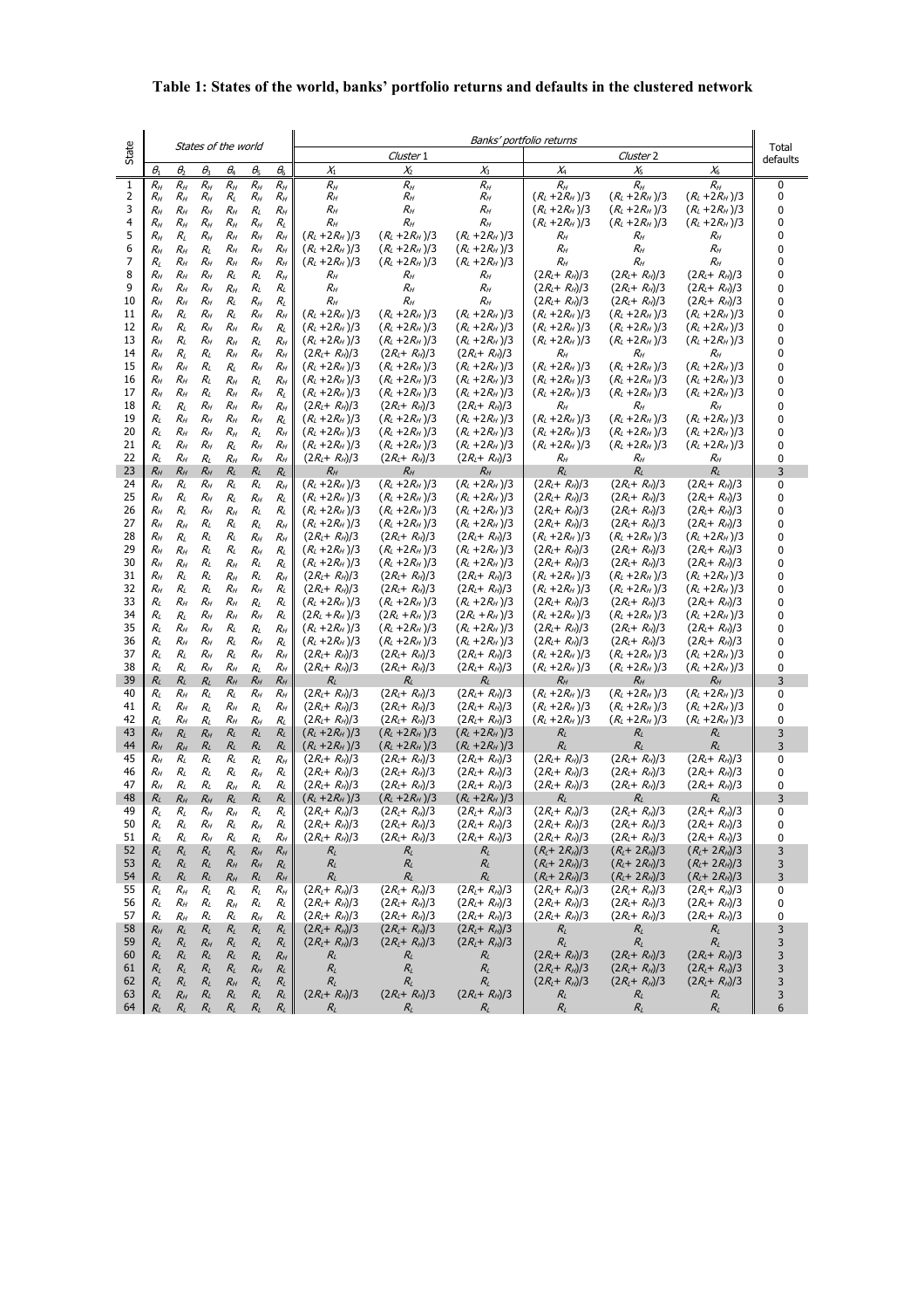#### **Table 2: States of the world, banks' portfolio returns and defaults in the unclustered network**

| State        | States of the world                |                        |                            |                                       |                            |                    | Banks' portfolio returns               |                                        |                                                          |                                                |                                                          |                                  | Total<br>defaults |
|--------------|------------------------------------|------------------------|----------------------------|---------------------------------------|----------------------------|--------------------|----------------------------------------|----------------------------------------|----------------------------------------------------------|------------------------------------------------|----------------------------------------------------------|----------------------------------|-------------------|
|              | $\theta_{\scriptscriptstyle{\!1}}$ | $\theta_{2}$           | $\theta_{3}$               | $\theta_4$                            | $\theta_{5}$               | $\theta_{\!6}$     | $X_1$                                  | $X_2$                                  | $\chi_{\scriptscriptstyle\rm 3}^{}$                      | $\chi_{\!\scriptscriptstyle 4}$                | $X_{5}$                                                  | $\chi_{6}$                       |                   |
| $\mathbf{1}$ | $R_H$                              | $R_{\rm H}$            | $R_H$                      | $R_H$                                 | $R_{\scriptscriptstyle H}$ | $R_H$              | $R_H$                                  | $R_H$                                  | $R_H$                                                    | $R_H$                                          | $R_H$                                                    | $R_H$                            | 0                 |
| 2            | $R_{H}$                            | $R_H$                  | $R_{\scriptscriptstyle H}$ | $R_{L}$                               | $R_{H}$                    | $R_{H}$            | $R_{H}$                                | $R_{\scriptscriptstyle H}$             | $(R_L + 2R_H)/3$                                         | $(R_L + 2R_H)/3$                               | $(R_L + 2R_H)/3$                                         | $R_{H}$                          | 0                 |
| 3            | $R_{H}$                            | $R_{H}$                | $R_{H}$                    | $R_{H}$                               | $R_{L}$                    | $R_{H}$            | $R_{H}$                                | $R_{\scriptscriptstyle H}$             | $R_{\scriptscriptstyle H}$                               | $(R_L + 2R_H)/3$                               | $(R_L + 2R_H)/3$                                         | $(R_L + 2R_H)/3$                 | 0                 |
| 4            | $R_{H}$                            | $R_{H}$                | $R_{H}$                    | $R_{\scriptscriptstyle H}$            | $R_{H}$                    | $R_{L}$            | $(R_L + 2R_H)/3$                       | $R_{\scriptscriptstyle H}$             | $R_{H}$                                                  | $R_{\scriptscriptstyle H}$                     | $(R_L + 2R_H)/3$                                         | $(R_L + 2R_H)/3$                 | 0                 |
| 5<br>6       | $R_{\scriptscriptstyle H}$         | $R_I$                  | $R_{\scriptscriptstyle H}$ | $R_{\scriptscriptstyle H}$            | $R_{H}$                    | $R_H$              | $(R_L + 2R_H)/3$                       | $(R_L + 2R_H)/3$                       | $(R_L + 2R_H)/3$                                         | $R_{\scriptscriptstyle H}$                     | $R_{H}$                                                  | $R_H$                            | 0<br>0            |
| 7            | $R_{H}$<br>R,                      | $R_H$<br>$R_{H}$       | $R_{L}$<br>$R_{H}$         | $R_{H}$<br>$R_{\scriptscriptstyle H}$ | $R_{H}$<br>$R_{H}$         | $R_{H}$<br>$R_{H}$ | $R_{H}$<br>$(R_L + 2R_H)/3$            | $(R_L + 2R_H)/3$<br>$(R_L + 2R_H)/3$   | $(R_L + 2R_H)/3$<br>$R_{H}$                              | $(R_L + 2R_H)/3$<br>$R_{\scriptscriptstyle H}$ | $R_{\scriptscriptstyle H}$<br>$R_{\scriptscriptstyle H}$ | $R_H$<br>$(R_L + 2R_H)/3$        | 0                 |
| 8            | $R_{H}$                            | $R_H$                  | $R_{H}$                    | $R_{L}$                               | $R_{\rm L}$                | $R_H$              | $R_{H}$                                | R <sub>H</sub>                         | $(R_L + 2R_H)/3$                                         | $(2R_l+R_H)/3$                                 | $(2R_l+R_H)/3$                                           | $(R_L + 2R_H)/3$                 | 0                 |
| 9            | $R_{H}$                            | $R_H$                  | $R_{H}$                    | $R_{H}$                               | $R_{\rm L}$                | $R_{L}$            | $(R_L + 2R_H)/3$                       | $R_{\scriptscriptstyle H}$             | $R_{H}$                                                  | $(R_L + 2R_H)/3$                               | $(2R_l+R_H)/3$                                           | $(2R_l+R_H)/3$                   | 0                 |
| 10           | $R_{H}$                            | $R_H$                  | $R_{H}$                    | $R_{L}$                               | $R_{H}$                    | $R_{L}$            | $(R_L + 2R_H)/3$                       | $R_{\rm H}$                            | $(R_L + 2R_H)/3$                                         | $(R_L + 2R_H)/3$                               | $(2R1+RH)/3$                                             | $(R_L + 2R_H)/3$                 | 0                 |
| 11           | $R_{H}$                            | $R_{L}$                | $R_{\scriptscriptstyle H}$ | $R_{L}$                               | $R_{H}$                    | $R_{H}$            | $(R_L + 2R_H)/3$                       | $(R_L + 2R_H)/3$                       | $(2R_{L}+R_{H})/3$                                       | $(R_L + 2R_H)/3$                               | $(R_L + 2R_H)/3$                                         | $R_{\scriptscriptstyle H}$       | 0                 |
| 12           | $R_{H}$                            | $R_{L}$                | $R_{\scriptscriptstyle H}$ | $R_{H}$                               | $R_{H}$                    | $R_{L}$            | $(2R_l+R_H)/3$                         | $(R_L + 2R_H)/3$                       | $(R_L + 2R_H)/3$                                         | $R_{\scriptscriptstyle H}$                     | $(R_L + 2R_H)/3$                                         | $(R_L + 2R_H)/3$                 | 0                 |
| 13           | $R_{H}$                            | $R_{L}$                | $R_{H}$                    | $R_{H}$                               | $R_{L}$                    | $R_H$              | $(R_L + 2R_H)/3$                       | $(R_L + 2R_H)/3$                       | $(R_L + 2R_H)/3$                                         | $(R_L + 2R_H)/3$                               | $(R_L + 2R_H)/3$                                         | $(R_L + 2R_H)/3$                 | 0                 |
| 14           | $R_{H}$                            | $R_I$                  | $R_{L}$                    | $R_{H}$                               | $R_{\scriptscriptstyle H}$ | $R_{H}$            | $(R_L + 2R_H)/3$                       | $(2R_l + R_H)/3$                       | $(2R_l + R_H)/3$                                         | $(R_L + 2R_H)/3$                               | $R_{H}$                                                  | $R_{H}$                          | 0                 |
| 15           | $R_{H}$                            | $R_{H}$                | $R_{L}$                    | $R_{L}$                               | $R_H$                      | $R_{H}$            | $R_{H}$                                | $(R_L + 2R_H)/3$                       | $(2R_l+R_H)/3$                                           | $(2R_{L}+R_{H})/3$                             | $(R_L + 2R_H)/3$                                         | $R_{H}$                          | 0                 |
| 16           | $R_{H}$                            | $R_{H}$                | $R_{L}$                    | $R_{H}$                               | $R_{L}$                    | $R_{H}$            | $R_{\scriptscriptstyle H}$             | $(R_L + 2R_H)/3$                       | $(R_L + 2R_H)/3$                                         | $(2R_l + R_H)/3$                               | $(R_L + 2R_H)/3$                                         | $(R_L + 2R_H)/3$                 | 0                 |
| 17<br>18     | $R_{H}$                            | $R_H$                  | $R_{L}$                    | $R_{\scriptscriptstyle H}$            | $R_{H}$                    | $R_{L}$            | $(R_L + 2R_H)/3$                       | $(R_L + 2R_H)/3$                       | $(R_L + 2R_H)/3$                                         | $(R_L + 2R_H)/3$                               | $(R_L + 2R_H)/3$                                         | $(R_L + 2R_H)/3$                 | 0                 |
| 19           | R,<br>$R_{L}$                      | $R_{L}$<br>$R_{H}$     | $R_{H}$<br>$R_{H}$         | $R_{H}$                               | $R_{H}$<br>$R_{H}$         | $R_H$              | $(2R_l+R_H)/3$                         | $(2R_l + R_H)/3$                       | $(R_L + 2R_H)/3$                                         | $R_{H}$                                        | $R_{H}$<br>$(R_L + 2R_H)/3$                              | $(R_L + 2R_H)/3$                 | 0<br>0            |
| 20           | $R_{\it L}$                        | $R_{H}$                | $R_{H}$                    | $R_{\scriptscriptstyle H}$<br>$R_{H}$ | $R_{L}$                    | $R_{L}$<br>$R_H$   | $(2R_l+R_H)/3$<br>$(R_L + 2R_H)/3$     | $(R_L + 2R_H)/3$<br>$(R_L + 2R_H)/3$   | $R_{\scriptscriptstyle H}$<br>$R_{\scriptscriptstyle H}$ | $R_{\scriptscriptstyle H}$<br>$(R_L + 2R_H)/3$ | $(R_L + 2R_H)/3$                                         | $(2R_l+R_H)/3$<br>$(2R_l+R_H)/3$ | 0                 |
| 21           | $R_{L}$                            | $R_H$                  | $R_{\scriptscriptstyle H}$ | $R_{L}$                               | $R_{H}$                    | $R_{H}$            | $(R_L + 2R_H)/3$                       | $(R_L + 2R_H)/3$                       | $(R_L + 2R_H)/3$                                         | $(R_L + 2R_H)/3$                               | $(R_L + 2R_H)/3$                                         | $(R_L + 2R_H)/3$                 | 0                 |
| 22           | R,                                 | $R_{H}$                | $R_{L}$                    | $R_{H}$                               | $R_{H}$                    | $R_{H}$            | $(R_L + 2R_H)/3$                       | $(2R_l+R_H)/3$                         | $(R_L + 2R_H)/3$                                         | $(R_L + 2R_H)/3$                               | $R_{\scriptscriptstyle H}$                               | $(R_L + 2R_H)/3$                 | 0                 |
| 23           | $R_{H}$                            | $R_{H}$                | $R_{H}$                    | $R_L$                                 | $R_L$                      | $R_L$              | $(R_L + 2R_H)/3$                       | $R_H$                                  | $(R_L + 2R_H)/3$                                         | $(2R_{L}+R_{H})/3$                             | $R_{L}$                                                  | $(2R_l+R_H)/3$                   | $\overline{1}$    |
| 24           | $R_{H}$                            | $R_{L}$                | $R_{H}$                    | $R_{L}$                               | $R_{\rm L}$                | $R_H$              | $(R_L + 2R_H)/3$                       | $(R_L + 2R_H)/3$                       | $(2R_l+R_H)/3$                                           | $(2R_l+R_H)/3$                                 | $(2R_l+R_H)/3$                                           | $(R_L + 2R_H)/3$                 | 0                 |
| 25           | $R_{H}$                            | R,                     | $R_{H}$                    | $R_{L}$                               | $R_{H}$                    | $R_{L}$            | $(2R_l+R_H)/3$                         | $(R_L + 2R_H)/3$                       | $(2R_l + R_H)/3$                                         | $(R_L + 2R_H)/3$                               | $(2R_l + R_H)/3$                                         | $(R_1 + 2R_2)/3$                 | 0                 |
| 26           | $R_{H}$                            | $R_{L}$                | $R_{\scriptscriptstyle H}$ | $R_{H}$                               | $R_{L}$                    | $R_{L}$            | $(2R_l + R_H)/3$                       | $(R_L + 2R_H)/3$                       | $(R_L + 2R_H)/3$                                         | $(R_L + 2R_H)/3$                               | $(2R_l+R_H)/3$                                           | $(2R_l+R_H)/3$                   | 0                 |
| 27           | $R_{H}$                            | $R_{H}$                | $R_L$                      | $R_{L}$                               | $R_{L}$                    | $R_{H}$            | $R_{H}$                                | $(R_1 + 2R_2)/3$                       | $(2R_l + R_H)/3$                                         | $R_{L}$                                        | $(2R_l + R_H)/3$                                         | $(R_L + 2R_H)/3$                 | $\mathbf{1}$      |
| 28           | $R_{H}$                            | $R_I$                  | $R_L$                      | $R_L$                                 | $R_H$                      | $R_{H}$            | $(R_1 + 2R_H)/3$                       | $(2R_l+R_H)/3$                         | $R_L$                                                    | $(2R1+RH)/3$                                   | $(R_L + 2R_H)/3$                                         | $R_H$                            | $\mathbf{1}$      |
| 29           | $R_{H}$                            | $R_{H}$                | $R_{L}$                    | $R_{\rm \ell}$                        | $R_{H}$                    | $R_{L}$            | $(R_L + 2R_H)/3$                       | $(R_L + 2R_H)/3$                       | $(2R_i+R_{H})/3$                                         | $(2R1+RH)/3$                                   | $(2R_l + R_H)/3$                                         | $(R_1 + 2R_H)/3$                 | 0                 |
| 30           | $R_{H}$                            | $R_H$                  | $R_{\rm L}$                | $R_{H}$                               | $R_{L}$                    | $R_{L}$            | $(R_L + 2R_H)/3$                       | $(R_L + 2R_H)/3$                       | $(R_L + 2R_H)/3$                                         | $(2R_l + R_H)/3$                               | $(2R_l + R_H)/3$                                         | $(2R_l + R_H)/3$                 | 0                 |
| 31<br>32     | $R_{H}$                            | $R_{L}$                | $R_{L}$                    | $R_{H}$                               | $R_{L}$                    | $R_H$              | $(R_L + 2R_H)/3$                       | $(2R_l + R_H)/3$                       | $(2R_l + R_H)/3$                                         | $(2R1+RH)/3$                                   | $(R_L + 2R_H)/3$                                         | $(R_L + 2R_H)/3$                 | 0<br>0            |
| 33           | $R_{H}$<br>$R_{L}$                 | $R_{\rm L}$<br>$R_{H}$ | $R_{\rm L}$<br>$R_{H}$     | $R_{H}$<br>$R_{H}$                    | $R_{H}$<br>$R_L$           | $R_{L}$<br>$R_{L}$ | $(2R_l+R_H)/3$<br>$(2R_l + R_H)/3$     | $(2R_l+R_H)/3$<br>$(R_L + 2R_H)/3$     | $(2R_{L}+R_{H})/3$<br>$R_{\scriptscriptstyle H}$         | $(R_L + 2R_H)/3$<br>$(R_L + 2R_H)/3$           | $(R_L + 2R_H)/3$<br>$(2R_{L}+R_{H})/3$                   | $(R_L + 2R_H)/3$<br>$R_{L}$      | $\mathbf{1}$      |
| 34           | $R_L$                              | $R_I$                  | $R_{H}$                    | $R_{H}$                               | $R_{H}$                    | $R_{L}$            | $R_L$                                  | $(2R_l + R_H)/3$                       | $(R_L + 2R_H)/3$                                         | $R_H$                                          | $(R_L + 2R_H)/3$                                         | $(2R_l+R_H)/3$                   | $\mathbf{1}$      |
| 35           | $R_{L}$                            | $R_{H}$                | $R_{H}$                    | $R_{L}$                               | $R_{L}$                    | $R_H$              | $(R_L + 2R_H)/3$                       | $(R_L + 2R_H)/3$                       | $(R_L + 2R_H)/3$                                         | $(2R_l+R_H)/3$                                 | $(2R_l+R_H)/3$                                           | $(2R_l + R_H)/3$                 | 0                 |
| 36           | $R_{\rm L}$                        | $R_{H}$                | $R_{H}$                    | $R_{L}$                               | $R_{H}$                    | $R_{L}$            | $(2R_l + R_H)/3$                       | $(R_L + 2R_H)/3$                       | $(R_L + 2R_H)/3$                                         | $(R_L + 2R_H)/3$                               | $(2R_l+R_H)/3$                                           | $(2R_l+R_H)/3$                   | 0                 |
| 37           | $R_{\rm L}$                        | $R_{L}$                | $R_{\scriptscriptstyle H}$ | $R_{L}$                               | $R_{H}$                    | $R_{H}$            | $(2R_l+R_H)/3$                         | $(2R_l+R_H)/3$                         | $(2R_l + R_H)/3$                                         | $(R_L + 2R_H)/3$                               | $(R_L + 2R_H)/3$                                         | $(R_L + 2R_H)/3$                 | 0                 |
| 38           | R,                                 | R,                     | $R_{H}$                    | $R_{H}$                               | $R_L$                      | $R_{H}$            | $(2R_l+R_H)/3$                         | $(2R_l+R_H)/3$                         | $(R_L + 2R_H)/3$                                         | $(R_L + 2R_H)/3$                               | $(R_L + 2R_H)/3$                                         | $(2R_l+R_H)/3$                   | 0                 |
| 39           | $R_L$                              | $R_L$                  | $R_I$                      | $R_H$                                 | $R_{H}$                    | $R_H$              | $(2R_l + R_H)/3$                       | $R_L$                                  | $(2R_{L}+R_{H})/3$                                       | $(R_L + 2R_H)/3$                               | $R_H$                                                    | $(R_L + 2R_H)/3$                 | $\mathbf{1}$      |
| 40           | $R_{L}$                            | $R_{H}$                | $R_{L}$                    | $R_{L}$                               | $R_{H}$                    | $R_{H}$            | $(R_L + 2R_H)/3$                       | $(2R_l+R_H)/3$                         | $(2R_l + R_H)/3$                                         | $(2R_l+R_H)/3$                                 | $(R_L + 2R_H)/3$                                         | $(R_L + 2R_H)/3$                 | 0                 |
| 41           | $R_{\rm L}$                        | $R_{H}$                | $R_{L}$                    | $R_{\scriptscriptstyle H}$            | $R_{L}$                    | $R_H$              | $(R_L + 2R_H)/3$                       | $(2R_l+R_H)/3$                         | $(R_L + 2R_H)/3$                                         | $(2R_{L}+R_{H})/3$                             | $(R_L + 2R_H)/3$                                         | $(2R_l+R_H)/3$                   | 0                 |
| 42           | $R_I$                              | $R_{H}$                | $R_{L}$                    | $R_{H}$                               | $R_{H}$                    | $R_{I}$            | $(2R_l + R_H)/3$                       | $(2R_l+R_H)/3$                         | $(R_L + 2R_H)/3$                                         | $(R_L + 2R_H)/3$                               | $(R_L + 2R_H)/3$                                         | $(2R_l+R_H)/3$                   | 0                 |
| 43<br>44     | $R_{H}$<br>$R_{H}$                 | $R_L$                  | $R_{H}$<br>$R_L$           | $R_{L}$<br>$R_{L}$                    | $R_L$<br>$R_{L}$           | $R_L$<br>$R_{L}$   | $(2R_{L}+R_{H})/3$<br>$(R_L + 2R_H)/3$ | $(R_L + 2R_H)/3$<br>$(R_L + 2R_H)/3$   | $(2R_{L}+R_{H})/3$                                       | $(2R_{L}+R_{H})/3$                             | $R_{L}$<br>$R_{L}$                                       | $(2R_l + R_H)/3$<br>$(2R1+RH)/3$ | $\mathbf 1$<br>2  |
| 45           | $R_H$                              | $R_{H}$<br>$R_L$       | $R_L$                      | $R_{L}$                               | $R_L$                      | $R_H$              | $(R_L + 2R_H)/3$                       | $(2R_{L}+R_{H})/3$                     | $(2R_l + R_H)/3$<br>$R_{L}$                              | $R_{L}$<br>$R_{L}$                             | $(2R_l+R_H)/3$                                           | $(R_L + 2R_H)/3$                 | 2                 |
| 46           | $R_{H}$                            | $R_{L}$                | $R_L$                      | $R_{L}$                               | $R_{H}$                    | $R_{L}$            | $(2R_l+R_H)/3$                         | $(2R_l + R_H)/3$                       | $R_{I}$                                                  | $(2R_l + R_H)/3$                               | $(2R_{L}+R_{H})/3$                                       | $(R_L + 2R_H)/3$                 | $\mathbf{1}$      |
| 47           | $R_{H}$                            | $R_{L}$                | $R_{L}$                    | $R_{H}$                               | $R_{L}$                    | $R_{L}$            | $(2R_l+R_H)/3$                         | $(2R1+RH)/3$                           | $(2R_l+R_H)/3$                                           | $(2R_l + R_H)/3$                               | $(2R_l+R_H)/3$                                           | $(2R_l+R_H)/3$                   | 0                 |
| 48           | $R_{L}$                            | $R_{H}$                | $R_{H}$                    | $R_L$                                 | $R_{L}$                    | $R_L$              | $(2R_l+R_H)/3$                         | $(R_L + 2R_H)/3$                       | $(R_L + 2R_H)/3$                                         | $(2R_{L}+R_{H})/3$                             | $R_{L}$                                                  | $R_{\rm L}$                      | $\overline{2}$    |
| 49           | $R_{\rm L}$                        | $R_L$                  | $R_{H}$                    | $R_{H}$                               | $R_L$                      | $R_{L}$            | $R_{L}$                                | $(2R_l+R_H)/3$                         | $(R_L + 2R_H)/3$                                         | $(R_L + 2R_H)/3$                               | $(2R_l+R_H)/3$                                           | $R_{\rm L}$                      | $\overline{2}$    |
| 50           | $R_{L}$                            | $R_{L}$                | $R_H$                      | $\kappa_L$                            | $R_{H}$                    | $R_L$              | $R_L$                                  | $(2R_l+R_H)/3$                         | $(2R_l + R_H)/3$                                         | $(R_L + 2R_H)/3$                               | $(2R_l+R_H)/3$                                           | $(2R_l+R_H)/3$                   | ш                 |
| 51           | $R_{\rm L}$                        | $R_{L}$                | $R_{\scriptscriptstyle H}$ | $R_{L}$                               | $R_{\rm L}$                | $R_{H}$            | $(2R_l+R_H)/3$                         | $(2R_l + R_H)/3$                       | $(2R_l + R_H)/3$                                         | $(2R_{L}+R_{H})/3$                             | $(2R_l+R_H)/3$                                           | $(2R_l+R_H)/3$                   | 0                 |
| 52           | $R_{L}$                            | $R_L$                  | $R_{L}$                    | $R_{L}$                               | $R_{H}$                    | $R_{H}$            | $(2R_l + R_H)/3$                       | $R_{L}$                                | $R_{L}$                                                  | $(2R_l + R_H)/3$                               | $(R_L + 2R_H)/3$                                         | $(R_L + 2R_H)/3$                 | 2                 |
| 53           | $R_{L}$                            | $R_{L}$                | $R_{L}$                    | $R_{H}$                               | $R_{H}$                    | $R_L$              | $R_{L}$                                | $R_{L}$                                | $(2R_{L}+R_{H})/3$                                       | $(R_L + 2R_H)/3$                               | $(R_L + 2R_H)/3$                                         | $(2R_l + R_H)/3$                 | 2                 |
| 54           | $R_{\rm L}$                        | $R_{L}$                | $R_{L}$                    | $R_{H}$                               | $R_{L}$                    | $R_H$              | $(2R_l + R_H)/3$                       | $R_L$                                  | $(2R_l + R_H)/3$                                         | $(2R_{L}+R_{H})/3$                             | $(R_L + 2R_H)/3$                                         | $(2R_{L}+R_{H})/3$               | 1                 |
| 55<br>56     | $R_{L}$                            | $R_{H}$                | $R_{L}$                    | $R_{L}$                               | $R_{L}$                    | $R_{H}$            | $(R_L + 2R_H)/3$                       | $(2R_l + R_H)/3$                       | $(2R_l + R_H)/3$                                         | $R_{L}$                                        | $(2R_{L}+R_{H})/3$                                       | $(2R_l + R_H)/3$                 | 1                 |
| 57           | $R_{L}$<br>$R_{L}$                 | $R_{H}$<br>$R_{H}$     | $R_{L}$<br>$R_{L}$         | $R_{H}$<br>$R_{\rm L}$                | $R_{L}$<br>$R_{H}$         | $R_{L}$<br>$R_{L}$ | $(2R_l+R_H)/3$<br>$(2R_l+R_H)/3$       | $(2R_{L}+R_{H})/3$<br>$(2R_l + R_H)/3$ | $(R_L + 2R_H)/3$<br>$(2R_{L}+R_{H})/3$                   | $(2R_{L}+R_{H})/3$<br>$(2R_l + R_H)/3$         | $(2R_{L}+R_{H})/3$<br>$(2R_l + R_H)/3$                   | $R_{L}$<br>$(2R_l+R_H)/3$        | 1<br>0            |
| 58           | $R_{H}$                            | $R_L$                  | $R_{L}$                    | $R_{L}$                               | $R_{L}$                    | $R_{L}$            | $(2R_l+R_H)/3$                         | $(2R_{L}+R_{H})/3$                     | $R_{L}$                                                  | $R_{L}$                                        | $R_{L}$                                                  | $(2R_l+R_H)/3$                   | 3                 |
| 59           | $R_{L}$                            | $R_{L}$                | $R_{H}$                    | $R_{L}$                               | $R_{L}$                    | $R_{L}$            | $R_{L}$                                | $(2R_l + R_H)/3$                       | $(2R_l + R_H)/3$                                         | $(2R_l + R_H)/3$                               | $R_{L}$                                                  | $R_{L}$                          | 3                 |
| 60           | $R_{L}$                            | $R_{L}$                | $R_{L}$                    | $R_{L}$                               | $R_{L}$                    | $R_{H}$            | $(2R_l + R_H)/3$                       | $R_{L}$                                | $R_{L}$                                                  | $R_{L}$                                        | $(2R_{L}+R_{H})/3$                                       | $(2R_l + R_H)/3$                 | 3                 |
| 61           | $R_{L}$                            | $R_{L}$                | $R_{L}$                    | $R_{L}$                               | $R_{H}$                    | $R_{L}$            | $R_L$                                  | $R_L$                                  | $R_{L}$                                                  | $(2R_{L}+R_{H})/3$                             | $(2R_{L}+R_{H})/3$                                       | $(2R_l+R_H)/3$                   | 3                 |
| 62           | $R_{L}$                            | $R_L$                  | $R_{L}$                    | $R_{H}$                               | $R_{L}$                    | $R_{L}$            | $R_{L}$                                | $R_{L}$                                | $(2R_l + R_H)/3$                                         | $(2R_{L}+R_{H})/3$                             | $(2R_l + R_H)/3$                                         | $R_{L}$                          | 3                 |
| 63           | $R_{L}$                            | $R_{H}$                | $R_L$                      | $R_{L}$                               | $R_{L}$                    | $R_{L}$            | $(2R_l + R_H)/3$                       | $(2R_l + R_H)/3$                       | $(2R_{L}+R_{H})/3$                                       | $R_{L}$                                        | $R_{L}$                                                  | $R_{L}$                          | 3                 |
| 64           | Rı                                 | $R_L$                  | $R_L$                      | $R_{L}$                               | $R_{L}$                    | $R_{L}$            | $R_{L}$                                | $R_{L}$                                | $R_{L}$                                                  | $R_{L}$                                        | $R_{L}$                                                  | $R_{L}$                          | 6                 |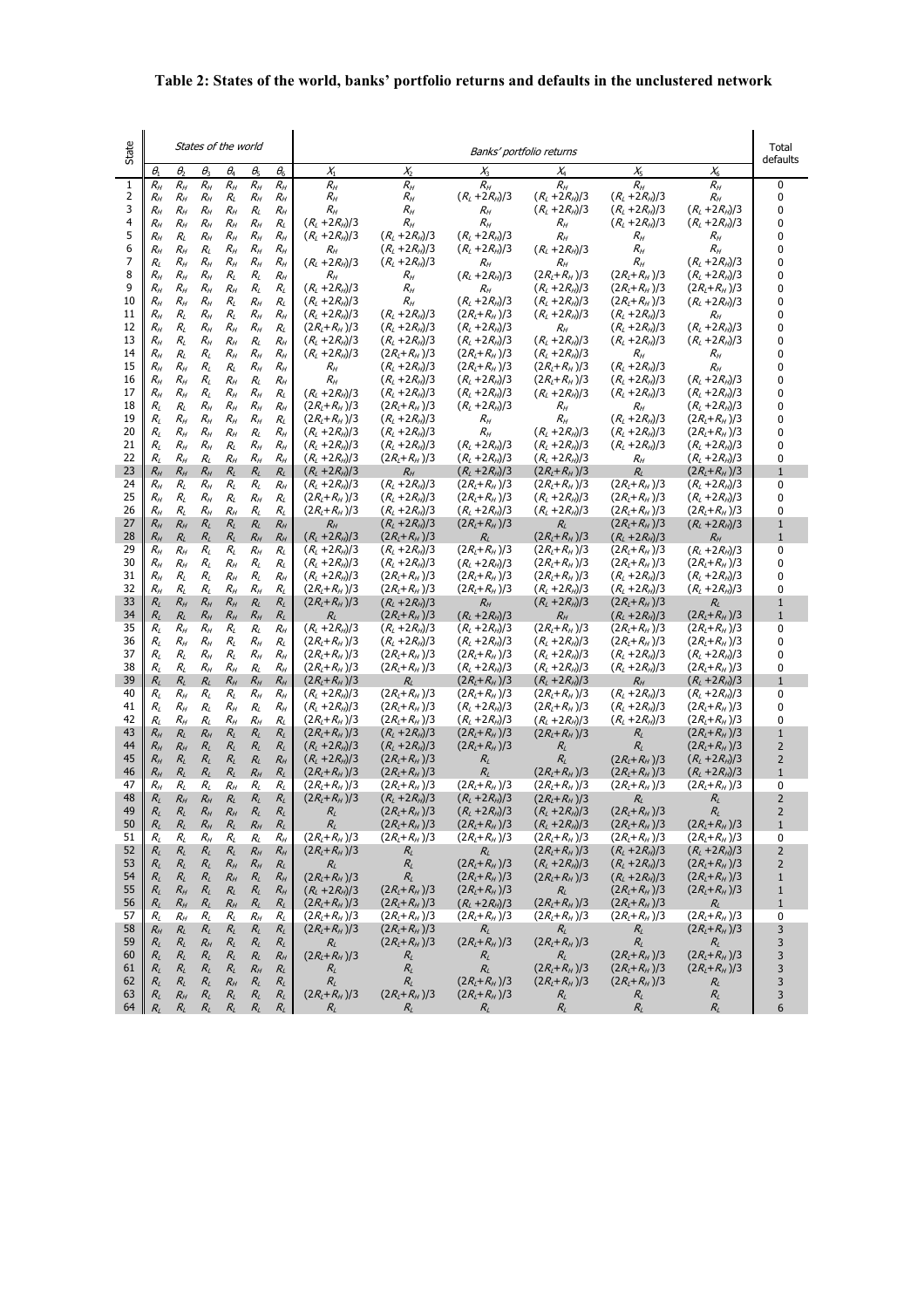|                                      | $X_i = R_L$ $X_i = \frac{2R_L + R_H}{3}$ $X_i = \frac{R_L + 2R_H}{3}$ |               | $X_i = R_H$ |
|--------------------------------------|-----------------------------------------------------------------------|---------------|-------------|
| $Pr(X_i = x G)$                      | $\overline{49}$                                                       | $rac{21}{49}$ |             |
| $Pr(X_i = x B)$ $\Big  \frac{8}{15}$ |                                                                       |               |             |

Table 3: Conditional distribution of bank  $i$ 's portfolio returns in the *clustered* network

|                 |              | $X_i = R_L$ $X_i = \frac{2R_L + R_H}{3}$ $X_i = \frac{R_L + 2R_H}{3}$ |                 | $X_i = R_H$     |
|-----------------|--------------|-----------------------------------------------------------------------|-----------------|-----------------|
| $Pr(X_i = x G)$ |              | $\frac{13}{39}$                                                       | $\frac{19}{39}$ | $\overline{39}$ |
| $Pr(X_i = x B)$ | $rac{8}{25}$ | $\frac{11}{25}$                                                       |                 | $\overline{25}$ |

Table 4: Conditional distribution of bank  $i$ 's portfolio returns in the *unclustered* network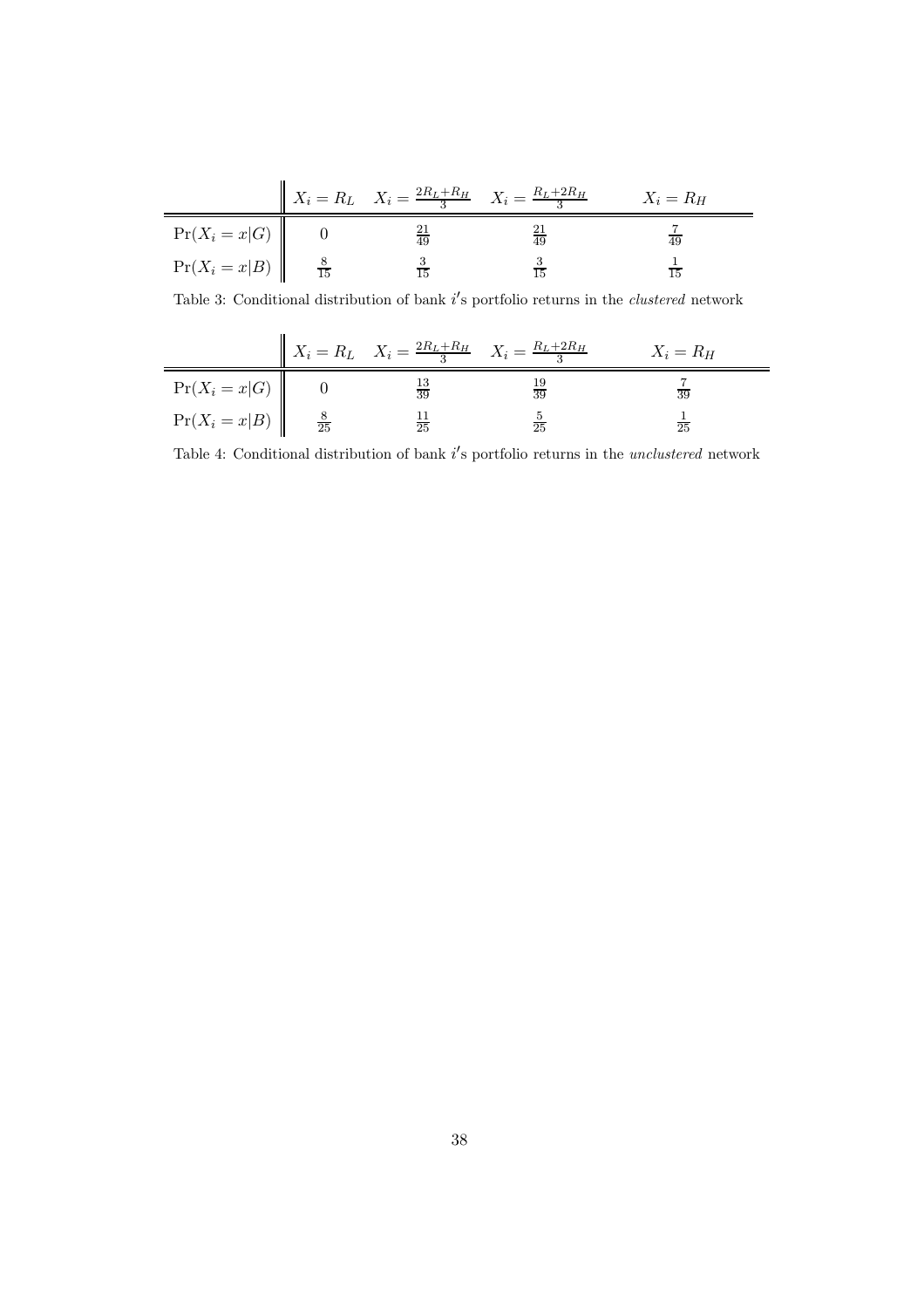

# Figure 1: Clustered (C) and unclustered (U) network **Figure 1: Clustered (C) and unclustered (U) network**

each. Within each cluster, banks hold identical portfolios X; but the two clusters are independent of each other. In the latter, banks are all each. Within each cluster, banks hold identical portfolios *Xi* but the two clusters are independent of each other. In the latter, banks are all The figure depicts the clustered (C) and the unclustered (U) networks. In the former, banks are connected in two clusters of three banks The figure depicts the clustered  $(C)$  and the unclustered  $(U)$  networks. In the former, banks are connected in two clusters of three banks connected in a circle. Each of them exchanges projects only with the two neighboring banks and none of the banks holds identical connected in a circle. Each of them exchanges projects only with the two neighboring banks and none of the banks holds identical portfolios.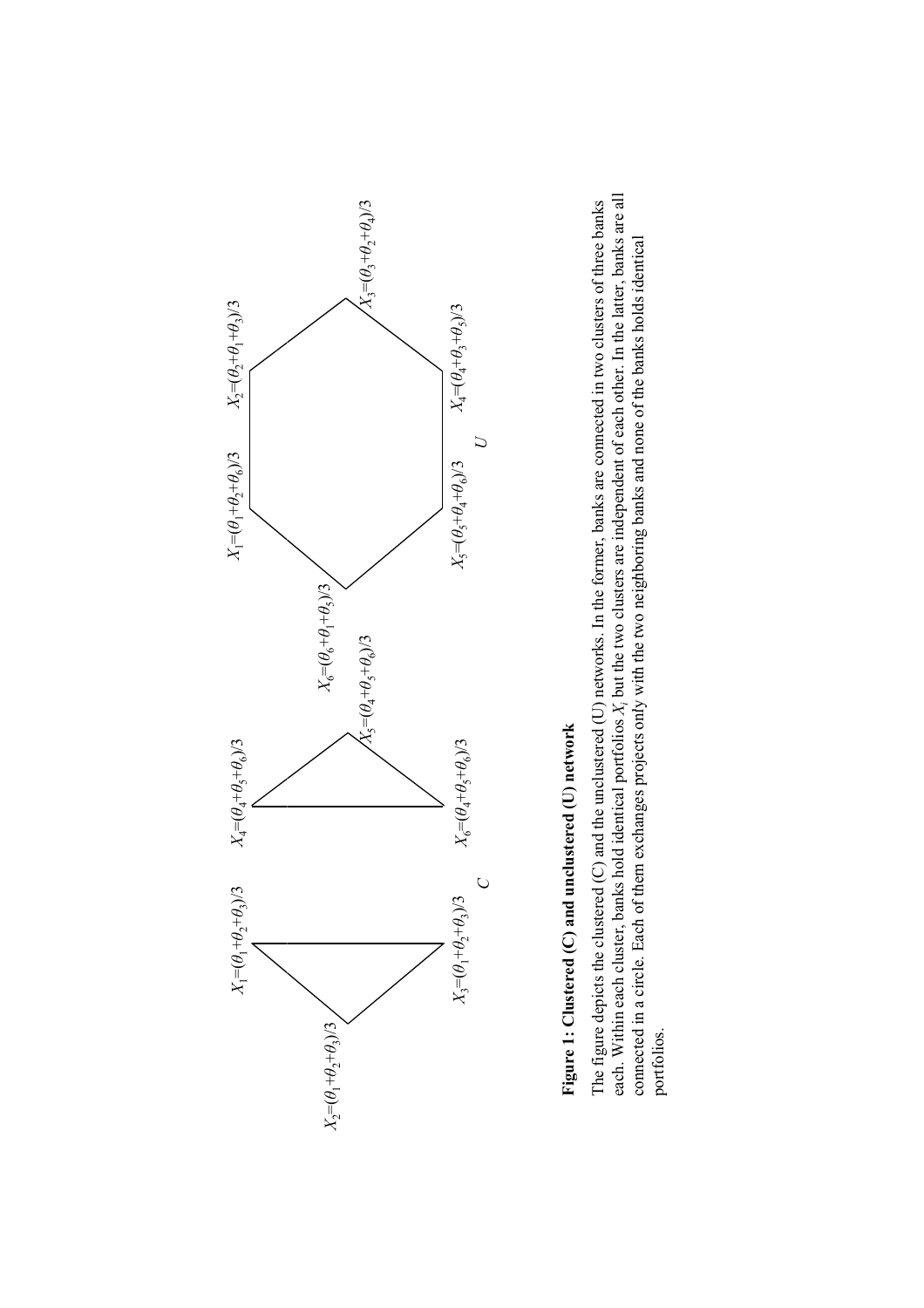

## **Figure 2: Sequence of events**  Figure 2: Sequence of events

it brings the good news that all banks will be solvent at date 2. With probability 1-*q*(*g*) it brings the bad news that at least one bank will default it brings the good news that all banks will be solvent at date 2. With probability  $1-q(g)$  it brings the bad news that at least one bank will default over, the bank continues till date 2. If it remains solvent, which occurs with probability Pr( $X_i \ge \rho_1$ <sup>5</sup>(*g*)/B), investors obtain  $\rho_1$ <sup>5</sup>(*g*) and the bank over, the bank continues till date 2. If it remains solvent, which occurs with probability  $Pr(X_i \ge \rho_1 x^{\delta}(g)B)$ , investors obtain  $\rho_1 x^{\delta}(g)$  and the bank The figure shows the timing of the model with short term finance. At date 0 each bank in network  $g=C, U$  raises one unit of funds in exchange for a promised return  $r_{01}(g)$  at date 1. At the beginning of date 1, before investors are repaid, a signal S=G, B is realized. With probability  $q(g)$ ,  $X_i - \rho_{12}^S(g)$ . If the bank defaults at date 2, , which occurs with probability Pr( $X_i < \rho_{12}^S(g/B)$ , investors obtain  $\alpha X_i$  and the bank zero. When the The figure shows the timing of the model with short term finance. At date 0 each bank in network  $g=C, U$  raises one unit of funds in exchange for a promised return *r*01(*g*) at date 1. At the beginning of date 1, before investors are repaid, a signal *S=G,B* is realized. With probability *q*(*g*),  $X_i$ - $\rho_{12}{}^S$ (g). If the bank defaults at date 2, , which occurs with probability Pr( $X_i < \rho_{12}{}^S$ (g)/B), investors obtain  $\alpha X_i$  and the bank zero. When the at date 2. Investors decide whether to retain  $r_0(g)$  or roll it over for a total promised repayment of  $p_12^S(g)$  at date 2. When the debt is rolled at date 2. Investors decide whether to retain  $r_{01}(g)$  or roll it over for a total promised repayment of  $\rho_{12}(g)$  at date 2. When the debt is rolled debt is not rolled over, the bank is forced into early liquidation at date 1. Investors obtain *rf* and the bank zero. debt is not rolled over, the bank is forced into early liquidation at date 1. Investors obtain r<sub>f</sub> and the bank zero.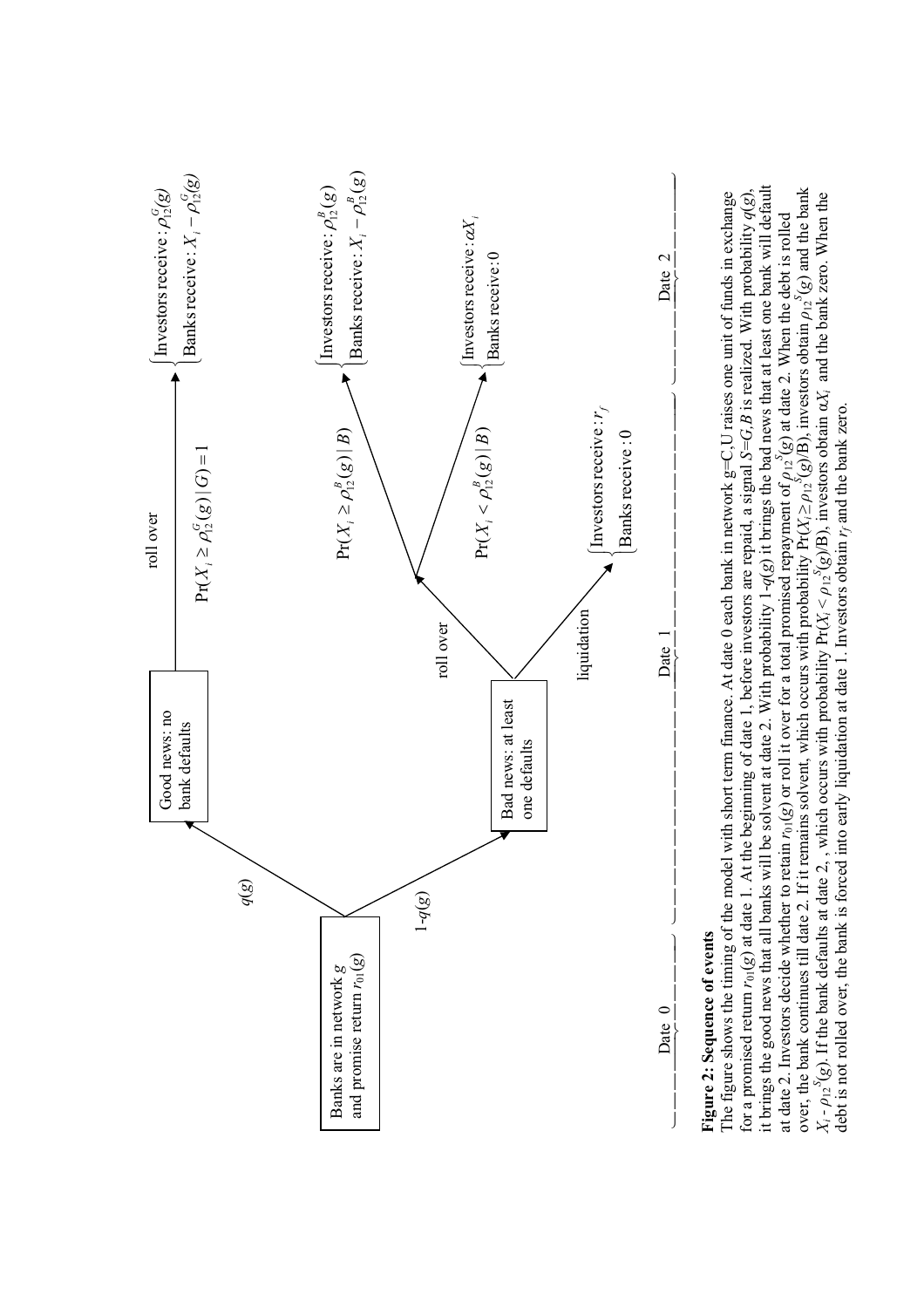

**Figure 3: Investors' rollover decision in the clustered and unclustered networks**

 $\rho_{12}^{\beta}(g) \in ((2R_L + R_n)/3, (R_L + 2R_n)/3]$ . In Region C debt is rolled over in the unclustered network but not in the clustered one. In Region D rollover does not occur in either networks. In Region C debt is rolled over in the unclustered network but The figure depicts investors' rollover decision in both networks when the bad signal arrives as a function default. In Region A debt is rolled over for a repayment  $\rho_{0}^{s}(g) \in (r_{i}^{*}, (2R_{i} + R_{a}))^{2}$  in both networks. In Region B rollover occurs still in both networks but in the clustered network the repayment is now In Region B rollover occurs still in both networks but in the clustered network the repayment is now  $\rho_{12}^B(g) \in (r_f^2, (2R_L + R_H)/3]$ not in the clustered one. In Region D rollover does not occur in either networks.  $\sim$  $\rho_{12}^{B}(g) \in ((2R_L + R_H)/3, (R_L + 2R_H)/3].$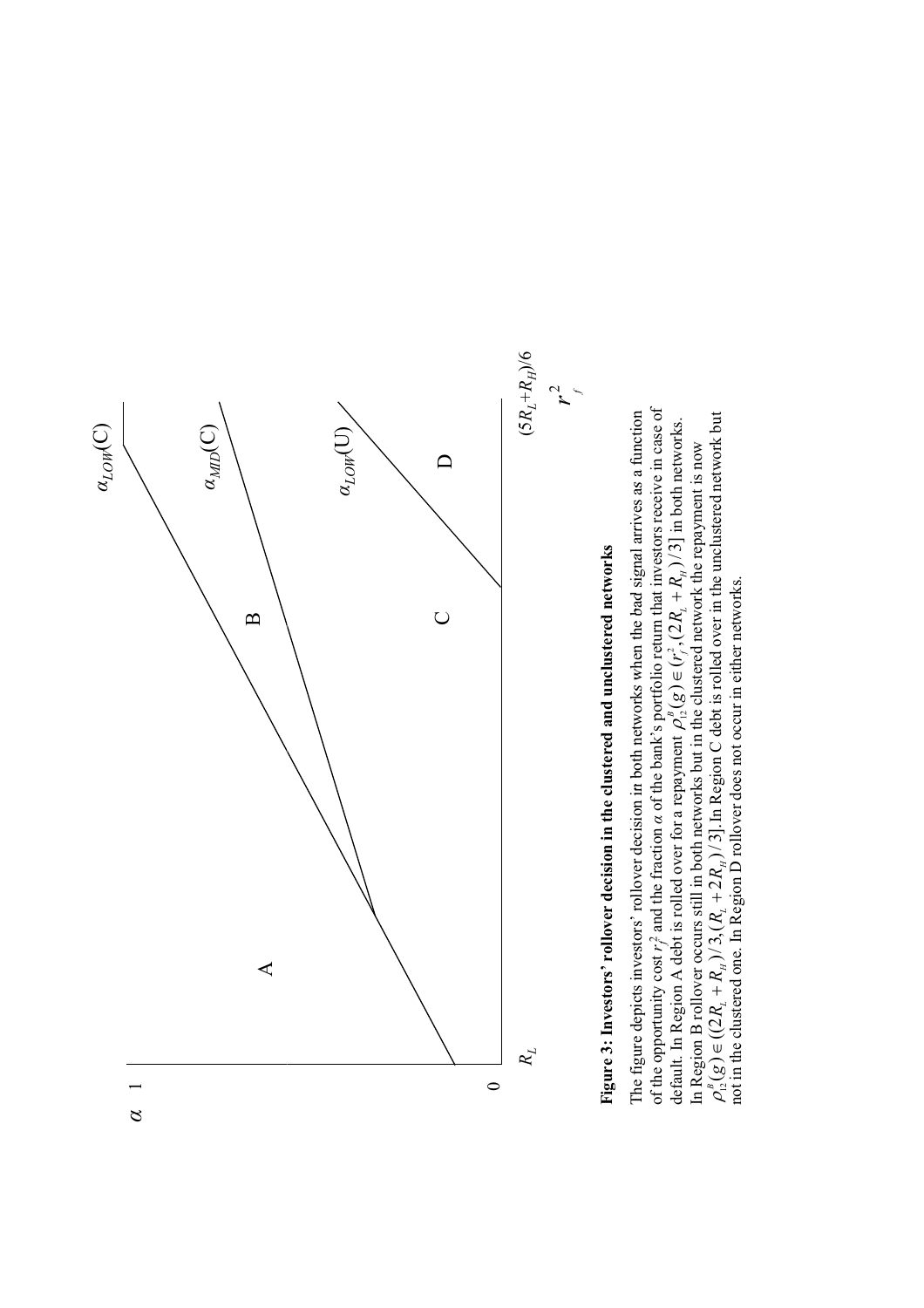

Figure 4: Total welfare in the clustered and unclustered networks **Figure 4: Total welfare in the clustered and unclustered networks**

The figure depicts total welfare in the clustered and unclustered networks as a function of the investors' opportunity cost  $r_f^2$  and the fraction  $\alpha$  of the bank's portfolio return that they receive in case of default. The figure depicts total welfare in the clustered and unclustered networks as a function of the investors' Region A, total welfare is the same in both networks. In Region  $B+C_1$ , total welfare is higher in the unclustered network. In Region  $C_2+D$ , total welfare is higher in the clustered network. Region A, total welfare is the same in both networks. In Region  $B+C_1$ , total welfare is higher in the unclustered network. In Region  $C_2+D$ , total welfare is higher in the clustered network.

 $\beta$